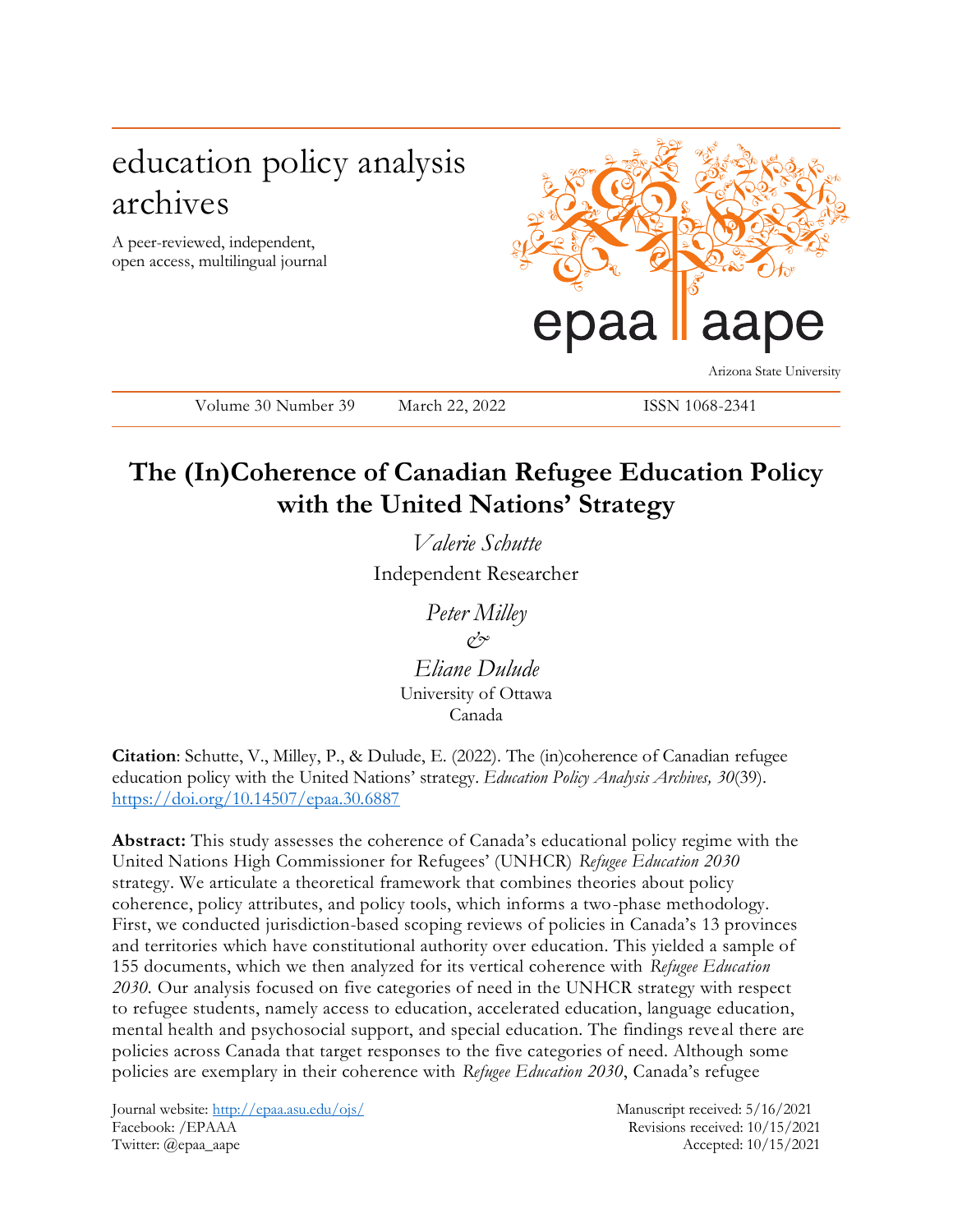education policy regime is characterized by many inconsistencies and significant gaps. Policymakers in Canada could use the specific findings to develop or revise policies to address shortcomings. Researchers and policymakers in other countries who find value in our approach could replicate the study's method in their own jurisdictions, using the instruments provided in appendices to identify strengths and gaps. **Keywords**: refugee education policy; Canada; schools; education policy

## **La (in)coherencia de la política educativa para refugiados canadienses con la estrategia de Naciones Unidas**

**Resumen:** Este estudio evalúa la coherencia del régimen de políticas educativas en Canadá con la estrategia de Refugee Education 2030 del Alto Comisionado de las Naciones Unidas para los Refugiados (ACNUR). Articulamos un marco teórico que combina teorías sobre coherencia de políticas, atributos de políticas y herramientas de políticas, que informa una metodología de dos fases. Primero, llevamos a cabo revisiones de alcance basadas en la jurisdicción de las políticas en las 13 provincias y territorios de Canadá que tienen autoridad constitucional sobre la educación. Esto arrojó una muestra de 155 documentos, que luego analizamos por su coherencia vertical con Refugee Education 2030. Nuestro análisis se centró en cinco categorías de necesidad en la estrategia de ACNUR con respecto a los estudiantes refugiados, a saber, acceso a la educación, educación acelerada, educación de idiomas, salud mental y apoyo psicosocial, y educación especial. Los hallazgos revelan que existen políticas en todo Canadá que se enfocan en las respuestas a las cinco categorías de necesidad. Aunque algunas políticas son ejemplares en su coherencia con Refugee Education 2030, la política de educación de refugiados de Canadá contiene inconsistencias y brechas significativas. Los formuladores de políticas en Canadá podrían usar los hallazgos específicos para desarrollar o revisar políticas para abordar las deficiencias. Los investigadores y formuladores de políticas de otros países que encuentren valor en nuestro enfoque podrían replicar el método del estudio en sus propias jurisdicciones, utilizando los instrumentos provistos en los apéndices para identificar las fortalezas y las brechas. **Palabras-clave:** política de educación de refugiados; Canadá; escuelas; política educativa

### **A (in)coerência da política educacional para refugiados canadenses com a estratégia das Nações Unidas**

**Resumo:** Este estudo avalia a coerência do regime de política educacional no Canadá com a estratégia de Refugee Education 2030 do Alto Comissariado das Nações Unidas para os Refugiados (ACNUR). Articulamos uma estrutura teórica que combina teorias sobre coerência de políticas, atributos de políticas e ferramentas de políticas, que informam uma metodologia de duas fases. Primeiro, realizamos análises de escopo baseadas em jurisdição de políticas nas 13 províncias e territórios do Canadá que têm autoridade constitucional sobre a educação. Isso rendeu uma amostra de 155 documentos, que analisamos por sua coerência vertical com a Refugee Education 2030. Nossa análise se concentrou em cinco categorias de necessidades na estratégia do ACNUR em relação aos estudantes refugiados, a saber, acesso à educação, educação acelerada, ensino de idiomas, saúde mental e apoio psicossocial e educação especial. Os resultados revelam que existem políticas em todo o Canadá que visam respostas às cinco categorias de necessidades. Embora algumas políticas sejam exemplares em sua coerência com a Refugee Education 2030, a política de educação para refugiados do Canadá contém inconsistências e lacunas significativas. Os formuladores de políticas no Canadá podem usar as descobertas específicas para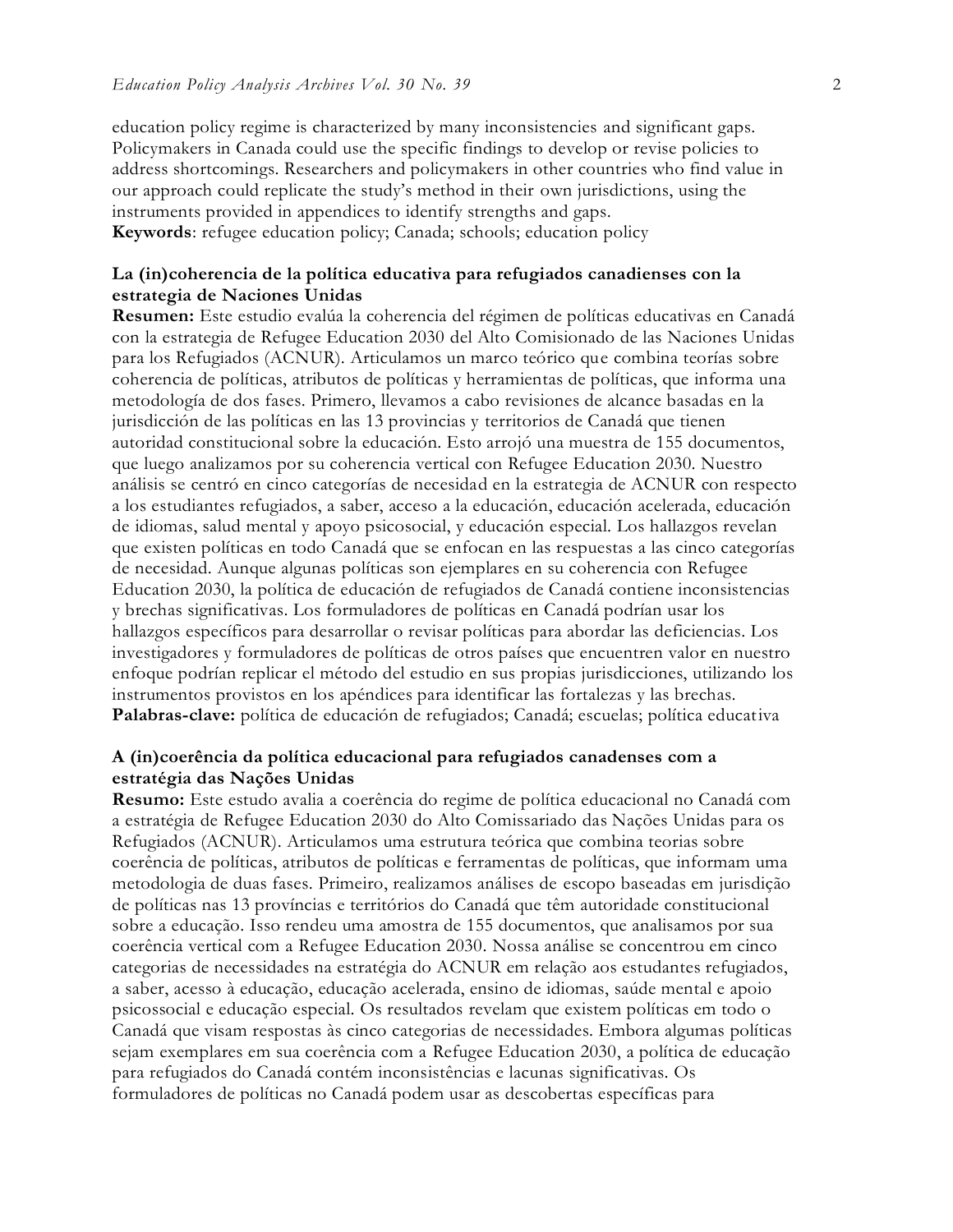desenvolver ou revisar políticas para lidar com as deficiências. Pesquisadores e formuladores de políticas de outros países que valorizam nossa abordagem podem replicar o método do estudo em suas próprias jurisdições, usando os instrumentos fornecidos nos apêndices para identificar pontos fortes e lacunas.

**Palavras-chave:** política de educação de refugiados; Canadá; escolas; política educacional

## **The (In)Coherence of Canadian Refugee Education Policy with the United Nations' Strategy**

Issues related to students with refugee protection (SwRP) and students seeking refugee protection (SsRP)<sup>1</sup> in educational systems in major resettlement countries like Canada have shifted in recent decades, with unprecedented influxes of asylum seekers and refugees arriving via established and non-traditional pathways (United Nations High Commissioner for Refugees [UNHCR], 2015; 2020). Most traditional resettlement countries have well-resourced education systems relative to the countries of origin and transition countries of many people seeking and granted refugee protection (RP). But those systems can still pose barriers to the education of SwRP and SsRP (UNHCR, 2019a), despite their defined right to education under the *1951 Convention relating to the Status of Refugees* and its 1967 Protocol (Office of the High Commissioner for Human Rights [OHCHR], 1967; UNHCR, 1951).<sup>2</sup> As part of these dynamics, UNHCR (2020) noted that, of the 26 million people with RP worldwide, 43% are school-aged (under the age of 18); yet, in comparison to global rates of primary and secondary enrolment of 91% and 84% respectively, the rates for children and youth with RP are only 63% and 24% (UNHCR, 2019a).

In response to what can be called a crisis in refugee education, UNHCR recently released *Refugee Education 2030*, a global strategy and framework to guide the development of country-specific education policies.<sup>3</sup> Refugee Education 2030 calls for governments to "establish dedicated policy

 $\overline{a}$ 

<sup>1</sup> We thank one of the reviewers recommended we use the term "students from refugee backgrounds" to identify the population of concern. We agree that is an accepted term, but we chose to use the terms "students with refugee protection" and "students seeking refugee protection" because they reflect the circumstances and entitlements of individuals legally recognized as refugees and individuals not (yet) recognized as refugees. This is relevant to our study because it reflects the fundamental distinction in Canada's refugee system between individuals who seek refugee protection from outside Canada, those who come to Canada after being granted refugee status (i.e., resettled refugees), and those who make refugee protection claims from within Canada (i.e., refugee claimants) (Government of Canada, 2021a).  $^2$  A convention refugee is a person who, "owing to a well-founded fear of being persecuted for reasons of race, religion, nationality, membership of a particular social group or political opinion, is outside the country of his nationality and is unable or, owing to such fear, is unwilling to avail himself of the protection of that country; or who, not having a nationality and being outside the country of his former habitual residence as a result of such events, is unable or, owing to such fear, is unwilling to return" (UNHCR, 1951, Article 1(2)). The *1967 Protocol* extended the scope of its applicability to individuals forcibly displaced worldwide (UNHCR, 2011). The *Refugee Convention* guarantees individuals with refugee status "the same treatment [as that] accorded to nationals with respect to elementary education" and "treatment as favourable as possible… with respect to education other than elementary education" (UNHCR, 1951, Article 22). Furthermore, the *Convention on the Rights of the Child* affirms the rights of all children, including refugee children, to free and compulsory primary education, to accessible secondary education, and to higher education on the basis of capacity (OHCHR, 1990, Article 28).

<sup>3</sup> *Refugee Education 2030* provides an action plan for the *Global Compact on Refugees* (UNHCR, 2019b), a nonbinding international agreement adopted on December 17, 2018 that identifies categories in need of support, one of which is education (notably in Articles 68 and 69) (UNHCR, 2018).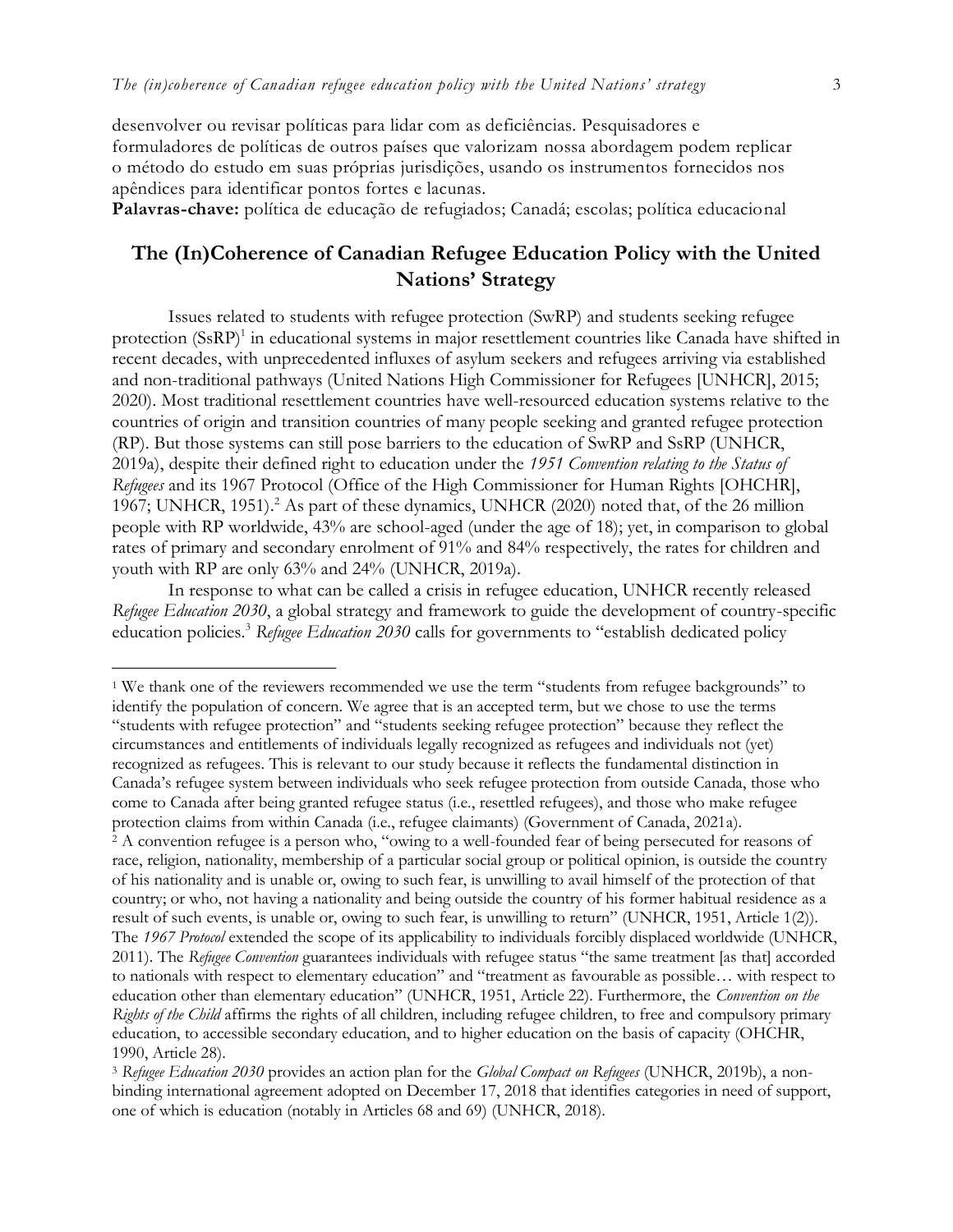regarding refugee-inclusive national education systems" (UNHCR, 2019b, p. 33) with education policies being "proactive and explicit on [the] inclusion of refugees" (UNHCR, 2019b, p. 33) to address "the particular learning needs of refugee students" (UNHCR, 2019b, p. 2). The strategy aims to have SwRP and SsRP achieving parity with their non-refugee peers in pre-primary, primary and secondary education, and to boost enrolment in higher education to 15% by 2030 (UNHCR, 2019b). A major concern for UNHCR (2019c) is that "national and regional education policies, plans and programmes…incorporate refugees" (p. 6) through the implementation of policies that are coherent within and across educational jurisdictions in each country. This is because incoherence and "policy gaps" have major implications SwRP and SsRP education pathways and subsequent life chances (UNHCR, 2019c, p. 37).

Previous studies have examined select refugee education policies in host countries neighboring on the countries of origin of SwRP and SsRP (e.g., Iran, Kenya, Lebanon, Rwanda, Uganda) with respect to access to national education systems of SwRP, with the latter often from one country of origin (e.g., the Syrian Arab Republic) (Bellino & Dryden-Peterson, 2019; Beltekin, 2016; Buckner et al., 2017; Dryden-Peterson et al., 2019; Hamadeh, 2019). Studies on traditional resettlement countries like Australia and Canada assert there is a lack of education policy addressing SwRP and support UNHCR's claim that the reliance on general education policies, in which students with refugee backgrounds are aggregated with other cohorts, can lead to inappropriate responses and systemic barriers to the learning and success of SwRP and SsRP (Brewer, 2018; Kanu, 2008; Matthews, 2019; Miller et al., 2018; Shakya et al., 2010; Wilkinson, 2002).

In Canada, studies have documented some of the unintended consequences that emerge when SwRP and SsRP are covered by general, rather than refugee-specific, education policies. They indicated that some SwRP were placed in grades or academic streams inappropriate for their ages, maturity levels, capabilities, and aspirations (Shakya et al., 2010; Wilkinson, 2002; Yau, 1996). Needs with respect to language learning, accelerated education, and special education were confounded in Canadian schools, resulting for example in SwRP with language learning needs being placed in academic streams below their academic proficiencies, and those with missed education being placed in special education programs despite having no diagnosed conditions for such placement (Kaprielian-Churchill, 1996; Wilkinson, 2002; Yau, 1996). MacNevin (2012) explained how SwRP who have missed education and therefore typically have had less formal literacy instruction are placed in language education programs that assume they have robust literacy skills that can be transferred to the learning of the new language. MacNevin showed this to be one unintended consequence of not providing refugee-specific policy instruments and/or appropriate funding to provide professional development to educators to teach beginner literacy skills to older students using appropriate materials.

These studies highlight that a lack of specific recognition and needed supports for SwRP and SsRP obstructs them from completing secondary school, being eligible for higher education, and using their education to pursue desired futures (Shakya et al., 2010; Wilkinson, 2002).<sup>4</sup> They also indicate it is not sufficient to simply include the mention of SwRP and SsRP in general policies, but that educational policies explicitly dedicated to SwRP and SsRP are needed. However, little is known about how educational policies in major resettlement countries have created or adapted their policy designs to address specific issues related to the increased numbers and mobility of people with and seeking RP, and to what extent refugee education policies in each jurisdiction correspond *coherently* to UNHCR's guiding framework that targets *explicit* inclusion of SwRP and SsRP.

 $\overline{a}$ 

<sup>4</sup> UNHCR (2019a) reports that global rates of enrolment in postsecondary education is 37%, but for refugees and asylum seekers the rate is only 3%.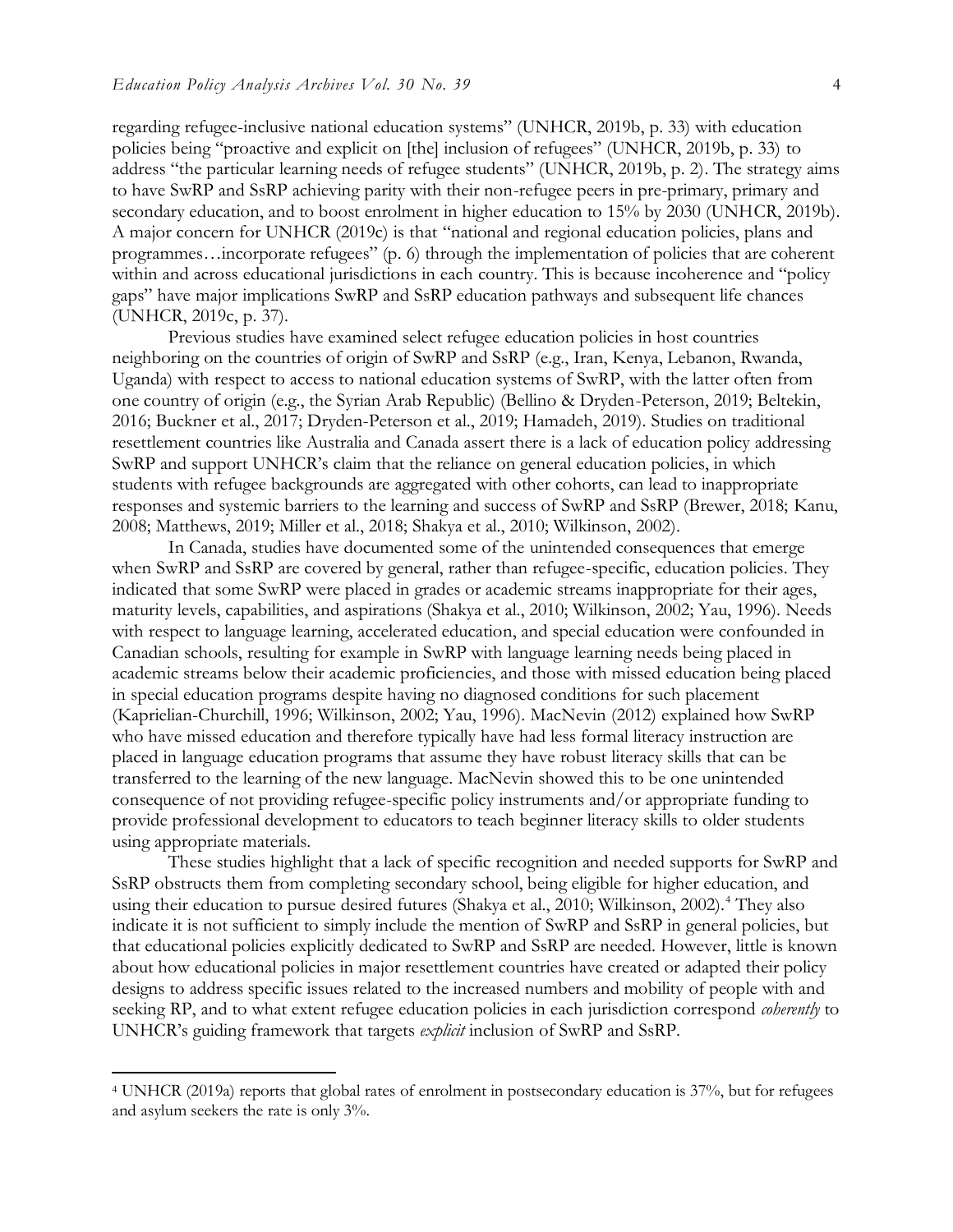## **Purpose of this Study**

Our purpose was to analyze the vertical coherence (Carbone, 2009) of current policies in Canada towards the primary and secondary education of SwRP and SsRP with *Refugee Education 2030.* Specifically, we sought to determine the extent to which policies aim to realize "Expected Result 1" of "Strategic Objective 2" of *Refugee Education 2030* while using the "Enabling Activities" and "Strategic Approaches" advised by the UNHCR (2019b, p. 25). Table 1 summarizes this key section of the UNHCR strategy.

#### **Table 1**

 $\overline{a}$ 

*Elements of UNHCR's* (2019) Refugee Education 2030 *Strategy Used as Reference Points for Policy Coherence in This Study*

| Strategic        | Expected         | <b>Enabling Activities</b>                     | Strategic           |
|------------------|------------------|------------------------------------------------|---------------------|
| Objective 2      | Result 1         |                                                | Approaches          |
| Foster safe      | Children and     | Children and youth:                            | Ways of working to  |
| enabling         | youth are        | 1) Are supported to make up for                | ensure Strategic    |
| environments     | prepared to      | missed schooling                               | Objectives are met: |
| that support     | learn and        | 2) Are provided with adequate                  | 1) Partnership      |
| learning for all | succeed in       | language training                              | 2) Collaborative    |
| students,        | national         | 3) Will be provided with conditions            | Learning and        |
| regardless of    | education        | that foster social and emotional               | Capacity            |
| legal status,    | systems          | learning (SEL) <sup>5</sup> and receive mental | Development         |
| gender or        | (UNHCR,          | health and psychosocial support                | 3) Innovation,      |
| disability       | $2019b$ , p. 43) | 4) Receive any supports required to            | Evidence, and       |
| (UNHCR,          |                  | enable their access to the                     | Growth              |
| 2019b, p. 43)    |                  | education system                               | (UNHCR,             |
|                  |                  | 5) Are taught by teachers who have             | 2019b, p. 30).      |
|                  |                  | been adequately prepared to                    |                     |
|                  |                  | include refugee children and                   |                     |
|                  |                  | learners with diverse learning                 |                     |
|                  |                  | requirements (UNHCR, 2019b, p.                 |                     |
|                  |                  | (43)                                           |                     |

We selected *Refugee Education 2030* as the key reference document for this policy coherence study for two reasons. First, UNHCR's holds a central position in refugee education due to its longstanding global mandate to protect the rights of refugees (UNHCR, 2013), including the right to education. The latter is recognized as a fundamental right in the *1951 Convention Relating to the Status of Refugees* (UNHCR, 1951) that is one of the core policy instruments of international refugee law. As

<sup>&</sup>lt;sup>5</sup> In *Refugee Education 2030*, a hyperlink is attached to the phrase "social and emotional learning", which goes to background paper of the Inter-Agency Network for Education in Emergencies (INEE) titled *Psychosocial support and social and emotional learning for children and youth in emergency settings* (INEE, 2016). Social and emotional learning is defined there as "a process of acquiring core competencies to recognize and manage emotions, set and achieve goals, appreciate the perspectives of others, establish and maintain positive relationships, make responsible decisions, and handle interpersonal situations constructively" (p. 10). This learning aims to foster the development of five interrelated sets of competencies: self-awareness, self-management social awareness, relationship skills, and responsible decision-making (p. 10).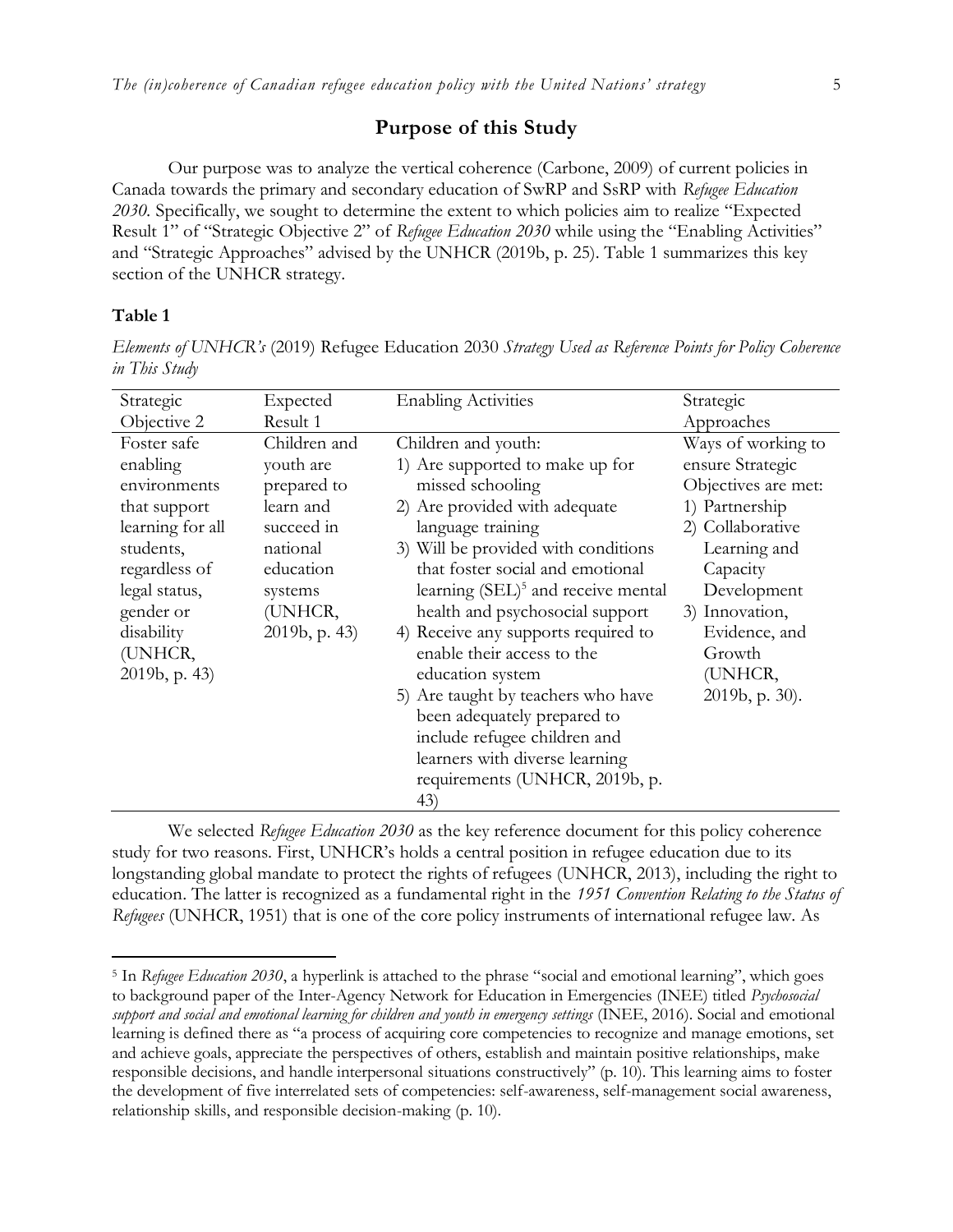$\overline{a}$ 

UNHCR's exercise of its mandate presupposes commitments from and cooperation with states, other international agencies, and non-governmental organizations (UNHCR, 2013), it has been establishing global refugee education policy, coordinating with governments around national refugee education policy development and implementation, and collaborating with organizations involved in refugee education since the 1960s (Dryden-Peterson, 2016a). Recent years have seen increased involvement of numerous international and multilateral organizations in refugee education. The positioning of these actors with respect to refugee education is ongoing, and UNHCR continues to feature centrally. Collaboration and coordination with UNHCR is a common feature of the diverse initiatives undertaken by the numerous other global institutions involved in refugee education policy, finance, and praxis (i.e., UNICEF, UNESCO, the World Bank, Education Cannot Wait [ECW], the Organisation for Economic Co-operation and Development [OECD], and the Global Partnership for Education) (see ECW, 2019; Hanafi et al., 2021; OECD, 2020; UNHCR & UNICEF, 2020; UNESCO, 2020; UNHCR & GPE, 2016). Second, from a normative standpoint, the refugee education policies of UN member states should be coherent with *Refugee Education 2030* because this strategy is inscribed within the *2030 Agenda for Sustainable Development* adopted by all 193 UN member states (UN, 2015; UNHCR, 2019b), including Canada (Government of Canada, 2021a).<sup>6</sup> We selected Expected Result 1 of Strategic Objective 2 of *Refugee Education 2030* as the specific reference point because it articulates the *core goal* of education, which is for children and youth to learn and succeed.<sup>7</sup>

Our study is thus concerned with the vertical policy coherence between UNHCR's international refugee education as a key policy reference framework and the assessment of refugee education policy designs enacted in Canada as a UN member state. We selected Canada because 20% of all refugees resettled globally between 2010 and 2020 were received by Canada (UNHCR, 2020). For constitutional reasons, Canada does not have a centralized, national system of education or a federal department of education. Rather, Canada's 10 provinces and three territories have the responsibility for education, and each has its own ministry that establishes policies for primary and secondary education (Council of Ministers of Education, Canada, 2020). As each of Canada's 13 educational jurisdictions has its own education policy set, we define *vertical coherence* with *Refugee Education 2030* as the coherence of sets of Canadian refugee education policies that if properly designed, can potentially achieve larger goals of the Enabling Activities of Expected Result 1 of Strategic Objective 2 and the Strategic Approaches of *Refugee Education 2030*.

## **Theoretical Framework**

We begin by situating this study within the fields of educational policy analysis and political science. Policy coherence has been studied in the field of educational policy analysis, where at least three perspectives exist. Some researchers have viewed coherence as a problem of policy design by top government officials—mainly district central offices and state and federal agencies—with such studies typically looking at the external, top-down alignment into schools (e.g., Fuhrman,1993). Other researchers have taken a bottom-up approach to finding solutions within schools and

<sup>6</sup> Sustainable Development Goal 4 (SDG4) of the *2030 Agenda* is for free primary and secondary education for all (UNGA, 2015). By virtue of the *Incheon Declaration for the Implementation of SDG4* (UNESCO, 2016), refugee children and youth are included among the "all boys and girls", "all youth", and "all men and women" targeted by SDG4 (UNGA, 2015, p. 17). Canada is legally obligated to provide education to refugee children and youth: It acceded to both the 1951 *Refugee Convention* and its *Additional Protocol* in 1967 and ratified the *Convention on the Rights of the Child* in 1991 (Government of Canada, 2017).

<sup>7</sup> The Enabling Activities of *Refugee Education 2030* align with all the education-related aims of the *Global Compact on Refugees* (UNHCR, 2019b).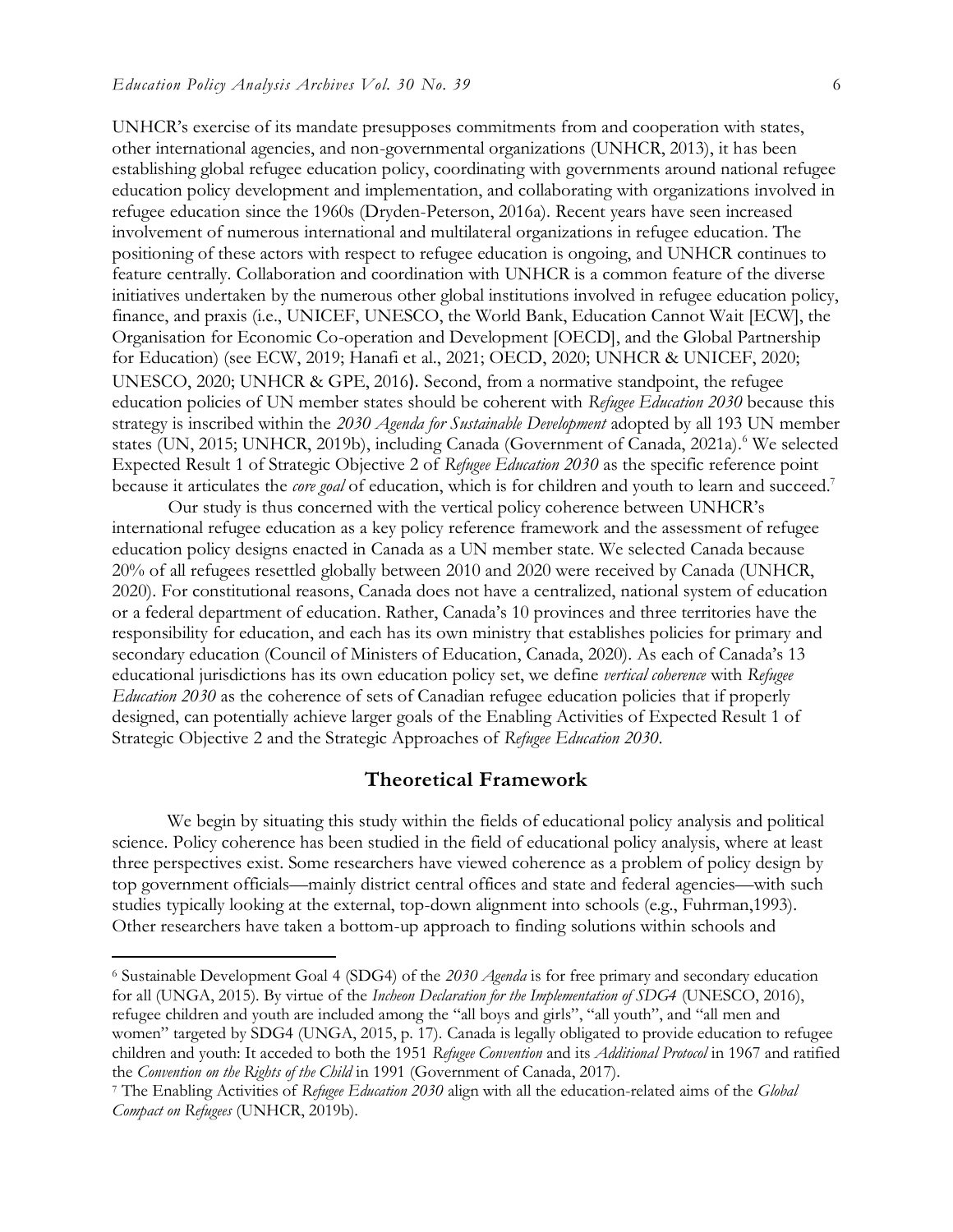engaging school leaders in setting their own goals and improvement strategies that fit local contexts (e.g., Honig & Hatch, 2004). Still others have focused on the internal coherence of curriculum policy documents as a technical problem of aligning standards, curricula, and assessments (e.g., Bateman et al., 2007).

In the present study, we chose to integrate the literature from political science to look at policy coherence as a "process where policy makers design a set of policies in a way that, if properly implemented, they can potentially achieve a larger goal" (Cejudo & Michel, 2017, p.750). This view encourages a focus on how each educational policy is part of an existing set that constitutes a whole. Thus, using specific criteria and a systematic methodology outlined below, we analyze and assess the overall coherence of sets of provincial and territorial policies in Canada that seek to support, coordinate and achieve the full integration of SwRP and SsRP using the global strategy *Refugee Education 2030* as the key policy reference. We chose the latter based on some authors' claims of the absence of overarching policy frameworks for refugee education in traditional resettlement countries resulting in fragmented education policies and activities (Brewer, 2018; Christie & Sidhu, 2006; Matthews, 2008; Miller et al., 2018). This choice allowed us to compare and assess the connectedness and associations of ideas promoted by the international governing body with existing sets of policy designs in Canada.

Our theoretical framework is summarized in Figure 1. It combines concepts about policy coherence to assess the *vertical coherence*<sup>8</sup> of the of policy sets in Canadian provinces and territories<sup>9</sup> relative to Expected Result 1 of Strategic Objective 2 of *Refugee Education 2030*, considering the related Enabling Activities and Strategic Approaches and five categories of need inherent in the UNHCR strategy. Specifically, we draw on Cejudo and Michel's (2017) policy coherence framework, which conceives the *coherence* of policies within a domain (e.g., refugee education) as a function of 1) coherence among policies' objectives; 2) coherence among policies' targeted populations; and 3) coherence among policies' instruments. Cejude and Michel define these three elements as 1) "the consistency between the individual objectives of the policies that coexist within the same policy domain" (p. 755), 2) "the sum of all the people targeted includes the entire policy domain's target population" (p. 755), 3) "the way [policies] are designed, to solve the same public problem with different tools" (p.755). Our definition of policy coherence incorporates these three elements.

We also integrate Desimone's (2002) and Porter's (1994) work on policy attributes. These authors observed that successful policy implementation depends on the interactions of interrelated *attributes* of policies, of which we concentrate on *consistency* and *specificity*. Consistency designates the extent to which various policies contradict or reinforce each other (Desimone, 2002; Porter, 1994), with the latter scenario allowing for greater coherence. Specificity refers to "how extensive and detailed a policy is" (Desimone, 2002, p. 438).

 $\overline{a}$ 

<sup>8</sup> Vertical policy coherence is one of four types identified by Carbone (2009). The others are donor-recipient, multilateral, and horizontal coherence. Although "vertical" typically refers to coherence of policies at different levels of government within a country (Steiner-Khamsi, 2012), we extend the definition to the level of global governance, with the UN at its pinnacle.

<sup>&</sup>lt;sup>9</sup> For brevity, we use the official English acronyms for each of the jurisdictions (Statistics Canada, 2018), namely Alberta (AB), British Columbia (BC), Manitoba (MB), Newfoundland and Labrador (NL), New Brunswick (NB), Northwest Territories (NT), Nova Scotia (NS), Nunavut (NV), Ontario (ON), Prince Edward Island (PE), Quebec (QC), Saskatchewan (SK), Yukon (YK).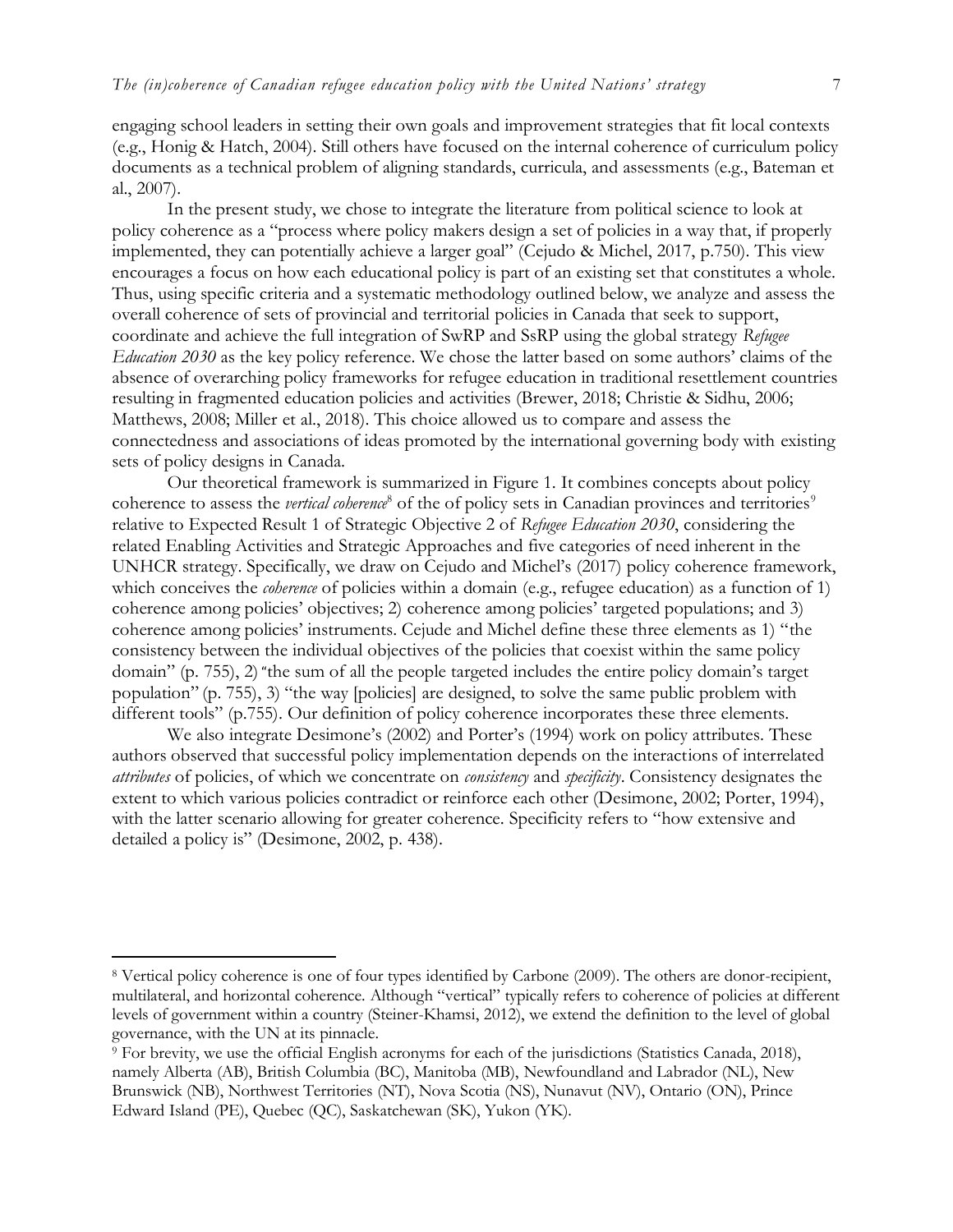### **Figure 1**

 $\overline{a}$ 





Consequently, the first element, coherence among objectives, refers to the *consistency* between the *specific* objectives of individual policies coexisting in each jurisdiction with the *overall* objectives of the policy, with the latter referenced to *Refugee Education 2030*. <sup>10</sup> The second element, coherence among targeted populations, is understood as the *consistency* of the *specific* populations targeted by all the policies coexisting in each jurisdiction, referenced to the populations targeted by *Refugee Education*  2030: those who benefit, those who implement, and those who partner.<sup>11</sup> The third element, coherence among instruments, is defined as the *consistency* of the use of capacity building and learning instruments in the individual policies coexisting in each jurisdiction, again referenced to *Refugee Education 2030*. Policy instruments are techniques governments use to prompt targeted implementation agents to act in ways consistent with a policy objective, and policies must use different yet complementary instruments to motivate and enable heterogeneous individuals in different situations to take a range of actions to address the same objective (Schneider & Ingram,

<sup>10</sup> In each Canadian educational jurisdiction, policies that had objectives of responding to one category of need of refugee students were aggregated. Coherence among objectives is therefore primarily concerned with the consistency of the aggregation of objectives of the policies with the relevant area of need. <sup>11</sup> In *Refugee Education 2030*, the targeted benefiting populations are refugee and refugee claimant children and youth of primary and secondary school age (UNHCR, 2019b, p. 7). The targeted implementation agents are government agents, such as teachers, administrators, and support personnel (UNHCR, 2019b, p. 33). The targeted partners include organizational partners (UNHCR, 2019b, p. 33) and partners from "a whole of society" perspective (UNHCR, 2019b, p. 15). Organizational partners may include intergovernmental, international non-governmental, civil society, private sector, and/or academic organizations (UNHCR, 2019b, p. 33-37). We interpreted partners from "a whole of society" perspective (UNHCR, 2019b, p. 15) as being educational stakeholders such as students, parents/guardians, families, and community members.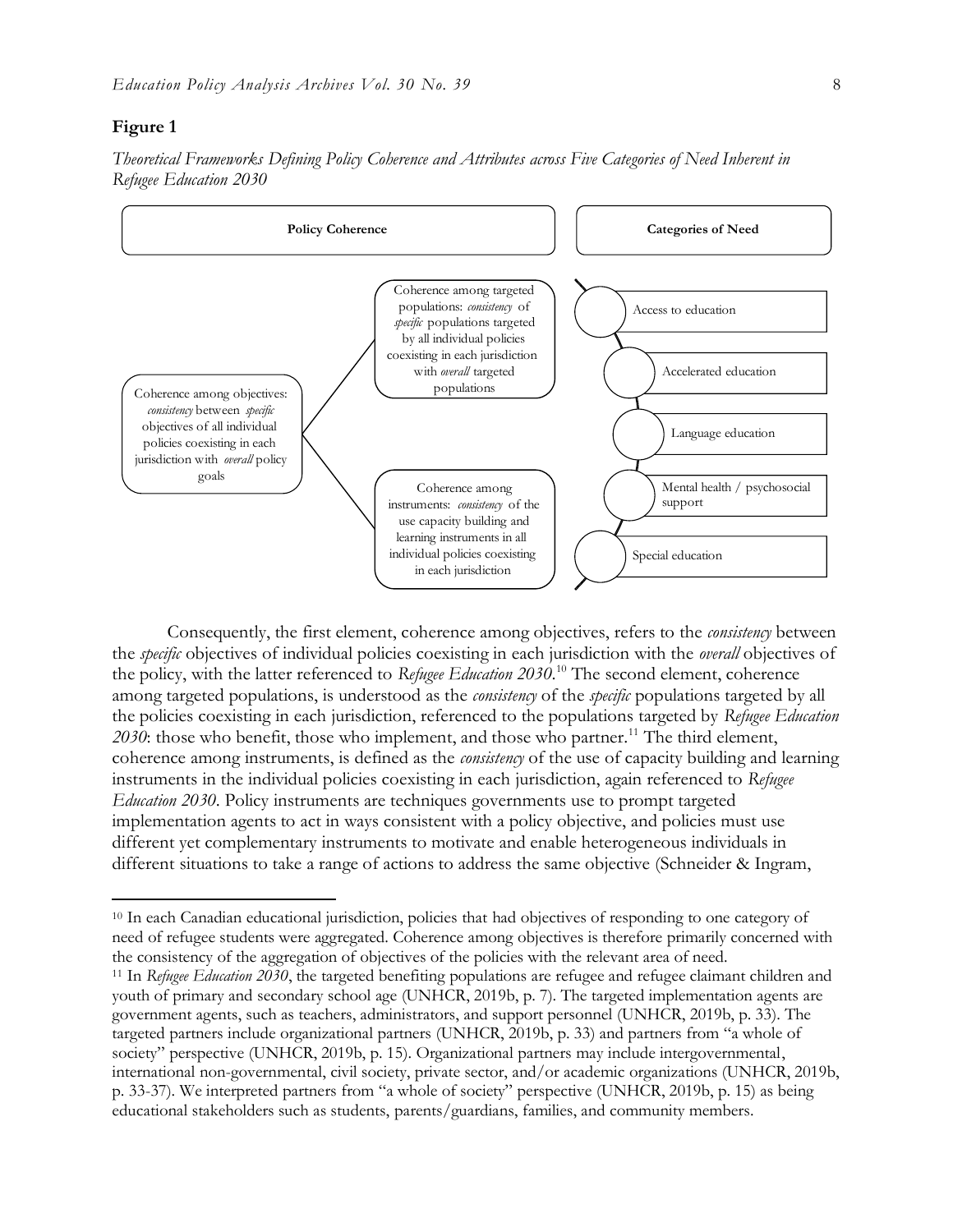1990).<sup>12</sup> In this study, policy instruments are defined as the *capacity building* (i.e., provision of information, training, education, resources) and *learning* (i.e., open-ended derivation of approaches and activities, evaluation) instruments because they are at the heart of the strategic objective of *Refugee Education 2030* that serves as the touchstone for this study (i.e., Strategic Objective 2). They encourage targeted implementation agents to devise approaches and undertake activities towards an objective, and to evaluate progress towards the objective.<sup>13</sup>

## **Methodology**

This study sought to answer: To what extent are Canadian provincial and territorial education policies coherent with the Enabling Activities for Expected Result 1 of Strategic Objective 2 and the Strategic Approaches in *Refugee Education 2030?* This question built on findings from a prior study that triangulated the five categories of need indicated in the UNHCR document with empirical studies (see Table 2) and confirmed the presence of these needs in the Canadian context (Schutte, 2020). That prior study also highlighted unique characteristics based on the distinction between children and youth seeking refugee protection (RP) in Canada and those granted RP before arriving, and on the population distribution in Canada of children and youth seeking RP and with RP (see *Appendix 1*), including that most reside in five provinces (AB, BC, MB, ON, QC; Schutte,  $2020$ ).<sup>14</sup>

The present study proceeded in two steps: first by conducting jurisdiction-based scoping reviews of policies in Canada's 13 provinces and territories; then by analyzing the sample of policies for their vertical coherence with *Refugee Education 2030,* focusing on policies addressing the five categories of needs.

#### **Step 1: Jurisdiction-Based Scoping Reviews of Policies**

 $\overline{a}$ 

To identify relevant policy documents, we conducted jurisdiction-based scoping reviews of policies (Hare et al., 2016) based on the PRISMA-ScR checklist and explanation (Tricco et al., 2018) using the websites of provincial and territorial governments. Based on our review of existing scholarship on policy coherence, a systematic approach using PRISMA-ScR had not previously been used. We needed to create and follow our own strategy (see *Appendix 2*). We performed English and French language searches in March 2020. We also identified additional documents through external websites linked to government webpages and from an appendix of a grey literature review (Ratković

<sup>12</sup> Schneider and Ingram (1990) identified five types of policy instruments: authority (i.e., permission, prohibition, or mandatory action), incentives (i.e., inducements, charges, sanctions, force), symbolic and hortatory gestures (i.e., pronouncements, rationales, labeling), capacity building (i.e., information, training, education, resources), and learning (i.e., open-ended derivation of approaches and activities, evaluation). <sup>13</sup> There is a balance to be struck in the application of the combined concepts in our theoretical framework in addressing five categories of need and focusing on the independence or intersectionality of the individual policies comprising each jurisdiction's set of policies. For example, policies with respect to special education may need to consider the proficiency in the language of instruction of SwRP and SsRP who have special needs—that is, some SwRP and SsRP with special needs may be proficient in the language of instruction while others may need to learn the language and may thus be further disadvantaged.

<sup>&</sup>lt;sup>14</sup> This prior study was based on publicly available statistics about refugee claimants<sup>14</sup> and refugees in Canada from January 2015 to March 2020. Datasets on refugee claimants were sourced from Open Government and from the website of the Immigration and Refugee Board of Canada [IRB] (IRB, 2020a). These datasets were used in combination with datasets published by global governance institutions, including UN agencies and the World Bank. Where statistical data were not available for a category of needs, empirical studies were sourced and analyzed (see Schutte, 2020, p. 10).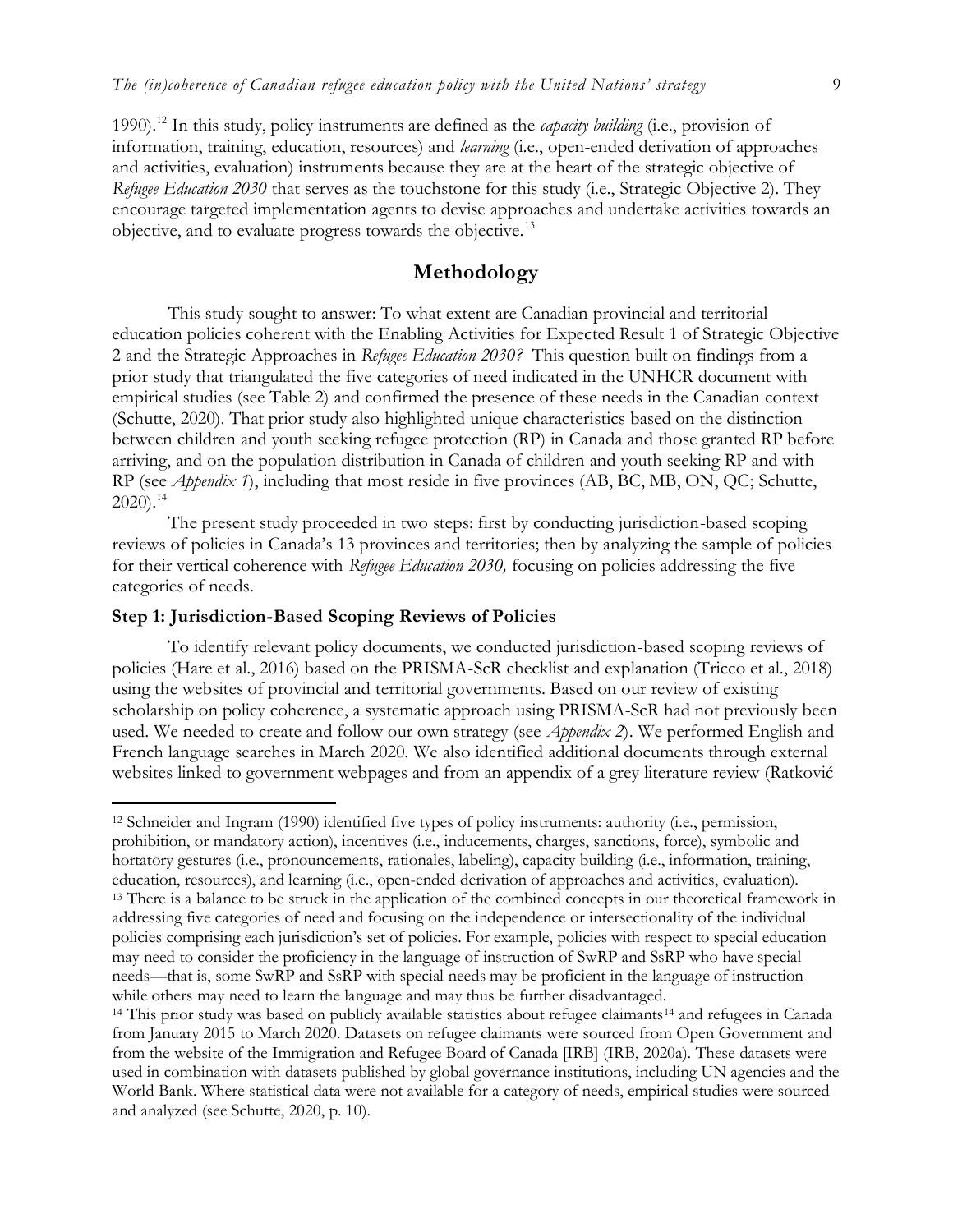et al., 2017). We also assessed for inclusion the *Education Act* or *Schools Act* of each province and territory. Our scoping review revealed that Canada's refugee education policies comprised 155 policy documents as of March 2020. Of these documents, 117 were in English and 38 were in French, and they came from 11 jurisdictions, with the remaining 2 jurisdictions (NU, YK) lacking any documents (see *Appendix 3*). As a result of this latter review, our subsequent analyses of the documents often refer to 11 rather than 13 jurisdictions because of the absence of policies in two territories.

#### **Table 2**

 $\overline{a}$ 

*Categories of Needs of Refugee Children and Youth in Educational Contexts corresponding to the Enabling Activities of Expected Result 1 of Strategic Objective 2 of* Refugee Education 2030 *and Triangulating Sources from the Empirical Knowledge Base*

| <b>Enabling Activity</b>                   | Category of Need  | Sources Confirming Category of Need            |
|--------------------------------------------|-------------------|------------------------------------------------|
| Children and youth receive any             | Access to         | Al-Hroub (2014); Bilagher & Kaushik            |
| supports required to enable their          | education         | (2020); Crea (2016); Dryden-Peterson           |
| access to the education system             |                   | (2016b); Dryden-Peterson & Reddick             |
|                                            |                   | (2017); Gladwell (2019); Graham et al.         |
|                                            |                   | (2016); Mace et al. (2014); Potochnik          |
|                                            |                   | (2018); Schneider (2018); Stark et al. (2015)  |
| Children and youth are supported           | Accelerated       | Bilagher & Kaushik (2020); Dryden-             |
| to make up for <i>missed schooling</i> in  | education         | Peterson (2016b); Due, Riggs, & Mandara        |
| preparation for entering formal            |                   | (2015); Mace et al. (2014); Morrice et al.     |
| education at age-appropriate levels        |                   | (2020); Potochnik (2018)                       |
| Children and youth are provided            | Language          | Al-Hroub (2014); Bilagher & Kaushik            |
| with adequate language training where      | education         | (2020); Dryden-Peterson (2016b); Dryden-       |
| necessary                                  |                   | Peterson & Reddick (2017); Due, Riggs, &       |
|                                            |                   | Mandara (2015); Graham et al. (2016);          |
|                                            |                   | Mace et al. (2014); Miller et al. (2018);      |
|                                            |                   | Morrice et al. (2020); Potochnik (2018)        |
| Children and youth will be provided        | Mental health and | Al-Hroub (2014); Beiser & Hou (2016);          |
| with conditions that foster social         | psychosocial      | Ellis et al. (2013) Fazel et al. (2012); Fazel |
| and emotional learning (SEL), and          | support           | et al. (2016); Hodes & Vostania (2019);        |
| where needed, receive mental health        |                   | Mace et al. (2014); Pieloch et al. (2016);     |
| and psychosocial support                   |                   | Stark et al. (2015)                            |
| Teachershave been adequately               | Special education | Al-Hroub (2014); Graham et al. (2016);         |
| prepared to include refugee                |                   | Gladwell (2019); Hodes & Vostania (2019);      |
| childrenwith diverse learning              |                   | Mace et al. (2014)                             |
| requirements, including children and youth |                   |                                                |
| with disabilities                          |                   |                                                |

*Note.* All quotes for Enabling Activities column taken from UNHCR (2019b, p. 43).

Figure  $2^{15}$  presents the results of this search process, which yielded a final sample of 155 policy documents (see *Appendix 3*) based on the systematic application of inclusion and exclusion criteria (see *Appendix 4*).

<sup>15</sup> Figure 2 is based on PRISMA-based flow diagram (Moher et al., 2009).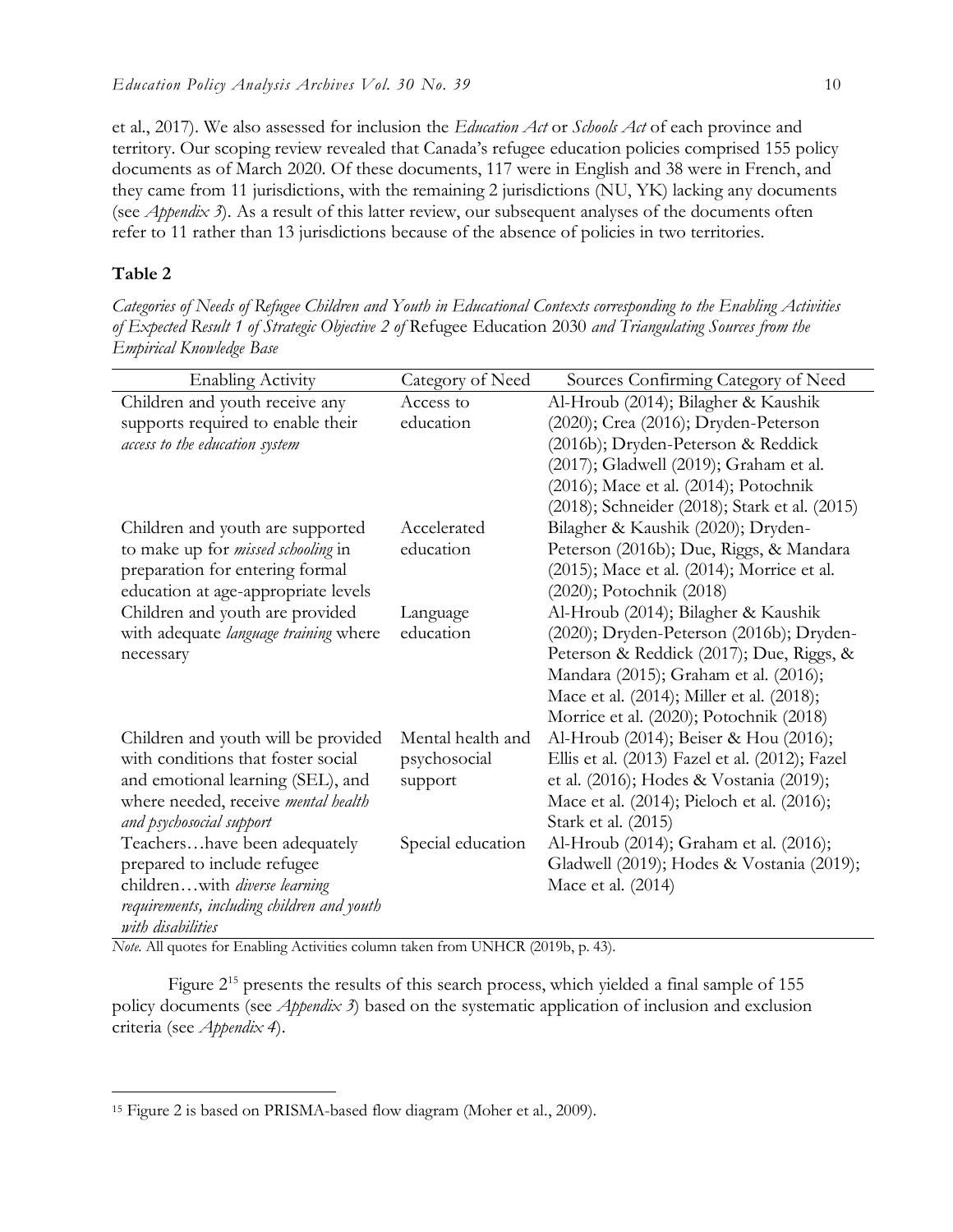#### **Figure 2**

*PRISMA-Based Flow Diagram of the Jurisdiction-Based Scoping Review of Policies* 



#### **2. Policy Coherence Analysis of the Sample**

#### **Data Charting**

The content of each of the 155 eligible policy documents was charted using a data abstraction instrument (DAT; see *Appendix 5*). The first section of the DAT was used to record the characteristics of the policy document (i.e., jurisdiction, date of publication, date of effect, type of policy document) and to summarize its contents. The second section was used to record data about the policy objectives that pertained to each of the five categories of need (i.e., access to education, accelerated education, language education, mental health and psychosocial support, and special education), the targeted populations, and the instrument(s) associated with each objective. Each objective and its corresponding targeted populations and instrument(s) were grouped as one policy data item unit, as conceptualized in Figure 3.

The final section of the DAT was used to record considerations relating to the intersectionality of objectives because a single policy document could include multiple objectives pertaining to different categories of needs. We used NVIVO<sup>TM</sup> data analysis software to code all the policy data items in each DAT and produced a master codebook (see *Appendix 6*) that could be disaggregated into codebooks by jurisdiction as required. We then extracted all policy data item units in each jurisdiction and sorted them in a series of policy analysis matrices that addressed each of the elements of policy coherence —i.e., matrix 1 brought together data on policy objectives, matrices 2, 3 and 4 on targeted populations, and matrix 5 on instruments, again conceptualized in Figure 3. Each series of matrices addressed one of the five categories of need, such that each jurisdiction's data was sorted into five completed series.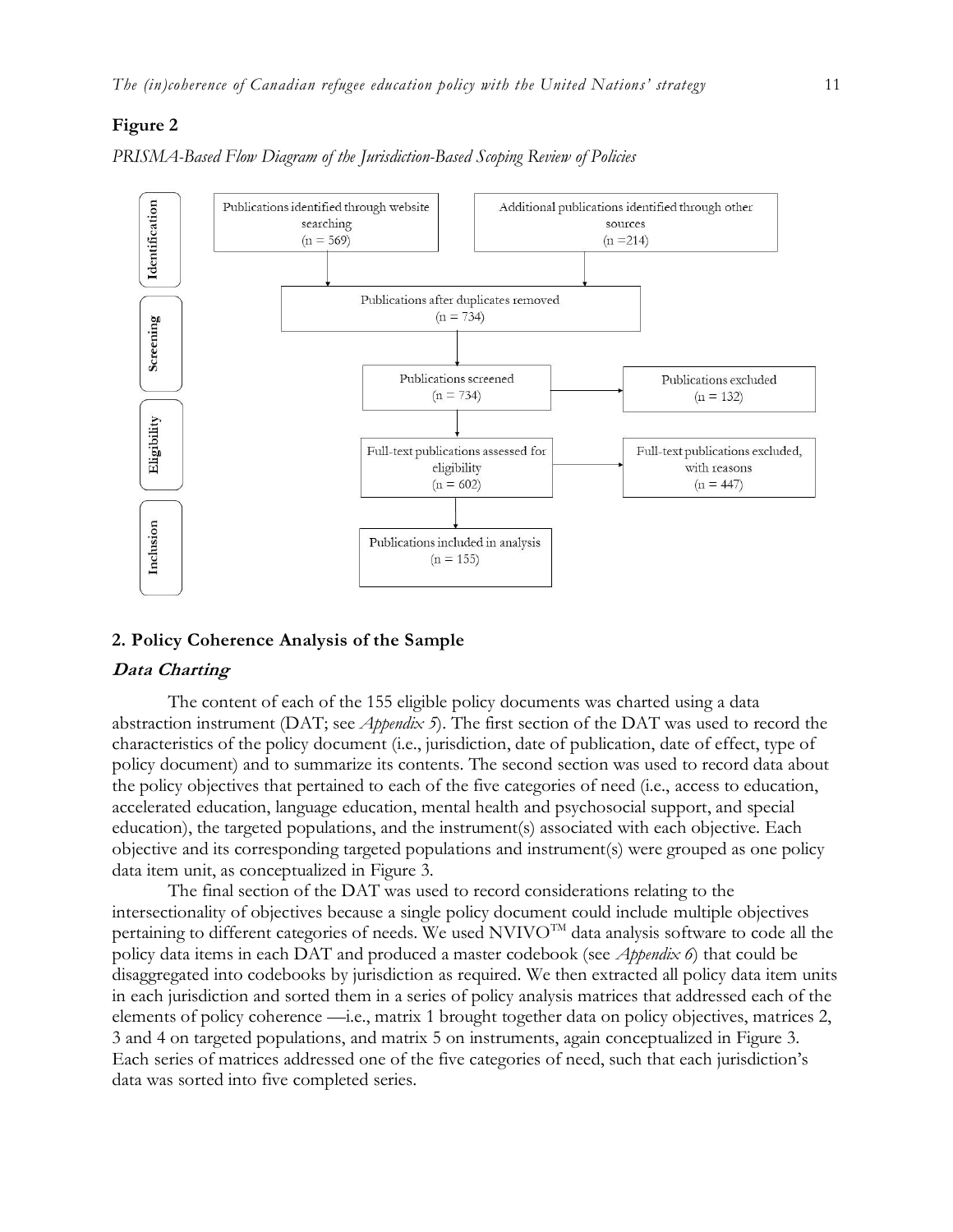#### **Figure 3**

 $\overline{a}$ 

*Conceptualization of a Policy Data Item Unit Linked to Matrices Used to Record and Analyze Data for Each Item for Each Policy in Each Educational Jurisdiction*



#### **Analysis of the Policy Coherence Among Objectives**

We used matrix 1 to organize data on objectives from each jurisdiction's refugee education policies based on each of the five categories of need, and then analyzed for coherence in term of *consistency* between *specific* objectives of individual policies that coexist within the same category of need and the *overall objective* related to that category of need drawn from the relevant Enabling Activity from *Refugee Education 2030*. An objective was categorized in the DAT as "high-level" if it was a main objective in a policy document or as "low-level" if it was secondary.<sup>16</sup> We assigned "not applicable" when documents did not have any objectives pertaining to a category of need. When "not applicable" was assigned to a category of need for all documents in a jurisdiction, we determined that to signify a "policy gap" (i.e., an absence of policy objectives for addressing that need). When documents from a jurisdiction had high- and/or low-level objectives with respect to a category of need, we analyzed these to assess their *consistency* (as the measure of coherence) or lack thereof (as the measure of incoherence) with the overall objective related to that category of need. We used a policy coherence rubric to make these assessments (see *Appendix 7*).

#### **Analysis of the Policy Coherence Among Populations**

We used three matrices to analyze coherence among the three populations identified in *Refugee Education 2030*: those who benefit, those who implement, and those who partner (see Figure 3).

<sup>16</sup> For example, a language education policy with a subsection on promoting the mental health of language learners would have objectives pertaining to *language education* as high-level objectives, while objectives pertaining to *mental health and psychosocial support* were deemed low-level.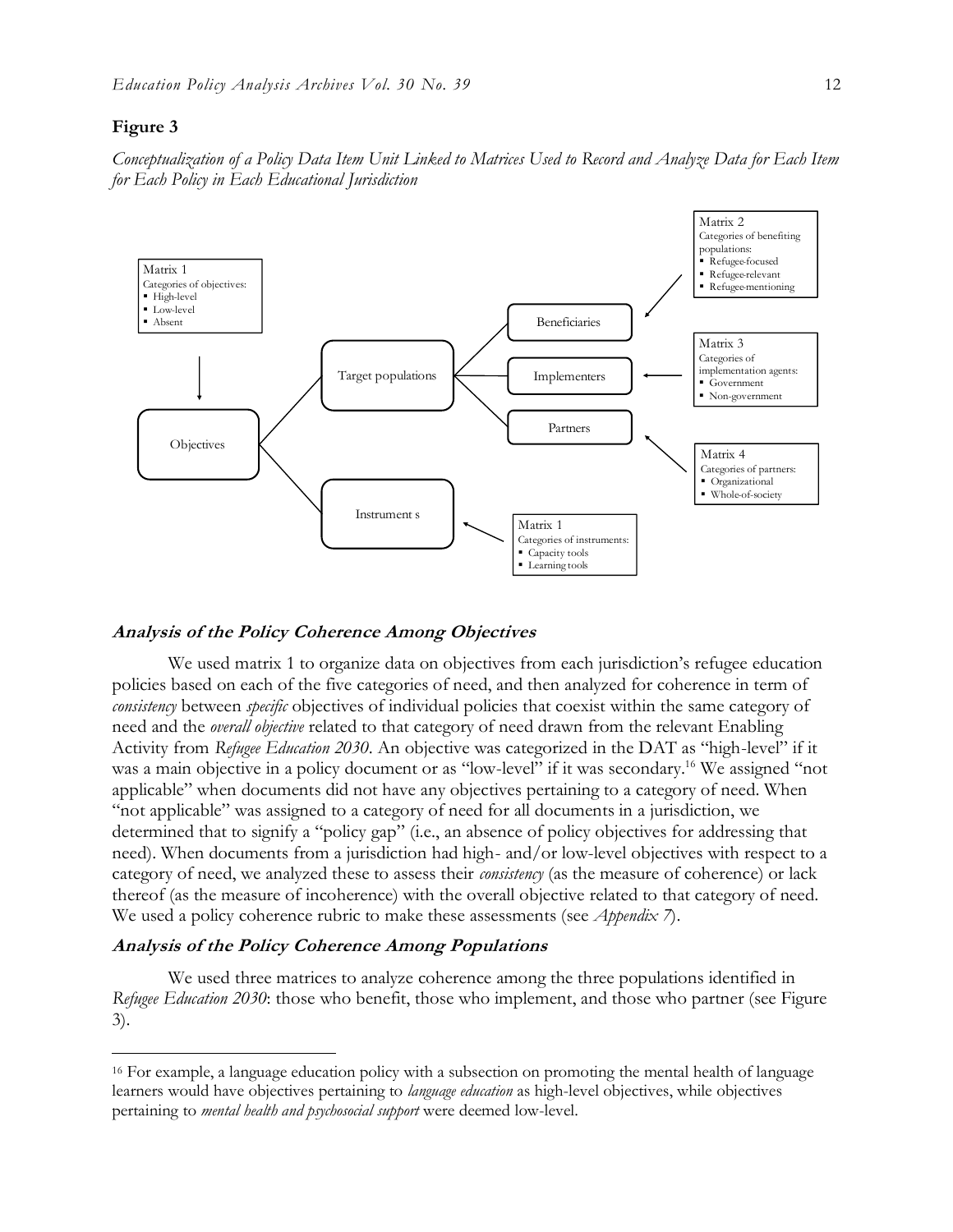*Refugee Education 2030* describes the targeted benefiting population to be children of primary and secondary school age with or seeking RP "regardless of legal status, gender or disability" (UNHCR, 2019b, p. 43). With this definition in mind, we used matrix 2 to record and analyze data on the benefiting populations articulated in individual policies. To facilitate analyses of the *specificity* by which SwSR and SsRP are targeted as beneficiaries, we incorporated three categories into the matrix "refugee-focused", "refugee-relevant", and "refugee-mentioning".<sup>17</sup> Refugee-focused policies are those in which SwRP and/or SsRP are the targeted benefiting population.<sup>18</sup> Refugee-relevant policies are those in which such students are not the primary benefiting population but are named as a cohort of a broader targeted population. Refugee-mentioning policies are those in which the term "refugee" appears, but not in the context of explicitly identifying SwRP and SsRP to be the targeted population.

When inputting a benefiting population in the matrix, specified characteristics were recorded. Here, age, gender, and ability were used to analyze *consistency* with *Refugee Education 2030*, and other specified characteristics (e.g., countries of origin, refugee pathway, immigration category, etc.) were used to analyze the inclusivity of policies with respect to *all* SwRP and SsRP or their exclusivity to specific cohorts. We used matrix 3 to record and analyze data about targeted implementation agents. Here we categorized implementing populations as "government agents" and as "not government agents". Matrix 4 was used to record and analyze data with respect to partnering populations. We sourced two categories of targeted partners from *Refugee Education 2030*: "organizational partners" and "partners from a whole of society approach". The former was to include intergovernmental organizations, international non-governmental organizations, civil society organizations, private sector organizations and foundations, and academic networks (UNHCR, 2019b, p. 34-37) and the latter included individual stakeholders from Canadian civil society, such as student, parents, guardians, families, and communities (UNHCR, 2019b, p. 14). Once these data were organized in matrices, we used a policy coherence rubric (see *Appendix 7*) to assess the coherence, incoherence, and gaps in policies with respect to targeted populations in each jurisdiction.

#### **Analysis of the Policy Coherence Among Instruments**

 $\overline{a}$ 

A fifth matrix and rubric (see *Appendix 7*) were used to analyze the coherence of instruments addressing each category of need with the Strategic Approaches of Collaborative Learning and Capacity Development and Innovation, Evidence, and Growth in *Refugee Education 2030*.

<sup>&</sup>lt;sup>17</sup> The first category is based on the findings of empirical studies in traditional resettlement countries, including Canada, that show there is a lack of policies specifically dedicated to refugee students (Christie & Sidhu, 2006; Kanu, 2008; MacNevin, 2012; Shakya et al., 2010; Yau, 1996). The second category is based on the empirical finding that refugee students are often conflated with immigrant students, racialized students, language learners, and other cohorts in research and policy (Brewer, 2016; Miller et al., 2018; Shakya et al., 2010) and on *Refugee Education 2030* advancing that governments can establish "explicit policy on inclusion of refugees, stateless and other displaced people in national systems" (UNHCR, 2019b, p. 33). The final category was created in response to our reading of education policy documents in which the term "refugee" appeared but in which refugees were not an explicitly targeted population.

<sup>18</sup> This category also included children with shared or similar characteristics to refugees (e.g., immigrants from countries where armed conflicts are taking place or immigrants who were a persecuted minority in another country but immigrated to Canada without seeking asylum or claiming refugee status).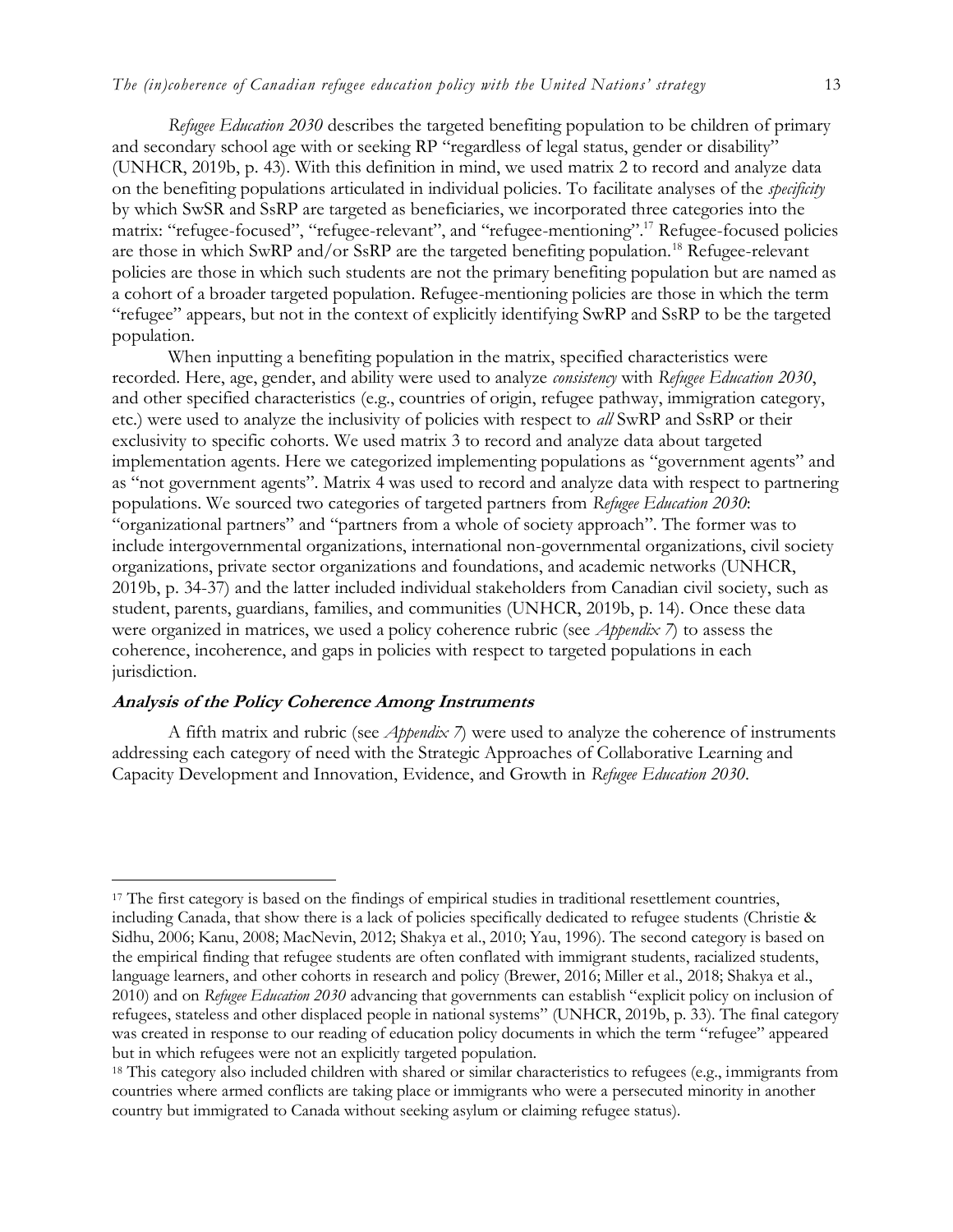### **Synthesis of the Coherence of Canada's Refugee Education Policy Sets**

The data organized in the preceding matrices for all jurisdictions were compiled into a single synthesis matrix (see Table 4). This provided for an assessment of the overall coherence of the refugee education policy sets of all provinces and territories based on the aggregation of data for each jurisdiction with respect to the five categories of need, the three main elements of policy coherence (i.e., objectives, populations, instruments), and the coherence level of the combined policies (i.e., their coherence, incoherence, and absences).

#### **Table 4**

*Number of Canadian Educational Jurisdictions Without or With Refugee Education Policies, and Their Level of Coherence with* Refugee Education 2030 *by Category of Need and Element of Policy Coherence*

| Coherence  | Coherence                                                 | Coherence among Populations |                         | Coherence among |                |                |          |
|------------|-----------------------------------------------------------|-----------------------------|-------------------------|-----------------|----------------|----------------|----------|
| Level      | among                                                     |                             |                         | Instruments     |                |                |          |
|            | Objectives                                                |                             | Benefiting Implementing | Partnering      |                | Capacity       | Learning |
|            |                                                           |                             |                         | Org.            | WoS            |                |          |
|            | Category of Need: Access to Education                     |                             |                         |                 |                |                |          |
|            | Provide supports to enable access to the education system |                             |                         |                 |                |                |          |
| Coherent   |                                                           |                             |                         | 7               | 9              | 6              |          |
| Incoherent |                                                           |                             |                         |                 |                | 2              | 3        |
| Absent     |                                                           |                             |                         | 6               | $\overline{4}$ | 5              | 9        |
|            | Category of Need: Accelerated Education:                  |                             |                         |                 |                |                |          |
|            | Provide support to make up for missed schooling           |                             |                         |                 |                |                |          |
| Coherent   |                                                           |                             |                         | 3               | 9              | 7              | 1        |
| Incoherent |                                                           |                             |                         |                 |                | 1              | 2        |
| Absent     |                                                           |                             |                         | 10              | $\overline{4}$ | 5              | 9        |
|            | Category of Need: Language Education:                     |                             |                         |                 |                |                |          |
|            | Provide adequate language training where necessary        |                             |                         |                 |                |                |          |
| Coherent   |                                                           |                             |                         | 6               | 5              | 7              | 6        |
| Incoherent |                                                           |                             |                         |                 | 2              |                |          |
| Absent     | 5                                                         |                             | 5                       |                 | 6              | 6              | 6        |
|            | Category of Need: Mental health and Psychosocial Support: |                             |                         |                 |                |                |          |
|            | Foster social and emotional learning                      |                             |                         |                 |                |                |          |
| Coherent   | 11                                                        |                             | 11                      | 11              | 10             | 11             | 10       |
| Incoherent |                                                           |                             |                         |                 |                |                |          |
| Absent     |                                                           |                             |                         | $\overline{2}$  | 2              | $\overline{2}$ | 2        |
|            | Sensitize the school community to refugeehood             |                             |                         |                 |                |                |          |
| Coherent   |                                                           |                             |                         | 9               | 8              | 5              |          |
| Incoherent |                                                           |                             |                         |                 | 1              |                |          |
| Absent     |                                                           | 10                          |                         | 4               | $\overline{4}$ | 8              | 6        |
|            | Provide mental health and psychosocial support            |                             |                         |                 |                |                |          |
| Coherent   |                                                           |                             |                         | 7               | 7              | 4              |          |
| Incoherent |                                                           | 3                           |                         |                 |                | 2              | 6        |
| Absent     | 6                                                         | 6                           | 6                       | 6               | 6              | 7              | 8        |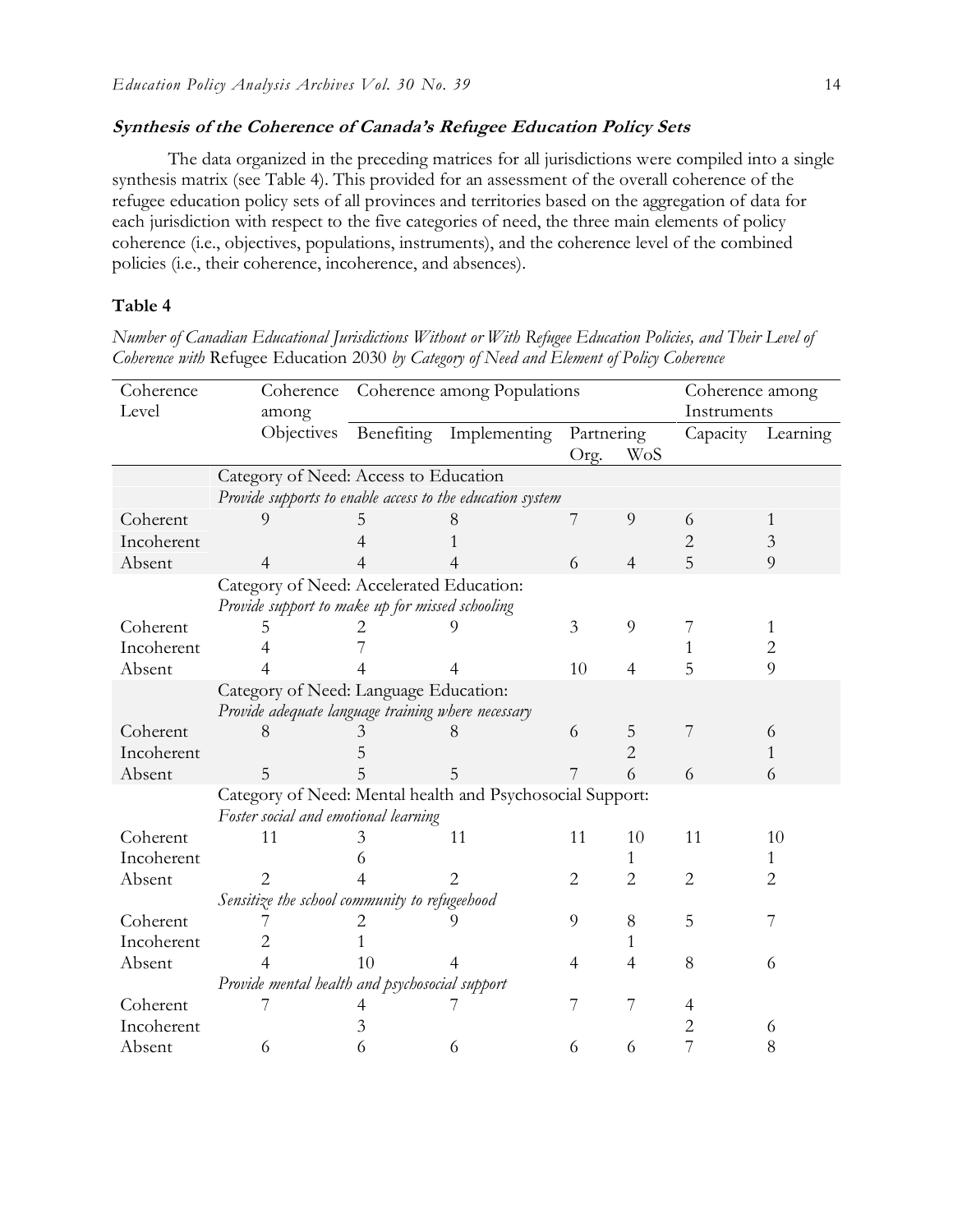| Coherence  | Coherence                                                                                        |              | Coherence among Populations |            |     | Coherence among |          |
|------------|--------------------------------------------------------------------------------------------------|--------------|-----------------------------|------------|-----|-----------------|----------|
| Level      | among                                                                                            |              |                             |            |     | Instruments     |          |
|            | <i><b>Objectives</b></i>                                                                         |              | Benefiting Implementing     | Partnering |     | Capacity        | Learning |
|            |                                                                                                  |              |                             | Org.       | WoS |                 |          |
|            | Category of Need: Special Education                                                              |              |                             |            |     |                 |          |
|            | Include refugee children and learners with diverse learning requirements, including children and |              |                             |            |     |                 |          |
|            | youth with disabilities                                                                          |              |                             |            |     |                 |          |
| Coherent   |                                                                                                  |              |                             |            |     |                 |          |
| Incoherent |                                                                                                  | $\Omega$     |                             |            |     |                 |          |
| Absent     |                                                                                                  |              |                             |            | 4   |                 |          |
| $\cdots$   |                                                                                                  | $\mathbf{X}$ | $\sim$ $\sim$               |            |     |                 |          |

*Note.* Org.  $=$  organizational partners;  $WoS =$  partners from a whole of society perspective.

We deemed policies addressing a category of need to be coherent with *Refugee Education 2030* for each element of policy coherence when they met *all* the criteria in the theoretical framework for that element. Policies were assessed as incoherent when: a) they did not fulfill the criteria in the theoretical framework for an element of policy coherence (e.g., the targeted benefiting population of the policies explicitly includes SwRP but not SsRP); b) they contradicted criteria in the theoretical framework for an element of policy coherence (e.g., the targeted benefiting population excludes SsRP); or c) they obstructed coherence with criteria in the theoretical framework with respect to a different element of policy coherence (e.g., capacity instruments, if implemented, would prevent certain SwRP and SsRP from being included in the targeted benefiting population). Where no relevant policies were identified, the coherence level was classified as absent, denoting a clear policy gap.

Our use of this synthesis matrix occurred in two steps. We inputted the official English alpha codes of the provinces and territories to indicate that we assessed their policies to be coherent, incoherent, or absent with respect to each element of policy coherence. Once we had classified all 13 jurisdictions, we replaced the alpha codes by the sum of the number of jurisdictions they represented. This then indicated the number of jurisdictions with coherent, incoherent, or absent refugee education policies. Consequently, the sum for each element of coherence related to each category of need is 13.

## **Findings**

The Canadian refugee education policy sets address the five of the categories of needs of SwRP and SsRP derived from *Refugee Education 2030*, but the vertical coherence of policies with UNHCR varies across the 11 educational jurisdictions in Canada that have policies as per our sample (see Table 5). In what follows, we describe the extent to which Canadian educational jurisdictions respond to the five categories of needs through policies coherent with *Refugee Education 2030*.

#### **Access to Education**

 $\overline{a}$ 

*Refugee Education 2030* states SwRP and SsRP are to "receive any supports required to enable their access to the education system, including assistive technology and accessible learning materials" (UNHCR, 2019b, p. 43).*<sup>19</sup>* Such policy objectives are absent in four of Canada's educational jurisdictions (NB, NS, NU, YK), marking a significant policy gap. Nine jurisdictions have refugee education policies with objectives of enabling access to public primary and secondary education

<sup>19</sup> This statement is from Enabling Activity 4 for realizing Expected Result 1 of Strategic Objective 2 in *Refugee Education 2030*.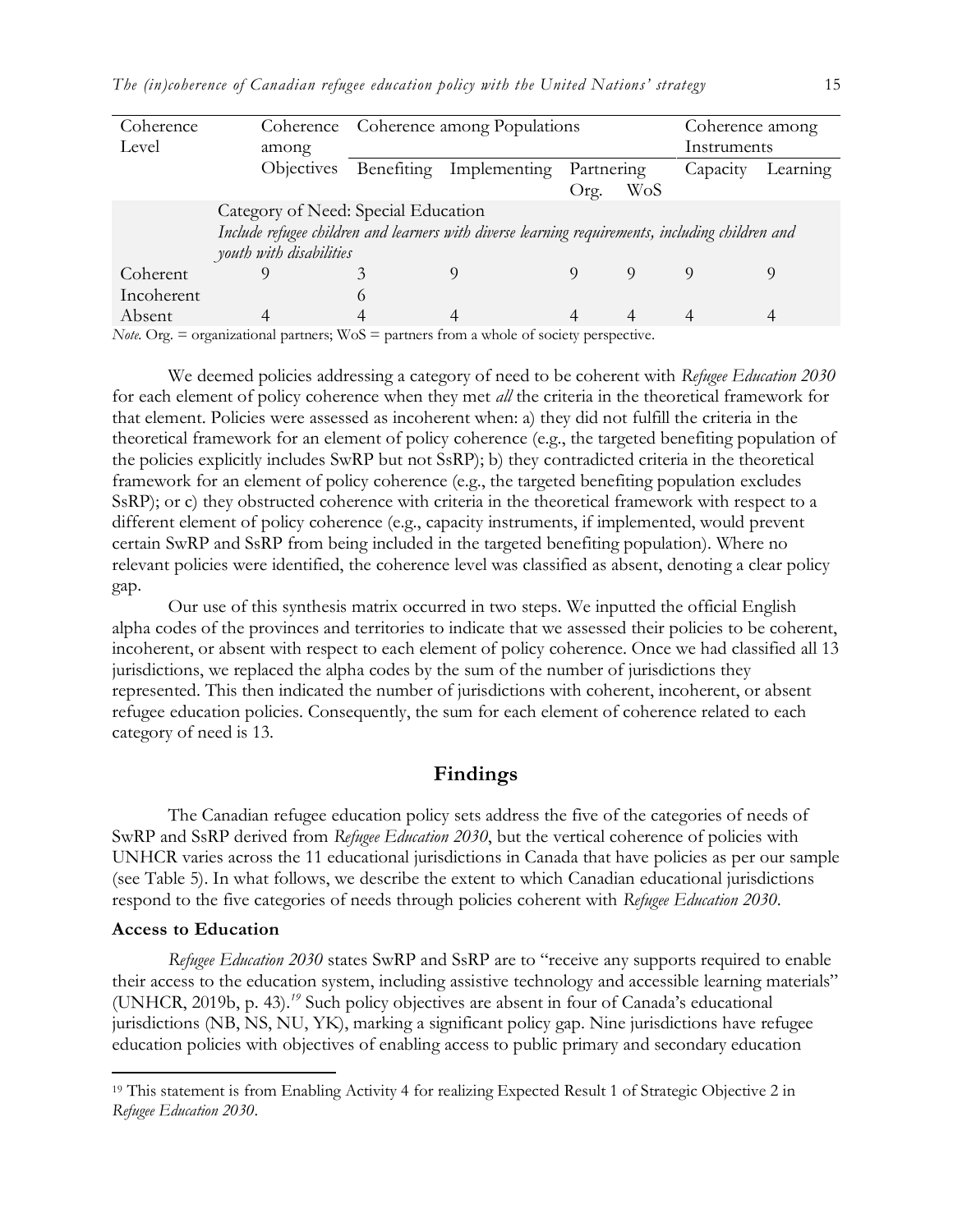systems (AB, BC, MB, NL, NT, ON, PE, QC, SK). All nine have objectives of providing accessible learning materials, but only three also have objectives of enabling access through the provision of assistive technologies (AB, ON, SK). We thus deemed these three to be coherent with UNHCR objectives in this category of need and determined the other six jurisdictions to be incoherent because they did not mention or prescribe the use of assistive technologies.

Of the nine jurisdictions with objectives of enabling access, we deemed the targeted benefiting populations of six to be coherent with those of *Refugee Education 2030* (AB, BC, MB, NT, ON, SK; see Table 4). Policies in ON seemed exemplary in their coherence with the targeted population of *Refugee Education 2030* because they addressed the important clause about access "regardless of legal status, gender, or disability" (UNHCR, 2019b, p. 43). In addition to guaranteeing access to children who themselves or whose legal guardian(s) have or are seeking refugee protection, in ON, access is guaranteed to minors who themselves or whose legal guardian(s) are in Canada unlawfully.

We deemed the policies about access in three jurisdictions (NL, PE, QC) to be incoherent with *Refugee Education 2030* with respect to targeted benefiting populations because they do not fulfill all the criteria: NL guarantees access only to government-assisted refugees as permanent residents; PE guarantees access only to SwRP, not SsRP; and OC guarantees access only to minors whose legal guardians have RS, not to minors who themselves have or are seeking RS.<sup>20</sup>

Eight of the nine jurisdictions with refugee education policies pertaining to education access have targeted implementation agents that we deemed coherent with *Refugee Education 2030* (AB, BC, MB, NL, NT, ON, QC, SK). The targeted implementation agent in the ninth jurisdiction (PE) was deemed incoherent because parents and guardians are targeted for policy implementation, but government agents are not. Seven of these nine jurisdictions were assessed to be coherent in terms of targeted partners (BC, MB, NL, ON, PE, QC, SK), while we considered two incoherent because their policies targeted stakeholders but not organizational partners (AB, NT).

Of the nine jurisdictions with access policies, six have capacity instruments in this category of need that we judged to be coherent with the Strategic Approach of Collaborative Learning and Capacity Development in *Refugee Education 2030* (AB, BC, MB, NL, ON, SK). We deemed as incoherent the capacity instruments in policies of two jurisdictions because they did not include instruments for building the capacity of educational professionals (PE, QC), and noted that capacity instruments are absent in the access policies of one jurisdiction (NT). In terms of learning instruments, we concluded that only one of the nine jurisdictions (MB) with access policies was coherent with *Refugee Education 2030*, and three were incoherent (ON, QC, SK) because they did not require evaluations of progress towards objectives and that would be needed to support the evidenced-based innovation sought by the Strategic Approach of Innovation, Evidence, and Growth in *Refugee Education 2030*. Learning instruments were absent in all the other jurisdictions.

#### **Accelerated Education**

 $\overline{a}$ 

*Refugee Education 2030* states SwRP and SsRP are to be "supported to make up for missed schooling" (UNHCR, 2019b, p. 43).<sup>21</sup> Nine of Canada's 13 educational jurisdictions have objectives of responding to SwRP and SsRP with interrupted formal education. Of these nine, we considered the objectives of five to be coherent and four incoherent with *Refugee Education 2030* in this category of need. Of the five jurisdictions with coherent objectives, two have the objective of responding to

<sup>&</sup>lt;sup>20</sup> Policies in AB and SK guarantee access only to refugee claimant minors who have submitted the refugee claim in the previous year.

<sup>21</sup> This statement is from Enabling Activity 1 for realizing Expected Result 1 of Strategic Objective 2 in *Refugee Education 2030*.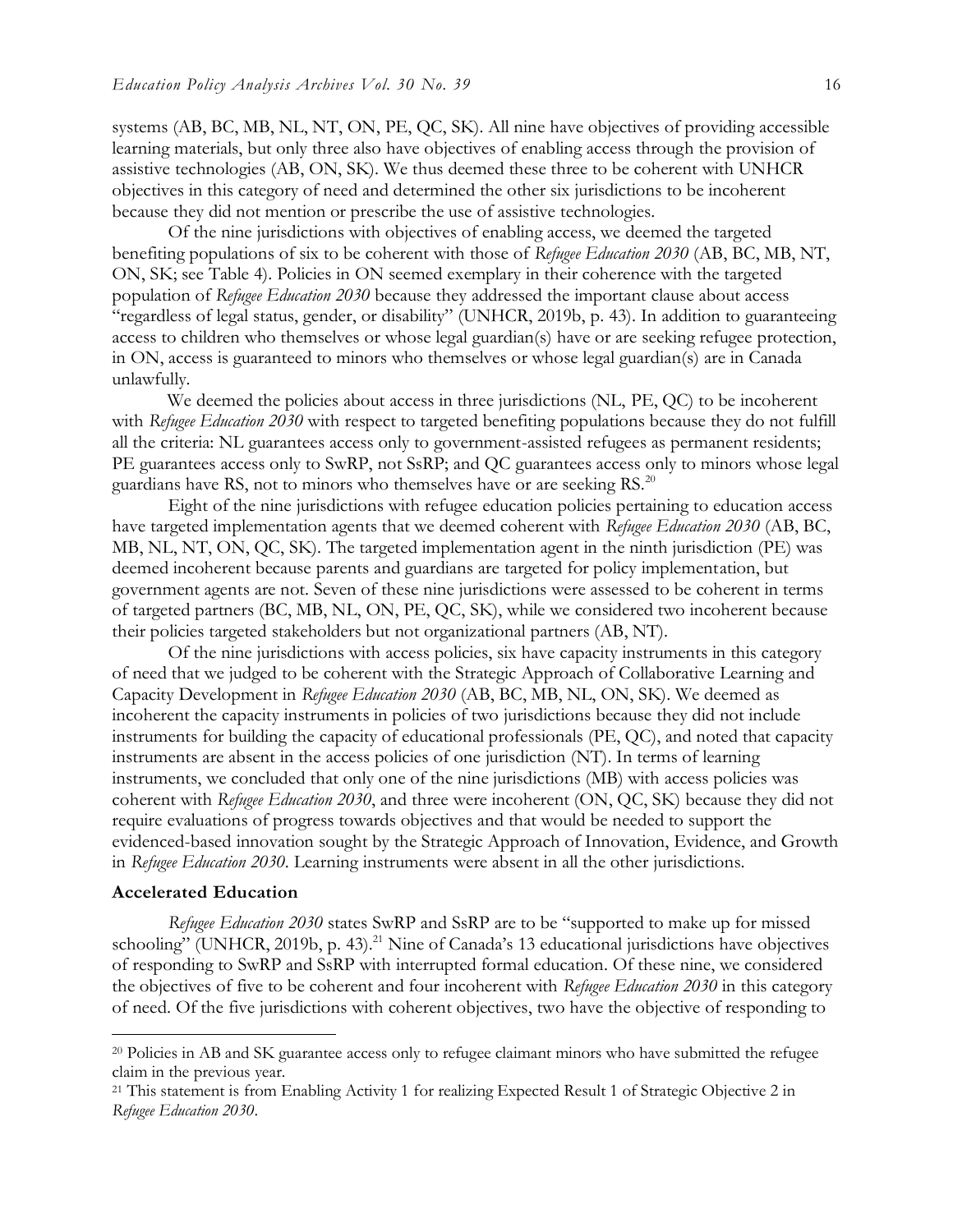the needs of students with missed schooling through the provision of regular educational programming with additional supports (AB, BC) and three aim to do so through the provision of accelerated education programs (AEPs; MB, NL, ON). The four jurisdictions with objectives deemed incoherent with *Refugee Education 2030* have policies that aim to provide regular educational programming to students with no, limited, or interrupted formal education and do not have objectives for accelerating learning or making adaptations or accommodations specific to those with missed formal schooling (QC, SK, PE, NS).

The targeted benefiting populations of this category of need were assessed as coherent with *Refugee Education 2030* only in two jurisdictions (BC, MB). Those in the seven other jurisdictions with accelerated education policies were deemed incoherent because they do not include SsRP. Of these seven, three jurisdictions (NL, ON, QC) use the term "refugee camp" to implicitly target SwRP with limited or interrupted formal education. This was an additional reason for determining these policies to be incoherent with *Refugee Education 2030* because it excludes many SwRP and SsRP who have not been in camps. We deemed policies in one of these jurisdictions (NL) to be additionally incoherent because it exclusively targets a specific group of SwRP (i.e., those resettled through the governmentsponsorship pathway). All nine of the jurisdictions with refugee education policies pertaining to accelerated education have government actors as targeted implementation agents, which is coherent with *Refugee Education 2030*. We deemed three of Canada's nine jurisdictions with policies in this category of need to be coherent with *Refugee Education 2030*'s Strategic Approach of Partnership because they target both organizations and educational stakeholders as partners (MB, NL, ON). The remaining six jurisdictions were assessed as incoherent because they do not target organizational partners (AB, BC, NS, PE, QC, SK).

Eight of the nine jurisdictions with refugee education policies addressing accelerated education have capacity instruments for responding to missed education (AB, BC, MB, NL, ON, NS, PE, QC). Seven of these were deemed coherent with *Refugee Education 2030* because they had one or more capacity instruments pertaining to the provision of supports to students with missed schooling. One jurisdiction (QC) has a capacity instrument that could be used to identify students with missed schooling but not to support such students in catching up. As a result, this jurisdiction's policies were deemed incoherent in this category. Only three jurisdictions have learning instruments in policies related to accelerated education. Of these, we deemed the learning instruments in only one jurisdiction (MB) to be coherent with *Refugee Education 2030* because that province's policy requires that AEPs be developed with the input of all key stakeholders and that organizational partners be involved in program development and implementation. The learning instruments in the other two other jurisdictions (ON, BC) were deemed incoherent because they do not encourage evaluations of progress towards objectives, a component of *Refugee Education 2030*.

#### **Language Education**

 $\overline{a}$ 

*Refugee Education 2030* states that SwRP and SsRP are to be "provided with adequate language training where necessary" (UNHCR, 2019b, p. 43).<sup>22</sup> Eight of Canada's 13 educational jurisdictions (AB, BC, MB, NL, ON, PE, QC, SK) have refugee education policy documents with objectives of providing language training in at least one of the official languages of instruction of the jurisdiction, making this element of their policies coherent with the UNHCR direction.

Of the eight jurisdictions with language education policies for SwRP and SsRP, we assessed three to be coherent with respect to the targeted benefiting populations identified in *Refugee Education 2030* (AB, BC, MB). The targeted benefiting populations in the other five were deemed incoherent

<sup>22</sup> This statement if from Enabling Activity 2 for realizing Expected Result 1 of Strategic Objective 2 in *Refugee Education 2030*.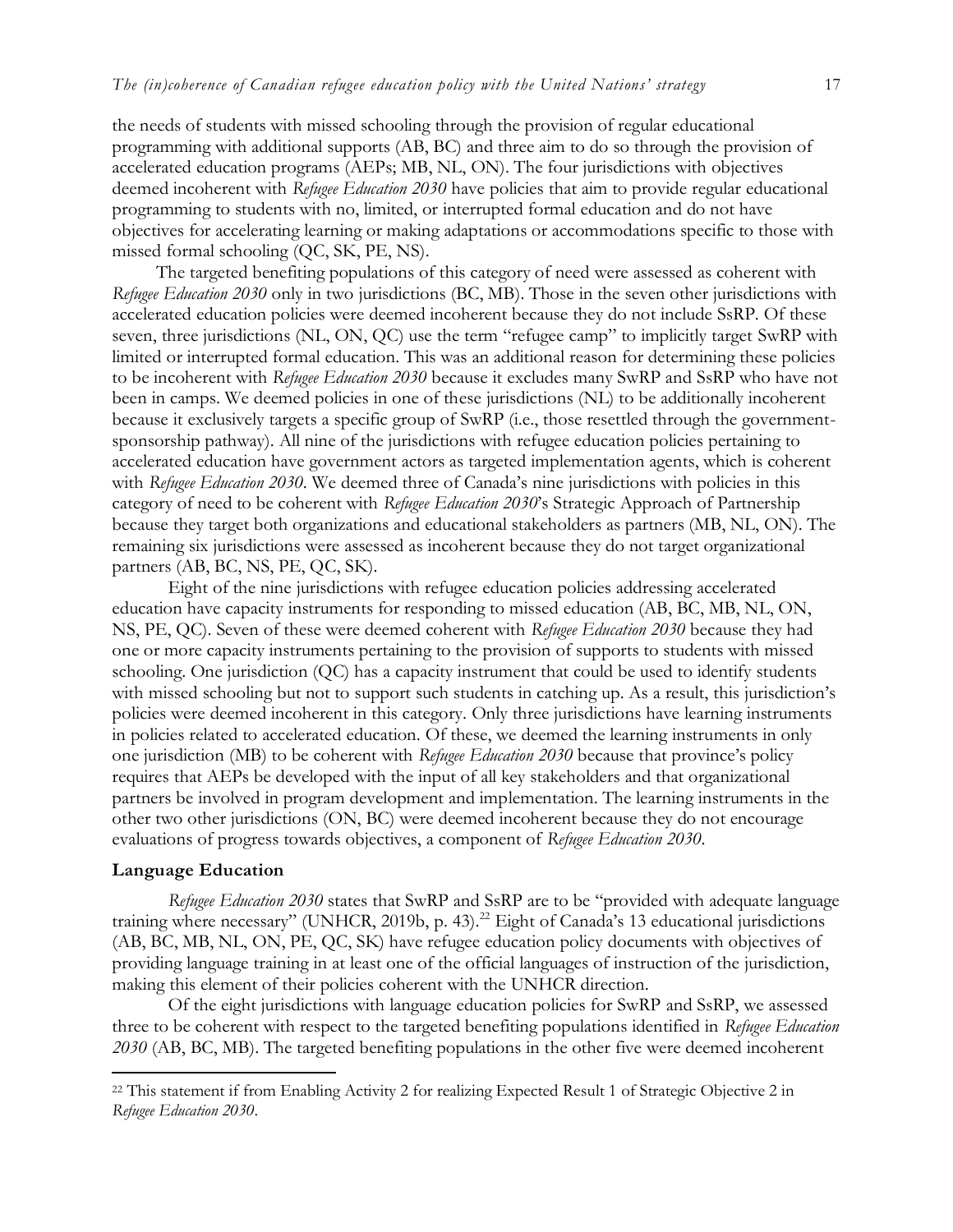because only SwRP, and not SsRP, are targeted (QC) and they are targeted in exclusionary (i.e., only SwRP resettled through the government-sponsorship pathway in NL) and/or implicit ways (ON, PE, SK). Regarding the latter, for example, SwRP and SsRP are implicitly targeted in policies that refer to students who have spent time in refugee camps; however, those policies do not explicitly target SwRP or SsRP.<sup>23</sup>

While we assessed as coherent with *Refugee Education 2030* the targeted implementation agents of refugee education language policies in all eight jurisdictions with such policies because they include government agents (AB, BC, MB, NL, ON, PE, QC, SK), the targeted partners of four were assessed as coherent for targeting both organizations and educational stakeholders (MB, NL, ON, SK). The targeted partners of four other jurisdictions were assessed as incoherent. Policies in one jurisdiction (NB) do not contain any references to partnerships. Those in another (BC) do not address partnerships with organizations. Three jurisdictions (AB, QC, PE) have absences in partnerships from a whole of society perspective (missing references to parents, guardians, and/or families).

Six of the eight jurisdictions with policies addressing language education contain capacity instruments for policy implementers to provide training to SwRP and SsRP in the language of instruction. These seven were therefore deemed coherent with *Refugee Education 2030* (BC, MB, NL, ON, PE, SK). Of the two jurisdictions deemed to have incoherent policies, one (QC) has instruments building the capacity of administrators to apply for funding for language programs but not the capacity of teachers to teach the language of instruction to SwRP and SsRP, while the other (AB) does not include any capacity instruments related to language learning. Six of the nine jurisdictions with policies for language education have learning instruments that were deemed coherent with UNHCR policy. Learning instruments are absent from the category of language education in one jurisdiction (AB). Learning instruments were deemed incoherent in another (QC) because they do not promote evaluations of progress towards policy objectives.

#### **Mental Health and Psychosocial Support**

*Refugee Education 2030* states that SwRP and SsRP are to be "provided with conditions that foster social and emotional learning and, where needed, receive mental health and psychosocial support" (UNHCR, 2019b, p. 43).<sup>24</sup> Based on the clauses of this statement, we disaggregated findings into two subcategories: social and emotional learning and mental health support. Another subcategory emerged out of our analysis of findings pertaining social and emotional learning: Community sensitization to refugeehood. We defined this emergent subcategory as the promotion of awareness of refugee experiences and issues within the school community, particularly among students. Our presentation of findings proceeds here via these three subcategories.

## **Social and Emotional learning**

 $\overline{a}$ 

Eleven of Canada's 13 educational jurisdictions have refugee education policies with objectives of fostering social and emotional learning (AB, BC, MB, NB, NL, NS, NT, ON, PE, QC,

<sup>&</sup>lt;sup>23</sup> See three language education policy documents in ON (i.e., ON05, ON07, ON14) in which the word "refugee" appears exclusively in the term "refugee camp". An example from ON05 is "Many newcomer students have arrived in Canada with their families as part of a voluntary, planned immigration process. However, some students have arrived from countries in chaos, have spent *time in refugee camps*, or have experienced personal trauma caused by natural disaster, political upheaval, or family disruption" (p. 9, italics added).

<sup>24</sup> This statement is from Enabling Activity 3 for realizing Expected Result 1 of Strategic Objective 2 in *Refugee Education 2030*.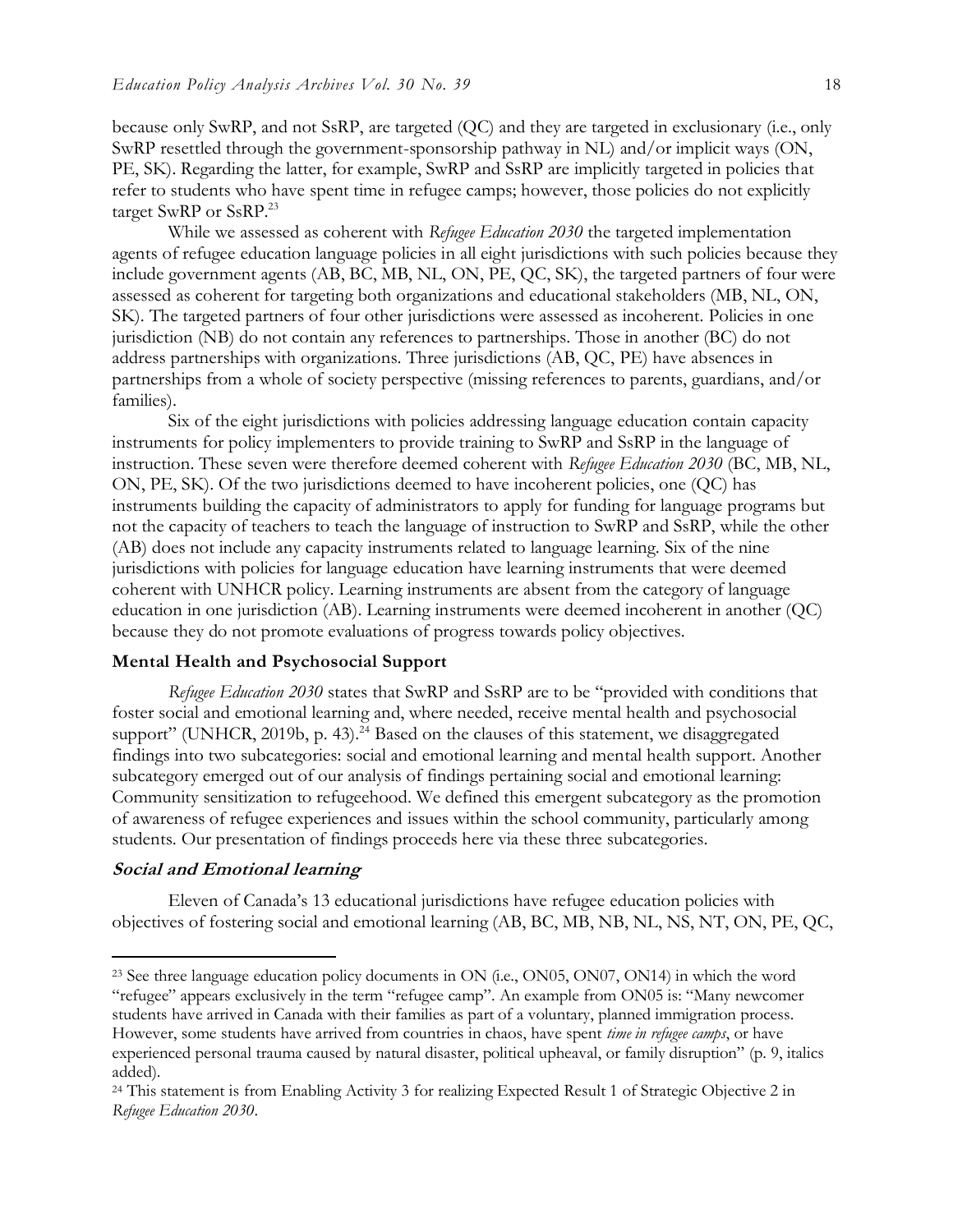SK). Three of these 11 jurisdictions with such policies have a targeted benefiting population that we deemed coherent with *Refugee Education 2030* (AB, MB, QC). We assessed six as incoherent because their policies include SwRP but not SsRP (NL, NS, NT, ON, PE, SK) and/or because their policies focus exclusively on certain SwRP and SsRP (i.e., those who fled from armed conflict in NT; SwRP resettled through the government-sponsorship pathway in NL). SwRP and SsRP are absent from the targeted benefiting populations in the remaining two jurisdictions that have policies with objectives for social and emotional learning (BC, NB). The targeted implementation agents of policies in this category of need were deemed coherent with *Refugee Education 2030* in all 11 jurisdictions because government agents are identified. Ten of these jurisdictions have partnering populations that we assessed as coherent with *Refugee Education 2030*. The policies referencing partnership in one jurisdiction (AB) were deemed incoherent because they are borrowed from a different jurisdiction (MB) and the list of educational stakeholders has not been adapted to the provincial context. All 11 of these jurisdictions also have capacity instruments that we considered coherent with *Refugee Education 2030* because they target the capacity of educational professionals to support students' social and emotional learning. Ten of the 11 jurisdictions have learning instruments that are coherent. The learning instruments of one jurisdiction (QC) were deemed incoherent because no policies pertained to gathering evidence of social and emotional learning, an important feature of this instrument in the UNHCR document.

## **Community Sensitization to Refugeehood**

 $\overline{a}$ 

Nine of the 11 jurisdictions with objectives of fostering social and emotional learning aim to do so, in part, through sensitization to refugeehood (AB, BC, MB, NB, NS, NT, ON, PE, SK). The objectives of two jurisdictions (NB, NS) were deemed incoherent with *Refugee Education 2030* because no policies aim to sensitize students and school staff to contemporary refugee experiences. These policies do not fulfill the criteria because they do not aim to help students who have not sought or had RP provide psychosocial support to their peers with or seeking RP.

Three of the nine jurisdictions with policy objectives of sensitizing students to refugeehood through classroom instruction about refugee-related topics include SwRP and/or SsRP as a targeted benefiting population of such instruction (AB, MB, NT). The targeted benefiting populations of two of these jurisdictions (AB, MB) were assessed as coherent with the targeted benefiting population of *Refugee Education 2030* because policies target SwRP and SsRP.<sup>25</sup> The targeted benefiting population of policies in the third jurisdiction (NT) was deemed incoherent because it is exclusionary (i.e., limited to those who fled armed conflict). SwRP and SsRP are absent from the targeted benefiting populations of the other six jurisdictions (BC, NB, NS, ON, PE, SK). The targeted implementation agents of policies towards community sensitization were assessed as coherent with *Refugee Education 2030* in all nine jurisdictions with such policies because they include government agents. Eight of these jurisdictions also have targeted partners deemed coherent for including organizations and educational stakeholders. Policies pertaining to partnership in one jurisdiction (AB) were deemed incoherent because the sole policy pertaining to partnerships is borrowed from another jurisdiction (MB) and the policy is specific to educational stakeholders in that other jurisdiction.

Five of the nine jurisdictions with policies about community sensitization to refugeehood have capacity instruments that we assessed as coherent with *Refugee Education 2030* because they build the capacity of government agents (AB, BC, MB, PE, SK). Such instruments are absent from

<sup>&</sup>lt;sup>25</sup> One policy in each category of need acknowledges that children and youth who have personally had refugee experiences, or whose family members have had such experiences, may be in the classroom. It is the same policy in both jurisdictions: The educational authority of AB borrowed the policy document from the educational authority of MB.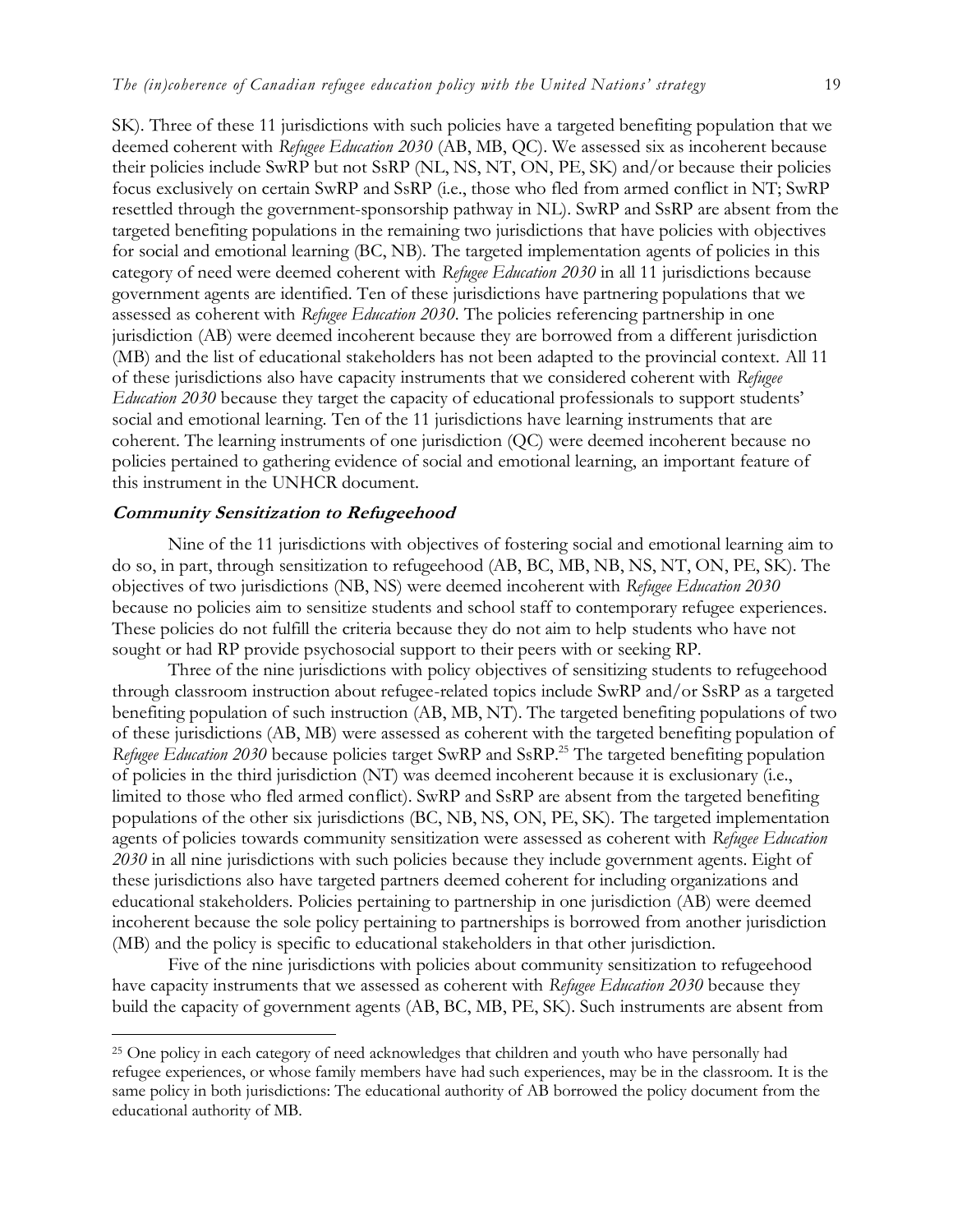the other four jurisdictions (NB, NS, NT, ON). While seven of the nine jurisdictions with policies addressing this subcategory of need have learning instruments that we considered coherent because those instruments recommend or require assessments of student learning about refugeehood (AB, MB, NB, NT, ON, PE, SK), there are no learning instruments in policies about community sensitization in the two remaining jurisdictions (BC, NS).

#### **Mental Health and Psychosocial Support**

Seven of Canada's 13 educational jurisdictions have refugee education policy documents with objectives of providing mental health and psychosocial support, and we assessed all of them to be coherent with *Refugee Education 2030*. At a more granular level, these seven jurisdictions have objectives of providing acculturation supports (AB, BC, MB, NL, ON, QC, SK), while five of them have objectives for providing school- and classroom-based trauma-related supports (AB, BC, MB, NL, ON) and five have aims of identifying and referring students requiring greater support to specialized mental health services (BC, MB, NL, ON, SK).

The targeted benefiting populations of policies pertaining to the provision of mental health and psychosocial supports of four of the seven jurisdictions with such refugee education policies were assessed as coherent with *Refugee Education 2030* (AB, BC, MB, QC). Policies in these jurisdictions include SwRP and SsRP requiring mental health supports. The targeted benefiting populations of the remaining three jurisdictions we considered incoherent because SwRP are included but SsRP are not (NL, ON, SK). The targeted implementing and partnering populations in all seven jurisdictions with policies addressing mental health and psychosocial supports were assessed as coherent with *Refugee Education 2030* because government agents are targeted as implementers and educational stakeholders and organizations as partners.

The capacity instruments in four of the seven jurisdictions with policies addressing this subcategory of need were assessed as coherent because they aim to support government agents in providing mental health and psychosocial supports (AB, BC, MB, SK). The capacity instruments in another two jurisdictions (NL, ON) were deemed incoherent because their use could result disparities in the targeted benefiting population, specifically among SwRP and SsRP who experience trauma- and stressor-related mental health concerns.<sup>26</sup> The learning instruments with respect to mental health in six of the jurisdictions were determined to be incoherent with UNHCR policy because they do not recommend or require formal evaluations of progress towards the desired objectives. Learning instruments in this category of need were absent from the seventh jurisdiction (BC).

#### **Special Education**

 $\overline{a}$ 

*Refugee Education 2030* states that SwRP and SsRP should be "taught by teachers who have been adequately prepared to include refugee children and learners with diverse learning

<sup>26</sup> Capacity instruments for identifying students with mental health needs in NL and ON are based on the fourth revision of the American Psychiatric Association's (APA) *Diagnostic and Statistical Manual of Mental Disorders* (DSM-IV) and not the current version of the DSM, the fifth revision (DSM-V; APA, 2013). Significant changes were made to the diagnostic criteria from the DSM-IV to the DSM-V that are relevant to the identification of, and provision of services for, mental disorders of high prevalence in children and youth with refugee experiences: "the relocation of PTSD from the category of anxiety disorders to a new diagnostic category called 'trauma- and stressor-related disorders'", "the explication and tightening of the definitions of trauma and exposure to it", and the addition of criteria for diagnosing trauma- and stressor-related disorders in children six years of age or younger that reflect their levels of development (Pai et al., 2017, p. 1).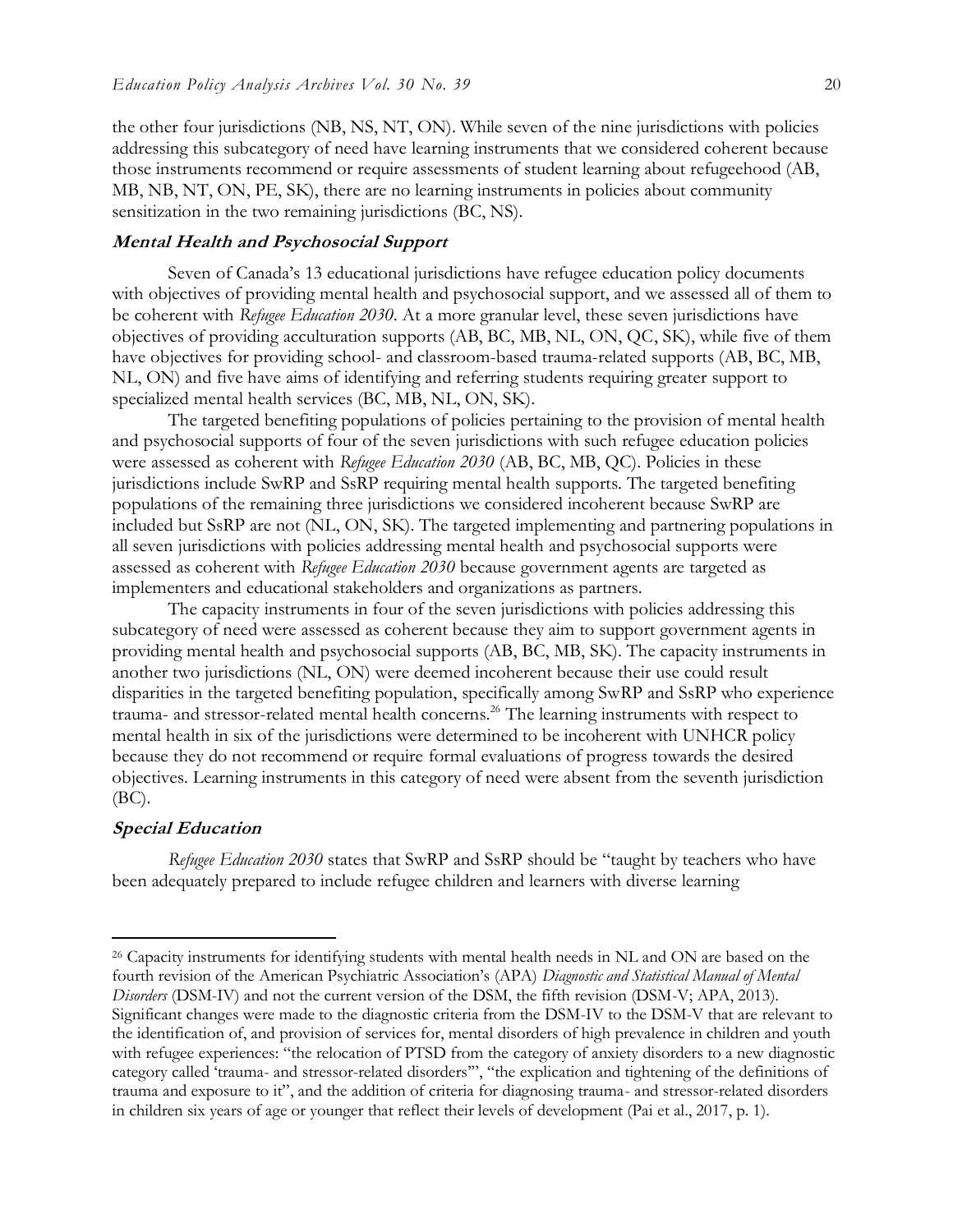requirements, including children and youth with disabilities" (UNHCR, 2019b, p. 43).<sup>27</sup> In Canada in the last two decades, there has been a movement away from labelling certain students as "disabled" or "with disabilities" and then placing students thus labelled into separate classrooms or schools. Instead, the language of diverse needs and differentiated responses to those needs in an integrated classroom setting is becoming more commonplace. This trend was reflected in nine of Canada's 13 educational jurisdictions having policies with objectives of including SwRP and SsRP with diverse learning requirements and/or differentiating education in response to their diverse learning requirements (BC, MB, NL, NS, NT, ON, PE, QC, SK).<sup>28</sup> Such policies were absent in four jurisdictions (AB, NB, NU, YK).

The targeted benefiting populations of three jurisdictions with such policies were assessed as coherent with *Refugee Education 2030* because they included SwRP and SsRP with diverse learning requirements (BC, MB, QC). The policies of the other six jurisdictions with policies were deemed incoherent because they exclusively targeted SwRP, but not SsRP (NL, NS, NT, ON, PE, SK). While all nine of these jurisdictions have at least one policy targeting SwRP and/or SsRP with diverse learning requirements, most of these policies have a targeted benefiting population that includes SwRP and/or SsRP as one subgroup and students with diverse learning requirements as another subgroup, and do not make the potential intersectionality of these two subgroups explicit. Only two jurisdictions (ON, MB) have policies that target SwRP and/or SsRP with disabilities; however, the objectives of these policies pertain to the provision of mental health and psychosocial supports rather than special education. There are therefore no policies in Canada that pertain explicitly to the provision of special education services to SwRP and SsRP with disabilities.

The targeted implementation agents of the special education policies in all nine jurisdictions with such policies were assessed as coherent with *Refugee Education 2030* because they include government agents. Only one jurisdiction (ON) has policies that target partnerships for the express purpose of responding to SwRP and SsRP with diverse learning requirements, including disabilities; yet we deemed these policies about partnership incoherent with *Refugee Education 2030* because they were limited to responding to mental health needs during the Syrian refugee resettlement initiative of 2015 and 2016.

All nine of the jurisdictions with policies in this category of need had capacity and learning instruments deemed coherent with *Refugee Education 2030* because the former promote strategies and resources for differentiating teaching, learning, and assessment, and the latter encourage evidencebased responses.

#### **Balancing the Independence and Intersectionality of Objectives**

 $\overline{a}$ 

As mentioned at the outset of this findings section, two Canadian jurisdictions have no specific policies for refugee education. The 11 others that do have policies all include considerations relating to the co-occurrence or intersectionality of two or more needs (AB, BC, MB, NB, NL, NS, NT, ON, PE, QC, SK). Nonetheless, there are gaps in the targeted benefiting populations of special education policies and language education policies due to the overlap of these categories. First, Canada's refugee education policies about special education are mostly from policy documents with overall objectives of responding to language education needs. This means that these policies target only those students with *both* special education and language learning needs. SwRP and SsRP who have special education needs but who do not have language learning needs (i.e., who have the

<sup>&</sup>lt;sup>27</sup> This statement is from Enabling Activity 1 for realizing Expected Result 1 of Strategic Objective 2 in *Refugee Education 2030*.

<sup>&</sup>lt;sup>28</sup> One jurisdiction (SK) also has the objective of providing funding to students with more significant needs to enable them to attend special education private schools.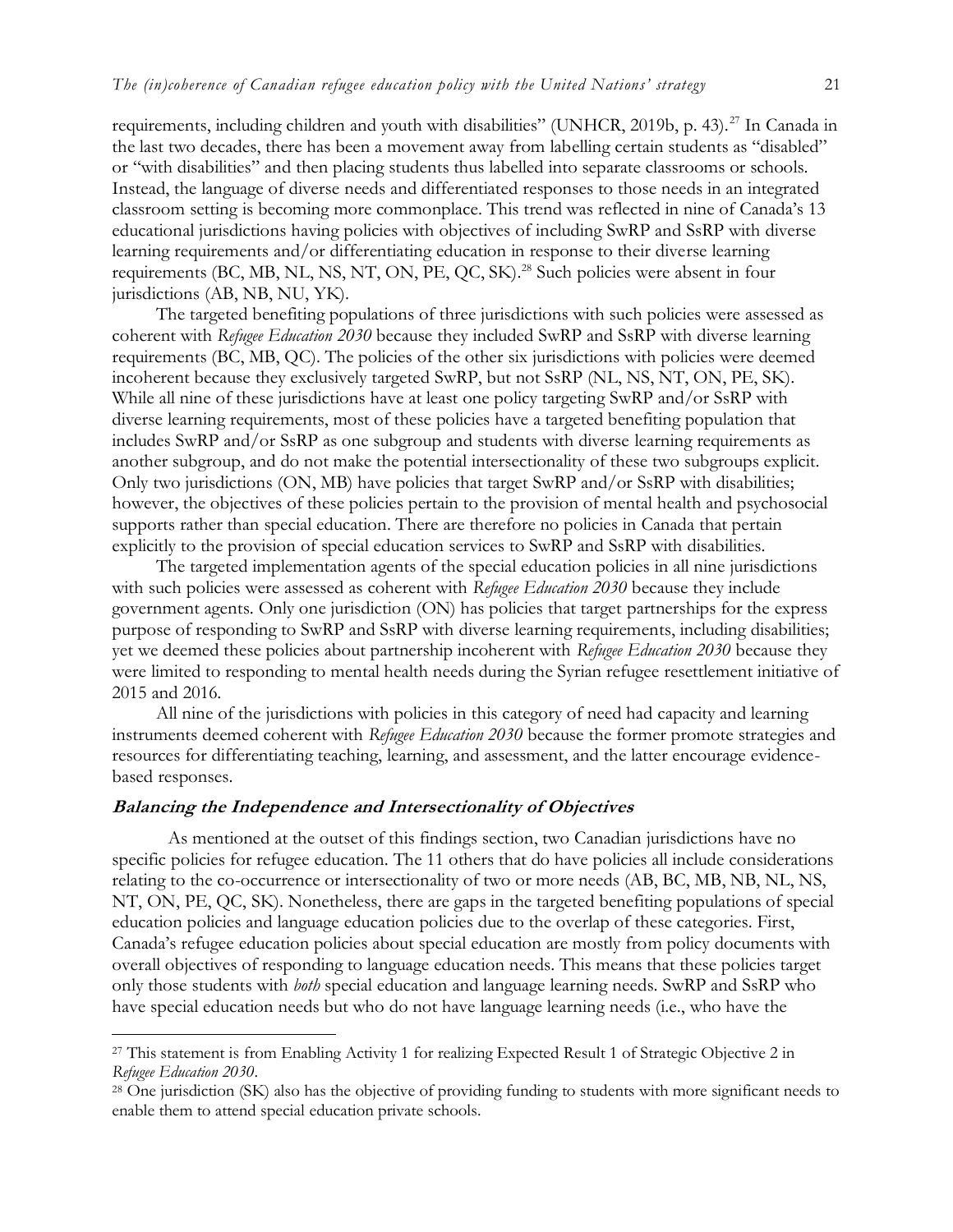required proficiency level in the language(s) of instruction) are excluded from the targeted benefiting populations of special education policies. Second, policies about responding to missed education in SwRP and SsRP target only those who have both accelerated education and language learning needs. A fissure exists in the targeted benefiting population of accelerated education supports because SwRP and SsRP whose education has been limited or interrupted but who are proficient in the language(s) of instruction are excluded. These fissures in the targeted benefiting populations make such policies incoherent with *Refugee Education 2030*.

#### **Discussion**

We discuss the findings in two ways. First, we use three indicators in assessing policy coherence relative to each category of need. In doing so, we also include select implications of the distribution of populations of children and youth with or seeking RP across Canada's 13 provinces and territories (see this population distribution in *Appendix 1*). This helps to show where potential priorities for policy review or development exist. Second, we illuminate how and why the combination of two theorical frameworks allowed for the identification of possible sources of policy (in)coherence in refugee education.

#### **Three Policy Coherence Indicators in Relation to the Five Categories of Need**

Based on Cejudo and Michel's (2017) three elements (coherence among policies' objectives, targeted populations, and instruments), we scored the policy sets of each Canadian jurisdiction with respect to five categories of need (access to education, accelerated education, language education, mental health and psychosocial support, special education) using three policy indicators (coherent, incoherent, absent). This allowed us to assess the extent to which each set of policies was coherent with respect to *Refugee Education 2030* and each category of need.

#### **Access to Education**

 $\overline{a}$ 

Of the education policies addressing the five categories of needs of SwRP and SsRP across Canada, those addressing access to education are among the most coherent with *Refugee Education 2030*. This suggests that when the policies are implemented, their design could complement each other in addressing the complex issues of social adaptation of SsRP and SwRP into the schooling systems (Cejudo & Michel, 2017). Six Canadian educational jurisdictions have refugee education access policies that are coherent across all elements (i.e., objectives, instruments, targeted populations), and these six are home to approximately  $60\%$  of SwRP and  $56\%$  of SsRP.<sup>29</sup> In the seven other jurisdictions, when policy gaps were observed, they were not due to the explicit exclusion of SwRP or SsRP from education access.<sup>30</sup> Instead, those gaps were due to overly specific targeted benefiting populations of SwRP and SsRP (e.g., references only to refugees from the Syrian Arab Republic) and absences of capacity and learning instruments to support the policy objectives. Although general education policies, including laws, requiring that all children in Canadian jurisdictions attend primary and secondary school would extend to SwRP and SsRP, *Refugee Education 2030* calls for explicit policy on the inclusion of SwRP and SsRP (UNHCR, 2019) and previous studies have revealed the importance of having policies featuring specific recognition and needed supports for SwRP and SsRP (Shakya et al., 2010; Wilkinson, 2002). Here, our analysis suggests the

<sup>29</sup> Population estimates throughout this section are based on resettlement and refugee claim patterns between January 2015 and March 2020 (see *Appendix 1*).

<sup>&</sup>lt;sup>30</sup> Two jurisdictions did place temporal limits on free education access for SsRP based on time elapsed since the submission of their refugee claim (AB, SK).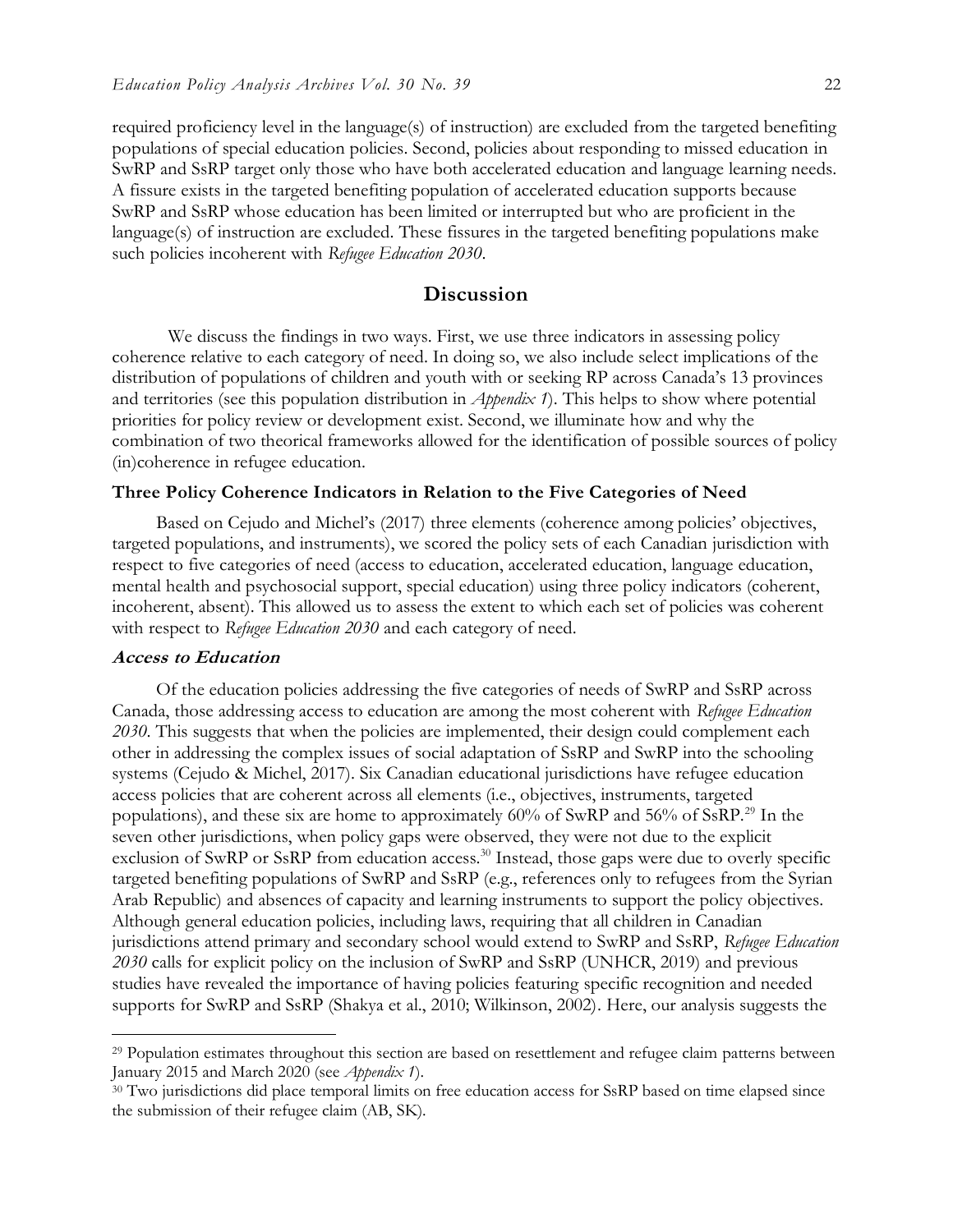development of policies explicitly guaranteeing access to education for SwRP and SsRP is needed in seven jurisdictions, especially in QC which was the destination of 18% of SwRP and 44% of SsRP arriving in Canada between 2015-2020.

#### **Accelerated Education**

Policies regarding missed education are incoherent with *Refugee Education 2030*. This means that every policy, by pursuing the objective, provided some assistance to refugee education in relation to accelerated education, but also created inconsistencies and gaps in the targeted population and instruments in supporting students' needs that missed schooling (Cejudo & Michel, 2017). Only one (MB) of the jurisdictions has policy for accelerated education that is coherent with UNHCR direction, but only 7% of SwRP and 1% of SsRP reside in that jurisdiction. Each of the eight other jurisdictions with policies addressing missed education had incoherencies and gaps across the targeted populations and/or provision of instruments, and these eight jurisdictions were home to an estimated 90% of SwRP and 98% of SsRP reside. Policy incoherencies in this area of need suggest policies do appear to provide supports to all SwRP and SsRP with missed education and/or to provide instruments that sought to build the capacity of educational professionals to address needs resulting from missed education, or to promote the testing and scaling up of evidence-based innovative approaches and practices. Of particular concern are the potential implications of the incoherencies of policies governing AEPs in Ontario, which suggest such programs may not be provided with a policy context conducive to meeting the accelerated learning needs of SwRP and SsRP in that jurisdiction. This situation could pose barriers to SwRP and SsRP with missed schooling from learning the curriculum content and developing the skills that will enable them to succeed in age-appropriate courses, and may pose barriers to those who are "aging out" of the public education system to pursuing higher education and desired futures. Because Ontario is home to an estimated 41% and 46% respectively of Canada's SwRP and SsRP, our analysis suggests a review of policies regarding AEPs is warranted in that province.

#### **Language Education**

Canadian refugee education policies about language education are largely coherent with *Refugee Education 2030* in the eight jurisdictions that address this category of need in their policy sets. This means the policies pursued specific objectives and provided instruments but featured inconsistencies and gaps in targeted population (Cejudo & Michel, 2017). Where incoherence exists in the existing policy sets, it is a product of problems in specifying targeted benefiting populations, such as omissions and exclusions of certain cohorts of SsRP and SwRP. For instance, we observed policies mentioning "refugee camp" rather than explicitly addressing SsRP and SsRP. This lack of explicit specification could prompt school actors to overlook the experiences and needs of many SsRP and SwRP whose journeys did not include time spent in camps. It deserves noting that 60% of persons with refugee status live in out-of-camp accommodation, a statistic that has been stable since 2014 (UNHCR, 2019d). Our analysis suggests that some existing Canadian refugee education policies addressing language learning could use revision to explicitly target all SsRP and SwRP. Because approximately 99% of SsRP and 94% of SwRP live in these jurisdictions, the absence of policies in five other jurisdictions does not currently represent a critical policy gap unless resettlement patterns shift in the future.

#### **Mental Health and Psychosocial Support**

Supporting mental health and psychosocial needs of SwRP and SsRP is one of the most challenging categories related to the education of children and youth with refugee backgrounds. The ways in which all subcategories (e.g. social-emotional learning, awareness of refugee experiences,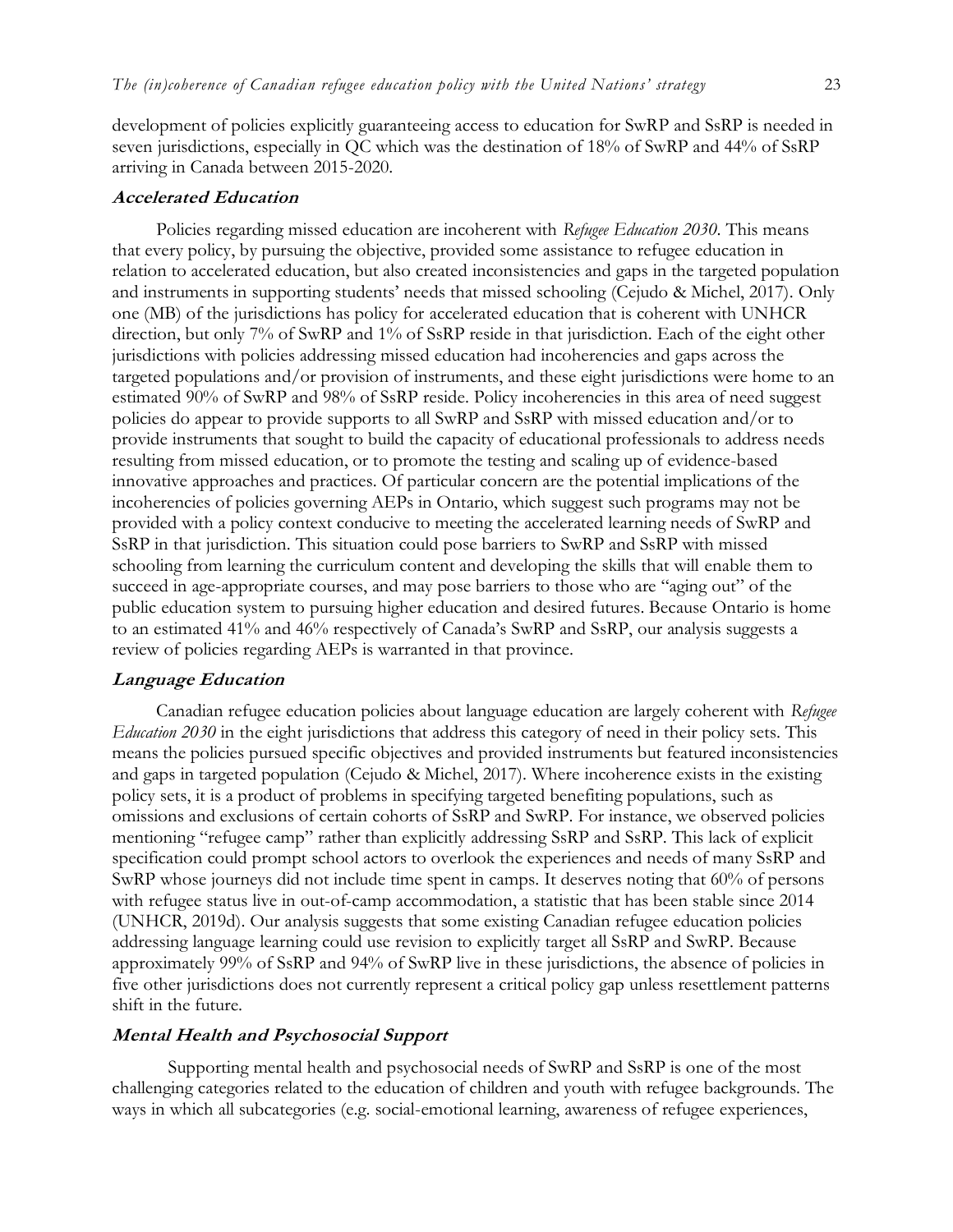mental and psychosocial support) are incorporated in policy designs is crucial: They provide the necessary conditions to ensure the social adaptation of SwRP and SsRP, while ideally complementing each other in addressing needs. Mental health and psychosocial support was addressed in many Canadian jurisdictions. Eleven had policies towards social and emotional learning, nine addressing sensitization to refugeehood, and seven attending to mental health support).<sup>31</sup> However, no jurisdiction had a policy set that was coherent with *Refugee Education 2030* across *all* sub-categories of need and *all* elements of policy coherence. Thus, policy sets in this category of need were deemed incoherent. One example of incoherence included two jurisdictions (NB, NS) where no policies in their sets aimed to sensitize students and school staff to contemporary refugee experiences. Another example is the omission of certain cohorts of SwRP and/or SsRP as target populations. This is seen, for instance, in 11 jurisdictions where SwRP and SsRP were not explicitly identified as agents in teaching and learning experiences about the refugeehood-related issues that affect many of their lives. Our analysis suggests that many existing Canadian refugee education policy sets addressing mental health and psychosocial support could benefit from greater consistency across subcategories of need and in explicitly including SwRP and SsRP as target populations.

#### **Special Education**

 $\overline{a}$ 

Canadian refugee education policies addressing special education are incoherent with *Refugee Education 2030*. This is because not all elements of policy coherence are reflected in their designs to complement each other in providing guidance, through their objectives, to targeted populations using instruments that adequately prepare educators to include SwRP and SsRP with diverse learning requirements, "including [those] with disabilities" (UNHCR, 2019b, p. 43).<sup>32</sup> Two areas of incoherence stood out. First, we found no policies in Canada that pertain *expressly* to the provision of special education supports to SwRP and SsRP who have disabilities.<sup>33</sup> Because the incidence of disability is higher in displaced populations than the global prevalence of 15% (UNHCR, 2019d), this policy gap could have adverse implications on the learning, wellbeing, and success of more than 15% of SsRP and SwRP in Canada. Second, of the nine jurisdictions with refugee education policies addressing diverse learning requirements and/or differentiating instruction in response to diverse learning needs, six omitted SsRP from the targeted benefiting population. These six jurisdictions are where approximately 46% of Canada's SsRP reside. Our analysis suggests that many existing

<sup>&</sup>lt;sup>31</sup> All 11 jurisdictions with objectives addressing socio-emotional learning also have capacity instruments that we considered coherent with *Refugee Education 2030* because they target the capacity of educational professionals to support students' social and emotional learning. Nine of those 11 jurisdictions included objectives that seek to foster social and emotional learning, in part, through sensitization to refugees (AB, BC, MB, NB, NS, NT, ON, PE, SK). Seven of Canada's educational jurisdictions have refugee education policy documents with objectives of providing mental health and psychosocial support, which we assessed to be coherent with *Refugee Education 2030*. These seven have objectives of providing acculturation supports (AB, BC, MB, NL, ON, QC, SK), five of them have objectives for providing school- and classroom-based traumarelated supports (AB, BC, MB, NL, ON) and five have aims for identifying and referring students requiring greater support to specialized mental health services (BC, MB, NL, ON, SK).

<sup>32</sup> This statement is from Enabling Activity 1 for realizing Expected Result 1 of Strategic Objective 2 in *Refugee Education 2030*.

<sup>33</sup> n Canada, there has been a movement away from labeling certain students as "disabled" or "with disabilities" and then placing students thus labelled into separate classrooms or schools. Instead, the focus has shifted to addressing diverse needs using differentiated instructional responses in an integrated classroom setting. This shift in focus and terminology likely influenced our findings because *Refugee Education* 2030 emphasizes "disability" as a specific area of need within the broader notion of diverse learning needs.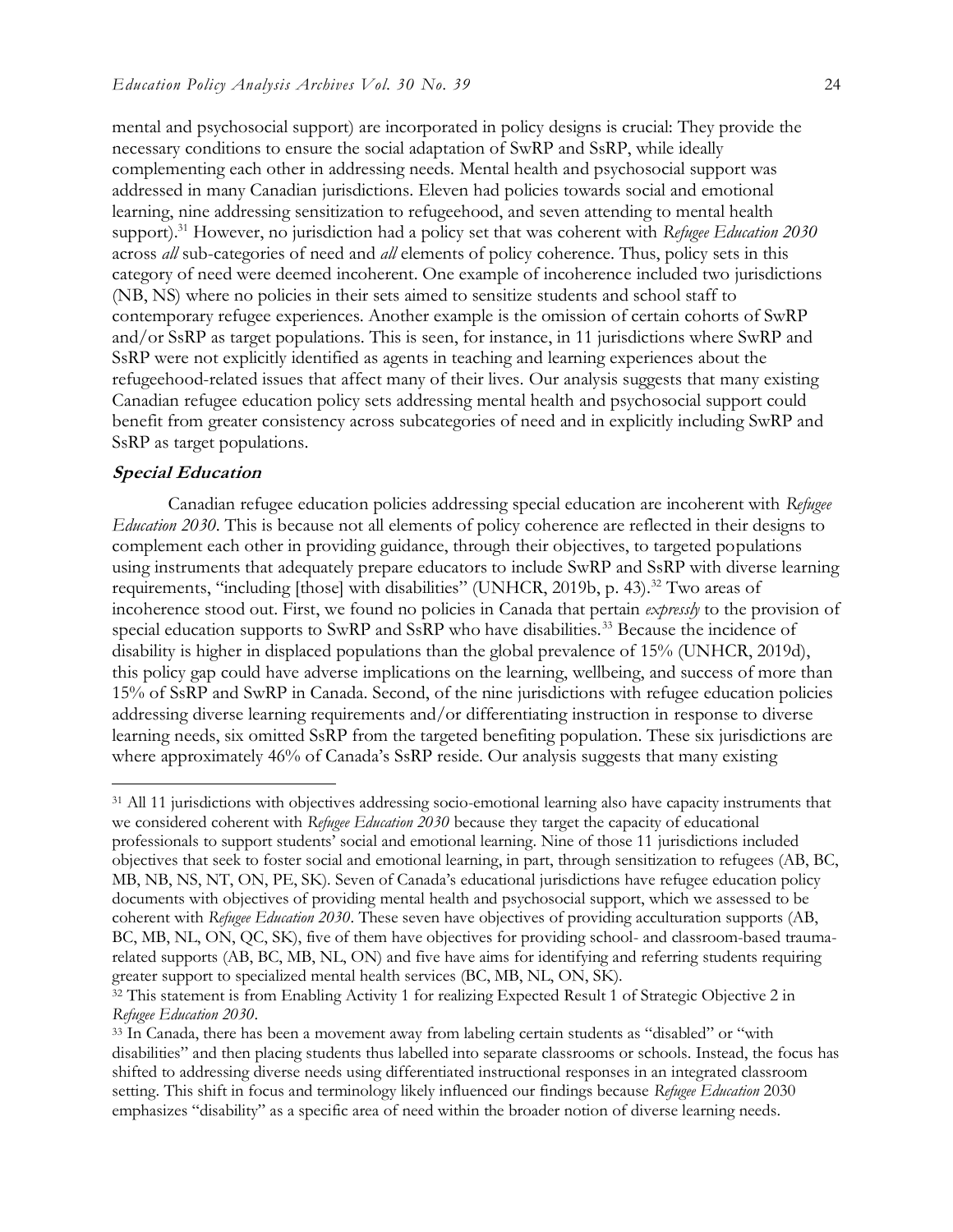Canadian refugee education policies addressing special education need to explicitly address SwRP *and* SsRP with diverse learning needs, especially those with disabilities.

#### **Education Policy Coherence and Policy Attributes**

The findings reveal how the combination of policy coherence among different education policies' objectives, targeted populations, instruments and attributes of specificity and consistency, as articulated in the theoretical framework, allowed for the identification of possible sources of policy incoherence in refugee education. For example, the gap in most jurisdictions of education policies specifically targeting SsRP as a targeted benefiting population wasa key element of policy incoherence across all five categories of need. This could have negative consequences for SsRP because policies do not draw the attention of school actors to this unique and important population of learners or guide their actions to support the complex issues of social adaptation of SsRP. The gap of SsRP as a benefiting population in most Canadian refugee education policies is problematic because children seeking RP represent 51% of the total number of children seeking and granted RP in Canada between 2015-2020. In the two provinces in which nearly 75% of SWSRS reside (ON, QC), there are more SsRP than SwRP; however, few of their refugee education policies have one or more policies targeting SsRS.

When including specificity as an attribute in our comparison and assessment of the sets of policies in refugee education in relation to the targeted benefiting populations, we observed that being vague (as in the case of SsRP) or too specific are both problematic in terms of potentially benefiting all groups of students. With respect to the latter, we noted that some policies were very specific in definitions or prescriptions, resulting in omissions or exclusions. For example, some policies targeted only SwRP or SsRP from specific countries of origin (e.g., the Syrian Arab Republic), granted refugee protection on specific grounds (e.g., armed conflict), with specific experiences in their transition countries (e.g., living in a refugee camp), or entering Canada through specific pathways (e.g., resettlement through government sponsorship). In other cases, some policies used "euphemistic" labels such as "newcomers". Although this terminology may be an attempt to avoid pejorative connotations that are sometimes attributed to the label "refugee", its lack of specificity could be a potential source of ambiguity in policy application.

Similarly, by including consistency as an attribute in our comparison and assessment of the sets of policies in refugee education, we also observed that policy designs could be too consistent about a specific targeted benefiting population. Some policy sets targeted highly specific subgroups so consistently that there was insufficient variability for the aggregated targeted benefiting population to encompass all SwRP and SsRP. Conversely, we also observed a lack of consistency in the terms used to identify populations of students and deemed this to be a source of incoherence that could affect implementation.

#### **Conclusion**

Unprecedented influxes of persons with and seeking RP are occurring through established and non-traditional resettlement pathways globally. This calls upon policymakers in resettlement countries to enact policies in education to support, coordinate and ensure the full integration of SwRP and SsRP. It is crucial that the set of educational policies in a given jurisdiction respond coherently to the needs of children and youth with or seeking RP. Incoherence or gaps can mean the specific needs of these populations are not adequately identified and addressed, and that implementing agents do not have specific and consistent guidance and instruments. Unintended consequences can thus ensue for SwRP nd SsRP. This study thus paid close attention to the quality of policy design and its various elements (objectives, target populations, instruments) to assess the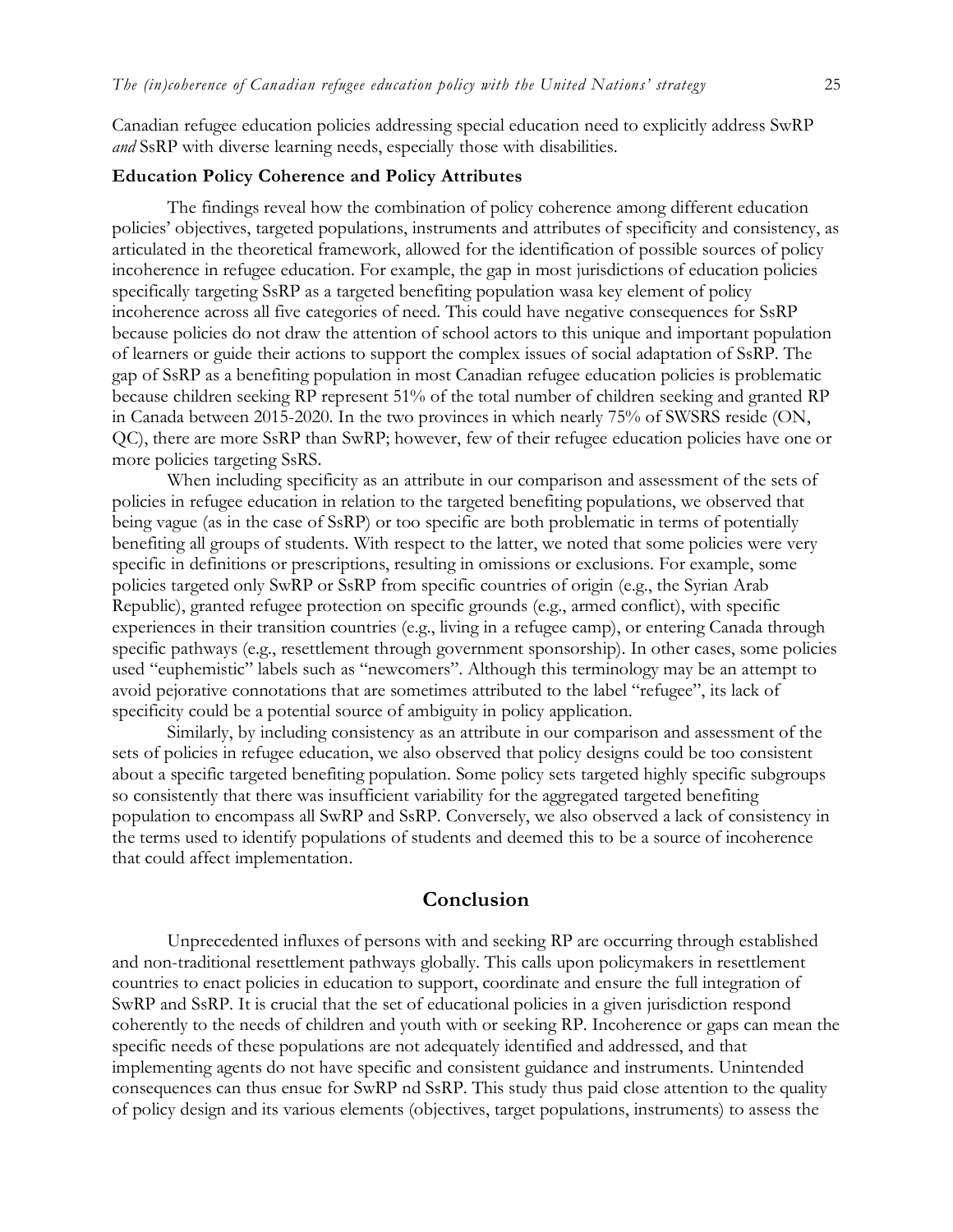extent to which the set of policies in each province and territory in Canada contribute to a "coherent" vision for refugee education (Cohen, 1995; Clune, 1993). Our use of *Refugee Education 2030* as a reference point allowed for an assessment of all sets of educational policies that coexist in Canada and a comparative examination of how they help coordinate, reinforce, and improve the understanding and actions of school actors (and other implementing agents) in addressing the social adaptation and needs of SwRP and SsRP (Cejudo & Michel, 2017). Consequently, we highlight three implications of this study for refugee education policy researchers and policymakers in and beyond Canada.

First, following UNHCR (2019b), inclusion in national education systems is the recommended policy option for refugee and refugee claimant children and youth, and *Refugee Education 2030* aims to ensure that "the particular learning needs of refugee students…are addressed" in such systems so they achieve parity with their non-refugee peers by 2030 (UNHCR, 2019b, p. 2). To be coherent with this strategy, policies in Canada's major educational jurisdictions should respond to the needs of children and youth with and seeking RP. Our study shows there are sets of education policies in effect across Canada that target responses to the five major categories of need. Numerous of these are exemplary in their coherence with *Refugee Education 2030*, but some are characterized by significant incoherencies and gaps. Canadian policymakers could use the findings from this study to develop or revise policies to address these shortcomings, and we made some suggestions in the regard in the discussion. Researchers and policymakers who find value in the approach offered here could replicate the study's method in their own targeted jurisdictions to identify incoherencies and gaps.

Second, this study points to the importance of policy coherence using *Refugee Education 2030* as the key reference against which to assess and consider the importance of *specificity* in refugee education policies. The findings showed the importance of the specificity of policy objectives and targeted benefiting populations. For example, we operationalized specificity through the explicit identification of children and youth with refugee backgrounds no matter what their legal protections or resettlement pathways, as indicated by the *1951 Convention relating to the Status of Refugees* (UNHCR, 1951). By doing so, we were able to identify policies that were inconsistent not only with *Refugee Education 2030* but also with international convention because they did not include children and youth seeking RP. Following Desimone (2005), policies that explicitly specify the targeted benefiting population send an important signal, in this case to school actors, by narrowing the room for individual interpretation and thereby increasing fidelity in policy implementation and respect for international convention.

Third, for constitutional, theoretical, and methodological reasons outlined earlier, our findings rely on provincial and territorial education policies. This brings two considerations. First, each of Canada's constitutionally warranted educational jurisdictions has its own particularities. The main national mechanism for coordinating policy responses among them is a federally sponsored council (www.cmec.ca) that convenes ministers of education and pursues initiatives of mutual concern to federal, provincial and territorial governments (Wallner, 2017). This intergovernmental approach relies on the "soft" power of cooperation and influence. Historically, it has been relatively effective in building a pan-Canadian convergence in terms of educational standards (Wallner, 2018). But no extant research exists about its influence on policy coherence. Future research could examine efforts at creating policy coherence from within this intergovernmental perspective to provide further insights about the state and dynamics of education policy in Canada. Second, most of the jurisdictions in the present study are comprised of local school districts. It is likely that districts in large urban settings (e.g., Toronto, Montreal) that serve concentrated and diverse student populations have developed policy programs and instruments that would resonate with *Refugee*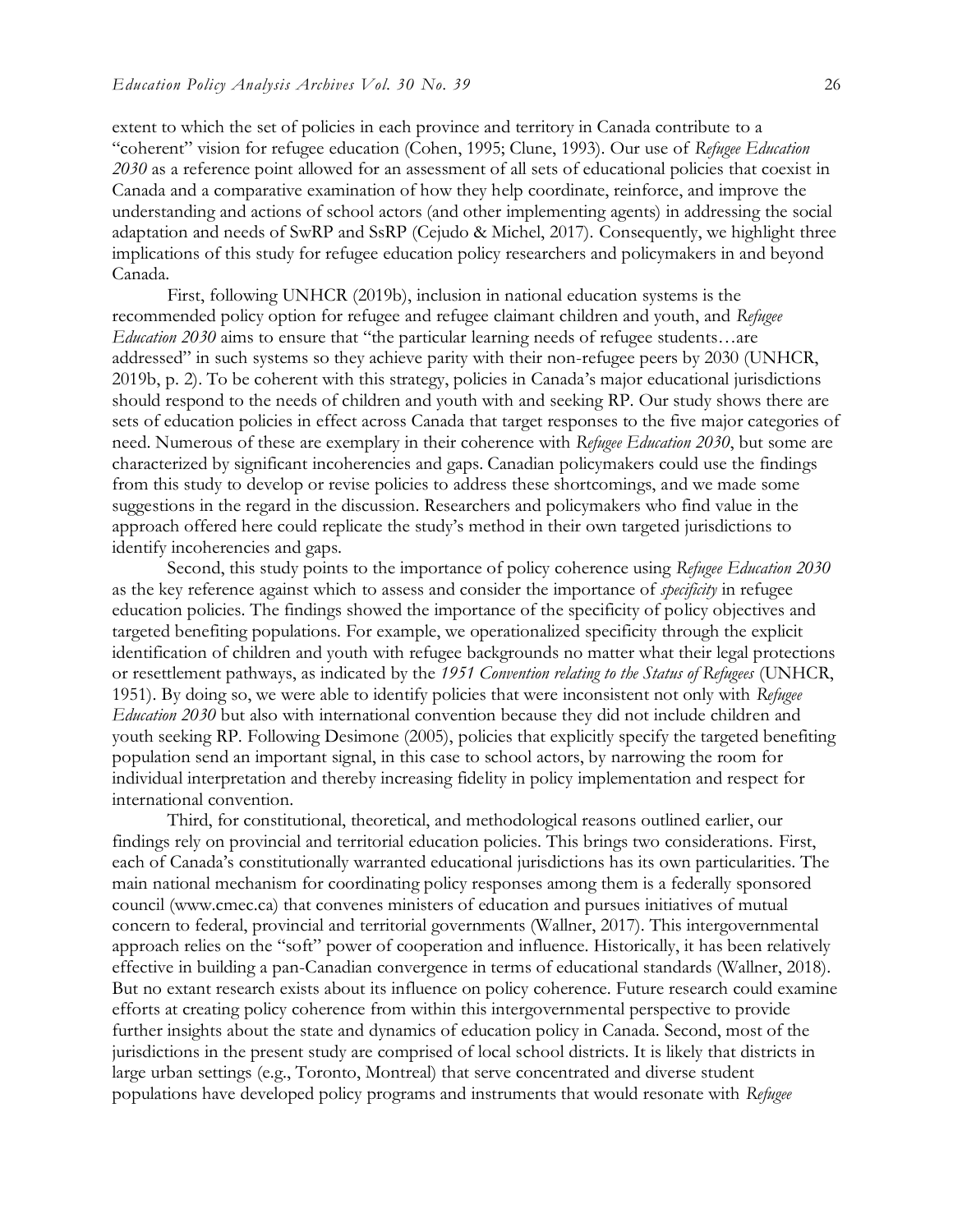*Education 2030*, and from which researchers and policymakers could extract important lessons. A bottom-up perspective in future studies and policymaking should thus be considered as a complement to a focus on vertical coherence.

#### **References**

- Al-Hroub, A. (2014). Perspectives of school dropouts' dilemma in Palestinian refugee camps in Lebanon: An ethnographic study. *International Journal of Educational Development, 35,* 53-66.
- American Psychiatric Association (APA) (2013). *Diagnostic and statistical manual of mental disorders* (5th ed.). American Psychiatric Association.
- Bateman, D., Taylor, S., Janik, E., & Logan, A. (2008). *Curriculum coherence and student success.* Champlain College CEGEP. Retrieved from: http://www.cdc.qc.ca/parea/786950\_bateman\_curriculums\_champlain\_st\_lambert\_PARE A\_2007.pdf
- Beiser, M., & Hou, F. (2016). Mental health effects of premigration trauma and postmigration discrimination on refugee youth in Canada. *The Journal of Nervous and Mental Disease, 204*(6), 454-470.
- Bellino, M.J., & Dryden-Peterson, S. (2019). Inclusion and exclusion within a policy of national integration: Refugee education in Kenya's Kakuma Refugee Camp. *British Journal of Sociology of Education, 40*(2), 222-238.
- Beltekin, N. (2016). Turkey's progress toward meeting refugee education needs: The example of Syrian refugees. *Eurasian Journal of Educational Research Issues, 66*, 175-190.
- Bilagher, M., & Kaushik, A. (2020). The potential of Accelerated Learning Programs for conflictridden countries and regions: Lessons learned from an experience in Iraq. *International Review of Education, 66*, 93-113.
- Brewer, C.A. (2016). An outline for including refugees in Canadian education policy. *Canadian Journal for New Scholars in Education, 7*(1), 133-141.
- Buckner, E., Spencer, D., & Cha, J. (2017). Between policy and practice: The education of Syrian refugees in Lebanon. *Journal of Refugee Studies, 31*(4), 444-465.
- Carbone, M. (2009). *Policy coherence and EU development policy.* Routledge.
- Cejudo, G.M., & Michel, L.C. (2017). Addressing fragmented government action: Coordination, coherence, and integration. *Policy Sciences, 50*(4), 745-767.
- Christie, P., & Sidhu, R. (2006). Governmentality and 'fearless speech' Framing the education of asylum seeker and refugee children in Australia. *Oxford Review of Education, 32*(4), 449-465.
- Council of Ministers of Education, Canada. (2020). *Council of Ministers of Education, Canada: Overview*. https://www.cmec.ca/680/Elementary-Secondary\_Education.html
- Crea, T.M. (2016). Refugee higher education: Contextual challenges and implications for program design, delivery, and accompaniment. *International Journal of Educational Development, 46*, 12-22.
- Desimone, L. (2002). How can comprehensive school reform models be successfully implemented? *Review of Educational Research, 72(*3), 433-479.
- Dryden-Peterson, S. (2016a). Refugee education: The crossroads of globalization. *Educational Researcher, 45*(9), 473-482.
- Dryden-Peterson, S. (2016b). Refugee education in countries of first asylum: Breaking open the black box of pre-resettlement experiences. *Theory and Research in Education, 14*(1), 131-148.
- Dryden-Peterson, S., Adelman, E., Bellino, M.J., & Chopra, V. (2019). The purposes of refugee education: Policy and practice of including refugees in national education systems. *Sociology of Education, 92*(4), 346-366.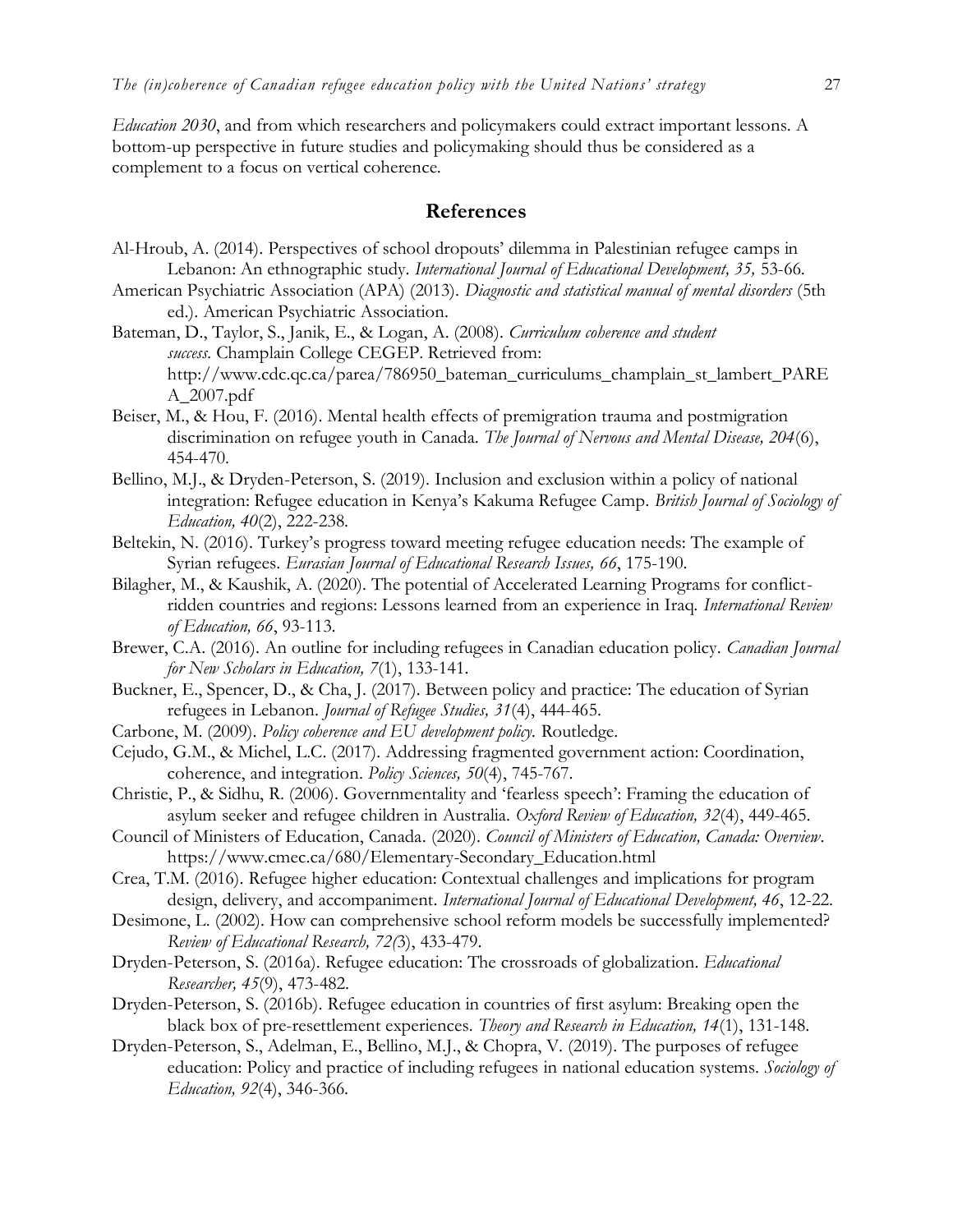- Dryden-Peterson, S., & Reddick, C. (2017). "When I am President of Guinea": Resettled refugees traversing education in search of a future. *European Education, 49,* 253-275.
- Due, C., Riggs, D. W., & Mandara, M. (2015). Educators' experiences of working in ntensive English Language Programs: The strengths and challenges of specialised English language classrooms for students with migrant and refugee backgrounds. *Australian Journal of Education, 59*(2), 169-181.
- Education Cannot Wait (ECW). (2019). *Education Cannot Wait's commitment to refugee education*. https://www.educationcannotwait.org/education-cannot-waits-commitment-to-refugeeeducation/
- Ellis, B. H., Miller, A. B., Abdi, S., Barrett, C., Blood, E. A., & Betancourt, T. S. (2013). Multi-tier mental health program for refugee youth. *Journal of Consulting and Clinical Psychology, 81*(1), 129- 140.
- Fazel, M., Garcia, J., & Stein, A. (2016). The right location? Experiences of refugee adolescents seen by school-based mental health services. *Clinical Child Psychology, 21*(3), 368-380.
- Fazel, M., Reed, R., Panter-Brick, C., & Stein, A. (2012). Mental health of displaced refugee children resettled in high-income countries: Risk and protective factors. *Lancet, 379,* 266-282.
- Fuhrman, S. (Ed.). (1993). *Designing coherent education policy.* Jossey-Bass Publishers.
- Gladwell, C. (2019). Accessing and thriving in education in the UK. *Forced Migration Review, 60,* 43-46.
- Government of Canada. (2017). *Rights of children.* https://www.canada.ca/en/28askatchheritage/services/rights-children.html
- Government of Canada. (2021a). *How Canada's refugee system works.* https://www.canada.ca/en/immigration-refugees-citizenship/services/refugees/canadarole.html
- Government of Canada. (2021b). *Resettled refugees – Monthly IRCC updates.* https://open.canada.ca/data/en/dataset/4a1b260a-7ac4-4985-80a0-603bfe4aec11
- Graham, H.R., Minhas, R.S., & Paxton, G. (2016) Learning problems in children of refugee background: A systematic review. *Pediatrics, 137*(6), 1-15.
- Hamadeh, S. (2019). A critical analysis of the Syrian refugee education policies in Lebanon using a policy analysis framework. *Journal of Education Policy, 34*(3), 374-393.
- Hanafi, L., Johns, M. M., Lacroix, R. E. A., Shaikh, K., Casaly, P. M., & Aeschlimann, A. W. (2021). *Refugee policy review framework: Technical note*. World Bank Group. http://documents.worldbank.org/curated/en/159851621920940734/Refugee-Policy-Review-Framework-Technical-Note
- Hare, K. A., Dubé, A., Marshall, Z., Gahagan, J., Harris, G. E., Tucker, M., Dykeman, M., MacDonald, J.-A. (2016). Troubling the boundaries: Overcoming methodological challenges in a multi-sectoral and multi-jurisdictional HIV/HCV policy scoping review. *Evidence* & *Policy, 12*(2), 217-233.
- Hodes, M., & Vostania, P. (2019). Practitioner review: Mental health problems of refugee children and adolescents and their management. *Journal of Child Psychology and Psychiatry, 60*(7), 716-731.
- Honig, M. I., & Hatch, T. C. (2004). Crafting coherence: How schools strategically manage multiple, external demands. *Educational Researcher*, *33*(8), 16–30.
- Immigration and Refugee Board of Canada (IRB). (2018a). *Refugee protection claims (new system) by country of alleged persecution – 2015.* https://irb-cisr.gc.ca/en/statistics/protection/ Pages/RPDStat2015.aspx
- Immigration and Refugee Board of Canada (IRB). (2018b). *Refugee protection claims (new system) by country of alleged persecution – 2016*. https://irbcisr.gc.ca/en/statistics/protection/Pages/RPDStat2016.aspx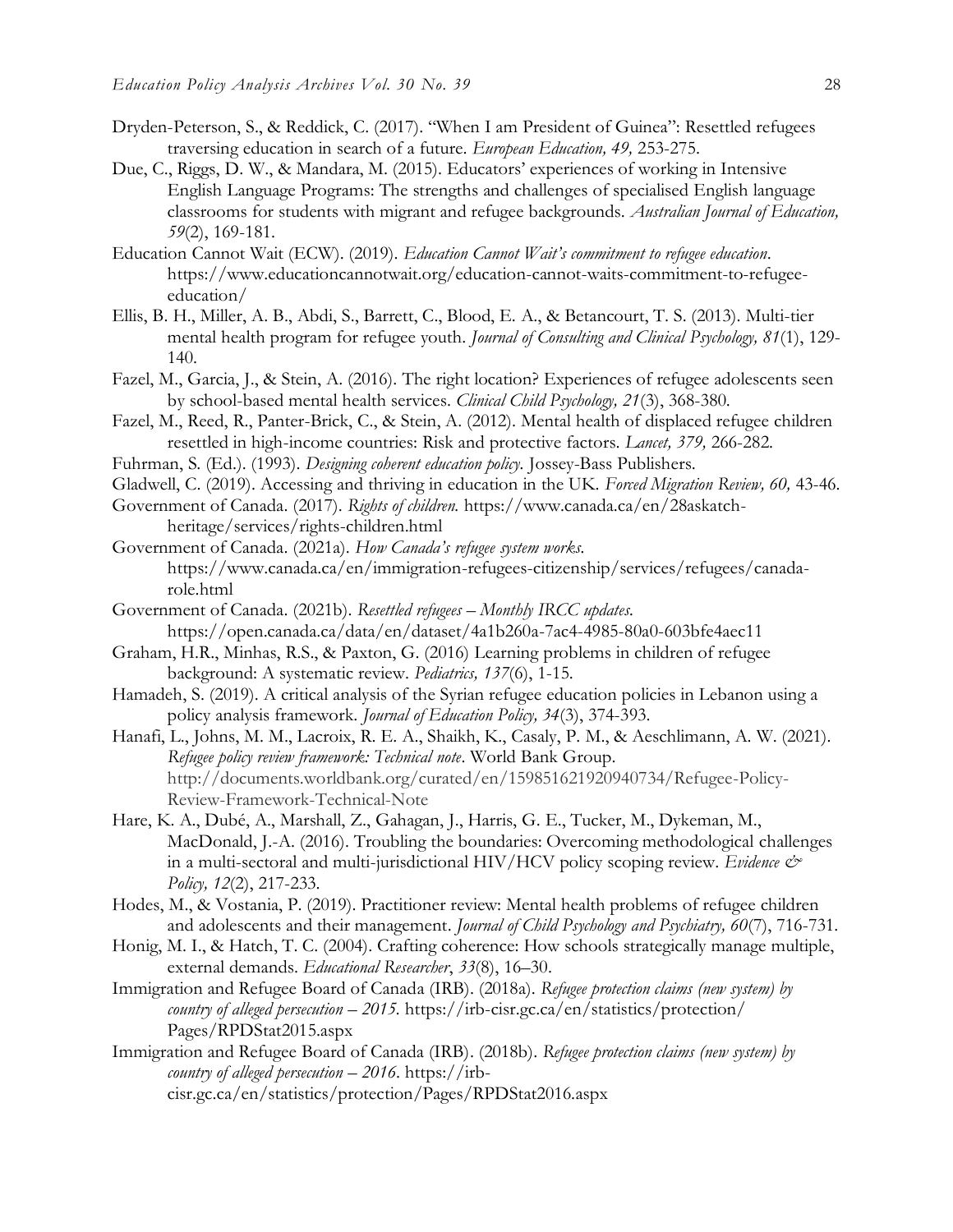- Immigration and Refugee Board of Canada (IRB). (2018c). *Refugee protection claims (new system) by country of alleged persecution – 2017.* https://irbcisr.gc.ca/en/statistics/protection/Pages/RPDStat 2017.aspx
- Immigration and Refugee Board of Canada (IRB). (2019). *Refugee protection claims (new system) by country of alleged persecution – 2018*. https://irb-cisr.gc.ca/en/statistics/protection/Pages/RPDStat 2018.aspx
- Immigration and Refugee Board of Canada (IRB). (2020a). *Refugee protection claims (new system) by country of alleged persecution – 2020*. https://irbcisr.gc.ca/en/statistics/protection/Pages/RPDStat2020.aspx
- Immigration and Refugee Board of Canada (IRB). (2020b). *Refugee protection claims (new system) by country of alleged persecution – 2019*. https://irbcisr.gc.ca/en/statistics/protection/Pages/RPDStat 2019.aspx
- Inter-Agency Network for Education in Emergencies (INEE). (2016). *INEE background paper on psychosocial support and social and emotional learning for children and youth in emergency settings*.
	- http://s3.amazonaws.com/inee-assets/resources/INEE\_PSS-SEL\_Background\_ Paper\_ENG\_v5.3.pdf
- Kanu, Y. (2008). Educational needs and barriers of African refugee students in Manitoba. *Canadian Journal of Education, 31*(4), 915-940.
- Kaprielian-Churchill, I. (1996). Refugees and education in Canadian schools. *International Review of Education, 42*(4), 349-365.
- Mace, A.O., Mulheron, S., Jones, C., & Cherian, S. (2014). Educational, developmental and psychological outcomes of resettled refugee children in Western Australia: A review of School of Special Education Needs: Medical and mental health inputs. *Journal of Paediatrics and Child Health, 50*(12), 985-992.
- MacNevin, J. (2012). Learning the way: Teaching and learning with and for youth from refugee backgrounds on Prince Edward Island. *Canadian Journal of Education, 35*(3), 48-63.
- Matthews, J. (2019). Maligned mobilities, absences and emergencies: Refugee education in Australia. *International Journal of Inclusive Education*. http://doi.org/10.1080/13603116.2019.1569168
- McIntyre, J., Neuhaus, S., & Blennow, K. (2020). Participatory parity in schooling and moves to ordinariness: A comparison of refugee education policy and practice in England and Sweden. *Compare, 50*(3), 391-409.
- Miller, E., Ziaian, T., & Esterman, A. (2018). Australian school practices and the education experiences of students with a refugee background: A review of the literature. *International Journal of Inclusive Education, 22*(4), 339-359.
- Moher, D., Liberati, A., Tetzlaff, J., Altman, D.G., & The PRISMA Group. (2009). Preferred reporting items for systematic reviews and meta-analyses: The PRISMA statement. *PLoS Med, 6*(7). https://doi.org/10.1371/journal.pmed1000097
- Morrice, L., Tip, L. K., Brown, R., & Collyer, M. (2020) Resettled refugee youth and education: aspiration and reality. *Journal of Youth Studies, 23*(3), 388-405.
- Ndijuye, L. G., & Rao, N. (2018). Pre-primary education policy in Tanzania: Does it meet the educational needs of newly naturalized refugee children? *Global Education Review, 5*(4), 36-54.
- Office of the High Commissioner on Human Rights (OHCHR). (1967). *Protocol relating to the status of refugees*. https://www.ohchr.org/EN/ProfessionalInterest/Pages/ProtocolStatusOf Refugees.aspx
- Office of the High Commissioner on Human Rights (OHCHR). (1990). *Convention on the Rights of the Child.* <https://www.ohchr.org/en/professionalinterest/pages/> crc.aspx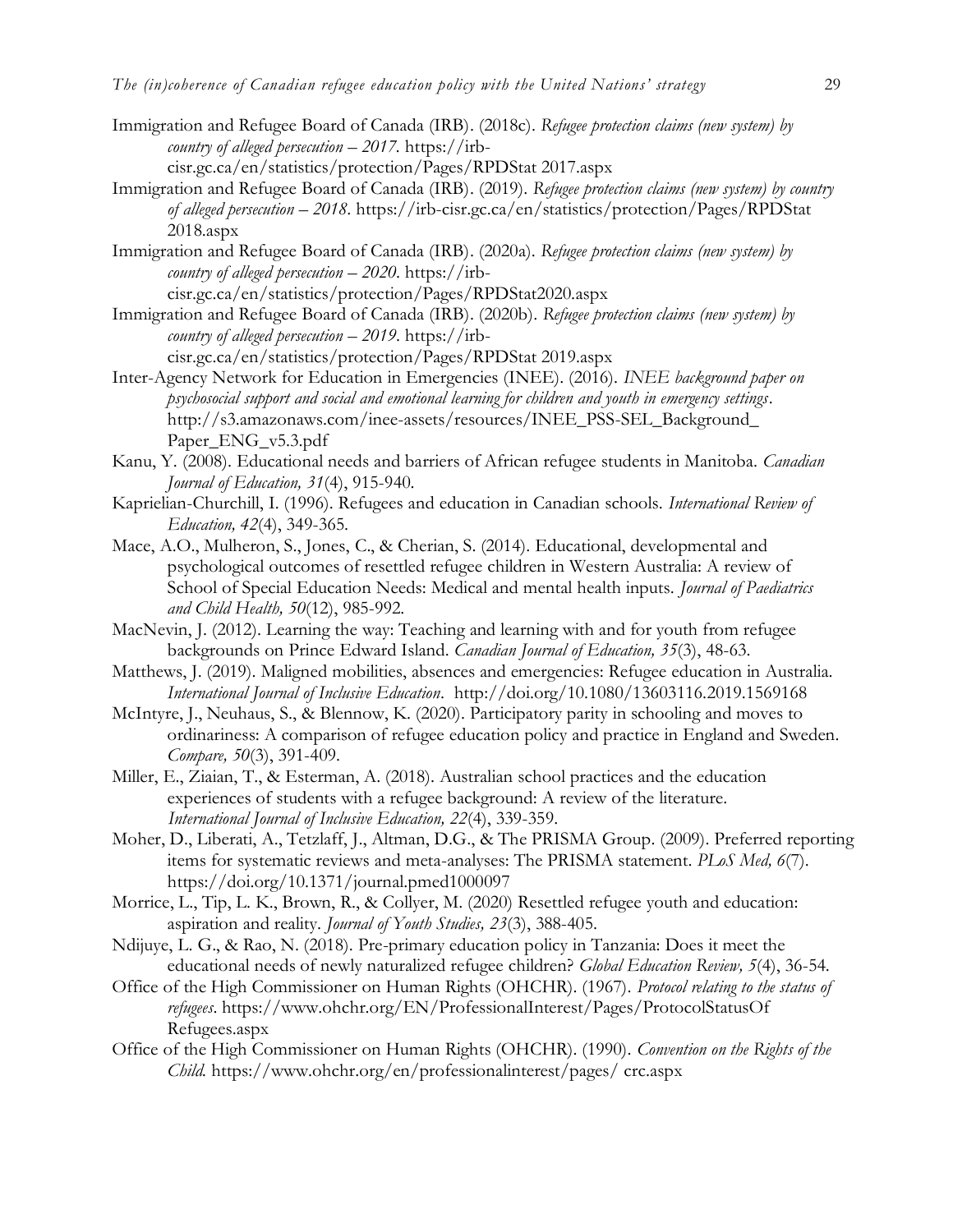- Organisation for Economic Co-operation and Development (OECD). (2020). *OECD's contributions to burden and responsibility sharing for hosting the world's refugees.* https://www.oecd.org/migration/ mig/OECDs-contribution-to-burden-and-resp-sharing-for-refugees.pdf
- Pai, A., Suris, A. M., & North, C. S. (2017). Posttraumatic stress disorder in the DSM-5: Controversy, change, and conceptual considerations. *Behavioral Sciences, 7*(1). http://doi.org/10.3390/bs7010007.
- Pieloch, K. A., McCullough, M. B., & Marks, A. K. (2016). Resilience of children with refugee statuses: A research review. *Canadian Psychology/Psychologie canadienne, 57*(4), 330-339.
- Porter, A. C. (1994). National standards and school improvement in the 1990s: Issues and promise. *Journal of Education, 102*(4), 421-449.
- Potochnick, S. (2018). The academic adaptation of immigrant students with interrupted schooling. *American Educational Research Journal, 55*(4), 859-892.
- Ratković, S., Kovačević, D., Brewer, C. A., Ellis, C., Ahmed, N., & Baptiste-Brady, J. (2017). *Supporting refugee students in Canada: Building on what we have learned in the past 20 years.* http://citiesofmigration.ca/wp-content/uploads/2018/04/Supporting-Refugee-Students-in-Canada-Full-Research-Report-1.pdf
- Schneider, A., & Ingram, H. (1990). Behavioral assumptions of policy tools. *The Journal of Politics, 52*(2), 510-529.
- Schneider, L. (2018). Access and aspirations: Syrian refugees' experiences of entering higher education in Germany. *Research in Comparative & International Education*, 13(3), 457-478.
- Schutte, V. R. (2020). *The (in) coherence of Canadian education policy regimes with the United Nations' Refugee Education Strategy* (Master's Thesis). Université d'Ottawa/University of Ottawa.
- Shakya, Y. B., Guruge, S., Hynie, M., Akbari, A., Malik, M., Htoo, S., Khogali, A., Mona, S. A., Murtaza, R., & Alley, S. (2010). Aspirations for higher education among newcomer refugee youth in Toronto: Expectations, challenges, and strategies. *Refuge, 27*(2), 65-78.
- Stark, L., DeCormier Plosky, W., Horn, R., & Canavera, M. (2015). 'He always thinks he is nothing': The psychosocial impact of discrimination on adolescent refugees in urban Uganda. *Social Science & Medicine, 146,* 173-181.
- Statistics Canada. (2018). *Abbreviations and codes for provinces and territories*. https://www150.statcan.gc.ca/n1/pub/92-195-x/2011001/geo/prov/tbl/tbl8-eng.htm
- Steiner-Khamsi, G. (2012). Understanding policy borrowing and lending: Building comparative policy studies. In G. Steiner-Khamsi & F. Waldow (Eds.), *World yearbook of education 2012: Policy borrowing and lending* (pp. 3-17). Routledge.
- Tricco, A. C., Lillie, E., Zarin, W., O'Brien, K. K., Colquhoun, H., Levac, D., Moher, D., Peters, M. D., Horsley, T., Weeks, L., Hempel, S., Aki, E. A., Chang, C., McGowan, J., Stewart, L., Hartling, L., Aldcroft, A. Wilson, M. G., Garrity, C., Lewin, S. ... Straus, S. E. (2018). PRISMA extension for scoping reviews (PRISMA-ScR): Checklist and explanation. *Annals of Internal Medicine, 169*(7), 467-473. http://www.prismastatement.org/Extensions/ScopingReviews
- United Nations (UN). (2015). *Historic new sustainable development agenda unanimously adopted by 193 members.* https://www.un.org/sustainabledevelopment/blog/2015/09/historic-newsustainable-development-agenda-unanimously-adopted-by-193-un-members/
- United Nations Educational, Scientific, and Cultural Organization (UNESCO). (2016). *Education 2030: Incheon Declaration and Framework for Action for the implementation of Sustainable Development 4: Ensure inclusive and equitable quality education and promote lifelong learning.* ED-2016/WS/38. https://unesdoc.unesco.org/ark:/48223/ pf0000245656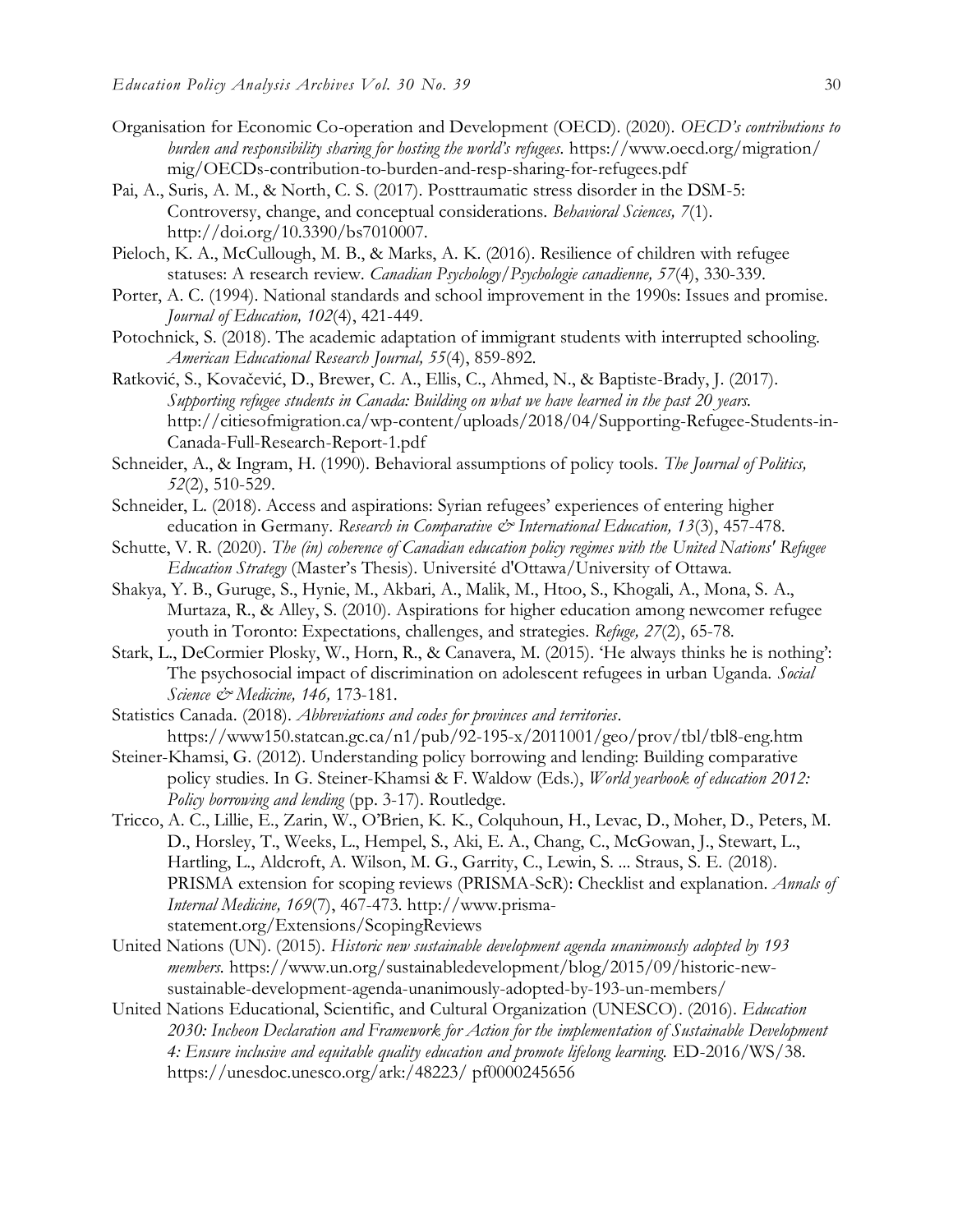- United Nations Educational, Scientific, and Cultural Organization (UNESCO). (2020). *UNESCO qualifications passport for refugees and vulnerable migrants: Information notes.* https://unesdoc.unesco. org/ark:/48223/pf0000374690
- United Nations General Assembly. (2015). *Transforming our world: the 2030 Agenda for Sustainable Development. A/RES/70/1.* https://sustainabledevelopment.un.org/post2015/transforming ourworld
- United Nations High Commissioner for Refugees (UNHCR). (1951). *Convention Relating to the Status of Refugees.* https://www.unhcr.org/3b66c2aa10
- United Nations High Commissioner for Refugees (UNHCR). (2011). *The 1951 Convention relating to the Status of Refugees and its 1967 Protocol*. https://www.unhcr.org/about-us/background/ 4ec262df9/1951-convention-relating-status-refugees-its-1967-protocol.html
- United Nations High Commissioner for Refugees (UNHCR). (2013). *Note on the mandate of the High Commissioner for Refugees and his office.* https://www.unhcr.org/protection/basic/ 526a22cb6/mandate-high-commissioner-refugees-office.html
- United Nations High Commissioner for Refugees (UNHCR). (2015). *2015: The year of Europe's refugee crisis.* https://www.unhcr.ca/news/2015-the-year-of-europes-refugee-crisis/
- United Nations High Commissioner for Refugees (UNHCR) (2018). *The Global Compact on Refugees.*  https://www.unhcr.org/5c658aed4.pdf
- United Nations High Commissioner for Refugees (UNHCR). (2019a). *Stepping up: Refugee education in crisis*. https://www.unhcr.org/steppingup/wp-content/uploads/sites/76/2019/08/ Education-Report-2019-Final-web-4.pdf
- United Nations High Commissioner for Refugees (UNHCR). (2019b). *Refugee education 2030: A strategy for refugee inclusion.* https://www.unhcr.org/publications/education/ 5d651da88d7/education-2030-strategy-refugee-education.html
- United Nations High Commissioner for Refugees (UNHCR). (2019c). *Global framework for refugee education*. https://www.unhcr.org/5dd50ce47.pdf
- United Nations High Commissioner for Refugees (UNHCR). (2019d). *Global trends: Forced displacement in 2018.* https://www.unhcr.org/statistics/unhcrstats/5d08d7ee7/unhcr-globaltrends-2018.html
- United Nations High Commissioner for Refugees (UNHCR). (2020). *Global trends: Forced displacement in 2019.* https://www.unhcr.org/statistics/unhcrstats/5ee200e37/unhcr-global-trends-2019.html
- United Nations High Commissioner for Refugees (UNHCR) & the Global Partnership for Education (GPE). (2016). *Memorandum of understanding between the Office of the United Nations High Commissioner for Refugees and the Global Partnership for Education Secretariat on cooperation and partnership*. https://www.globalpartnership.org/sites/default/files/2016-04-mou-gpe-andunhcr.pdf
- United Nations High Commissioner for Refugees (UNHCR) & United Nations Children's Fund (UNICEF). (2020). *Blueprint for joint action: Briefing paper.* https://www.unicef.org/media/ 85846/file/Briefing%20paper.pdf
- Wallner, J. (2017). Internal answerability and intergovernmental policy learning: Accountability in Canadian mandatory education. In P. Graefe, J. Simmons & L.A. White (Eds.), *Overpromising and underperforming?* (pp. 238-257). University of Toronto Press.
- Wallner, J. (2018). *Learning to school*. University of Toronto Press.
- Wilkinson, L. (2002). Factors influencing the academic success of refugee youth in Canada. *Journal of Youth Studies, 5*(2), 173-193.
- Yau, M. (1996). Refugee students in Toronto schools. *Refuge, 15*(5), 9-16.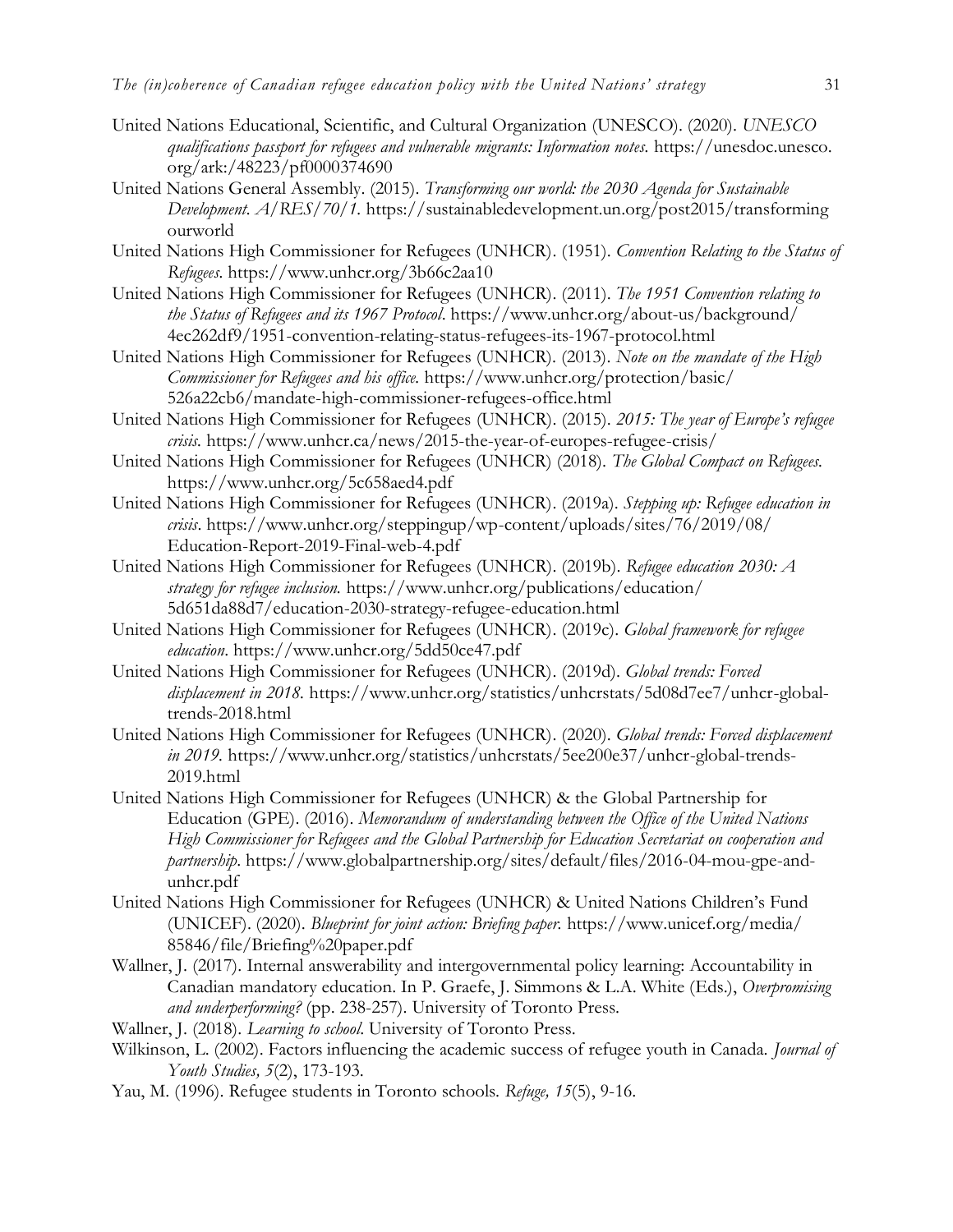| Canadian provinces and<br>territories |                | Refugee claimants<br>under 18 |          | Resettled refugees<br>under 18 |                | Total         |  |
|---------------------------------------|----------------|-------------------------------|----------|--------------------------------|----------------|---------------|--|
|                                       | $\overline{N}$ | $(\%)$ of                     | $\cal N$ | $(\%)$ of                      | $\overline{N}$ | $(^{0}/_{0})$ |  |
|                                       |                | refugee                       |          | resettled                      |                |               |  |
|                                       |                | claimants                     |          | refugees                       |                |               |  |
| Alberta (AB)                          | 2,436          | (3.66)                        | 9,040    | (14.11)                        | 11,476         | 8.79          |  |
| British Columbia (BC)                 | 3,392          | (5.10)                        | 5,380    | (8.40)                         | 8,772          | 6.72          |  |
| Manitoba (MB)                         | 807            | (1.21)                        | 4,510    | (7.04)                         | 5,317          | 4.07          |  |
| New Brunswick (NB)                    | 119            | (0.18)                        | 1,785    | (2.79)                         | 1,904          | 1.46          |  |
| Newfoundland & Labrador               | 50             | (0.08)                        | 735      | (1.15)                         | 785            | 0.60          |  |
| (NL)                                  |                |                               |          |                                |                |               |  |
| Northwest Territories (NT)            |                | I/D                           |          | I/D                            |                | I/D           |  |
| Nova Scotia (NS)                      | 86             | (0.13)                        | 1,745    | (2.72)                         | 1,831          | 1.40          |  |
| Nunavut (NU)                          |                | I/D                           | $\theta$ | $\Omega$                       |                | I/D           |  |
| Ontario (ON)                          | 30,365         | (45.63)                       | 26,060   | (40.67)                        | 56,425         | 43.20         |  |
| Prince Edward Island (PE)             |                | I/D                           | 305      | (0.48)                         | 305            | 0.23          |  |
| Quebec (QC)                           | 29,159         | (43.82)                       | 11,730   | (18.31)                        | 40,889         | 31.31         |  |
| Saskatchewan (SK)                     | 125            | (0.19)                        | 2,700    | (4.21)                         | 2,825          | 2.16          |  |
| Yukon (YK)                            |                | I/D                           | 20       | (0.03)                         | 20             | 0.02          |  |
| Not stated                            |                | I/D                           | 60       | (0.09)                         | 60             | 0.05          |  |
| Total                                 | 66,539         | (100.00)                      | 64,070   | (100.00)                       | 130,609        | 100.01        |  |

## **Appendix 1: Distribution of Refugee Claimants and Resettled Refugees Under the Age of 18 by Canadian Province/Territory, January 2015-March 2020 (Schutte, 2020)<sup>34</sup>**

*Note*. Values representing between 1 and 4 individuals are shown as "--" to prevent individuals from being identified.  $I/D =$  insufficient data for calculation.

 $\overline{a}$ 

<sup>34</sup> Calculated from data taken from datasets published by the Government of Canada (2021b) and the Immigration and Refugee Board of Canada [IRB] (IRB, 2018a, 2018b, 2018c, 2019, 2020a, & 2020b).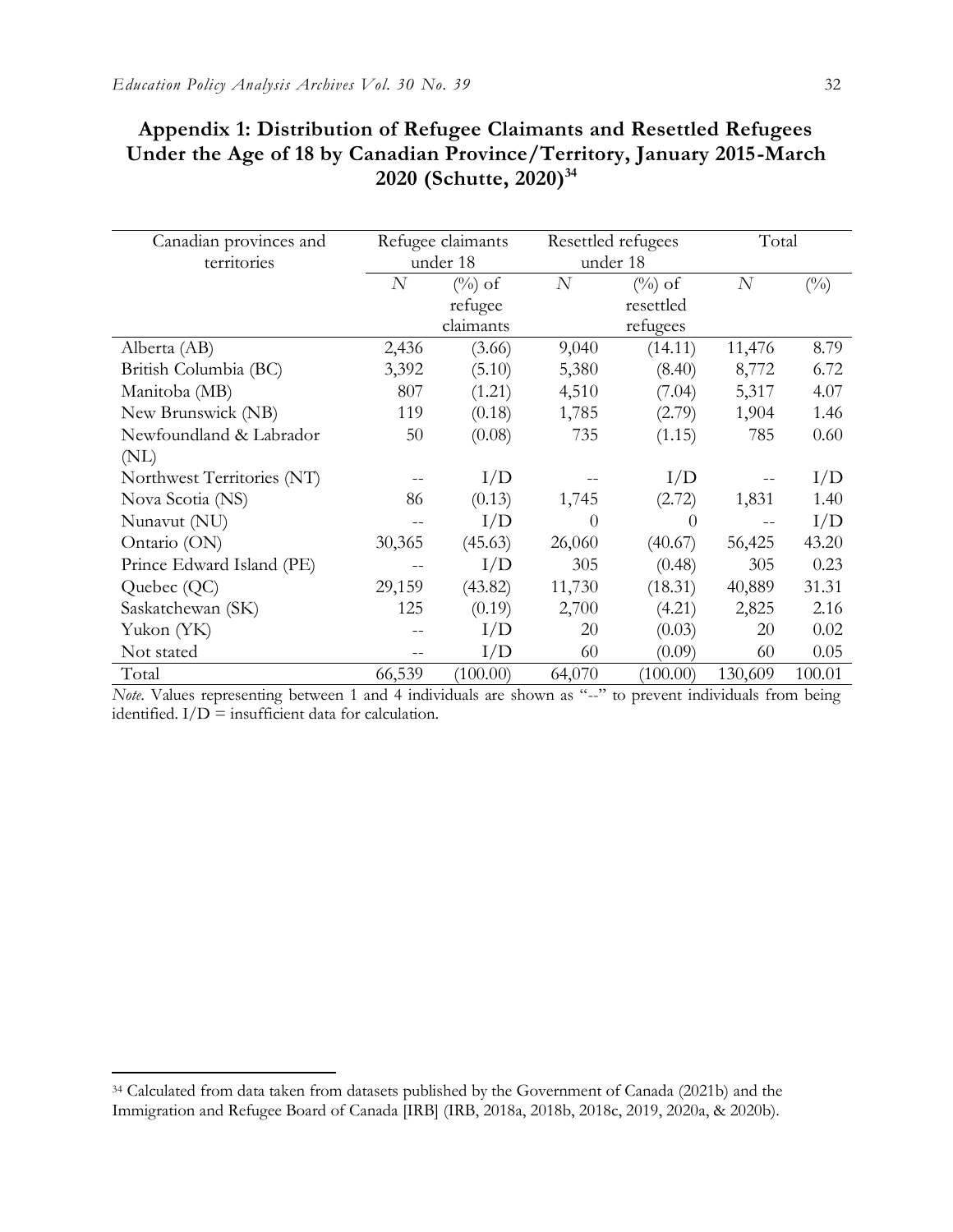## **Appendix 2: Search Strategy for Jurisdiction-based Scoping Review of Policies**

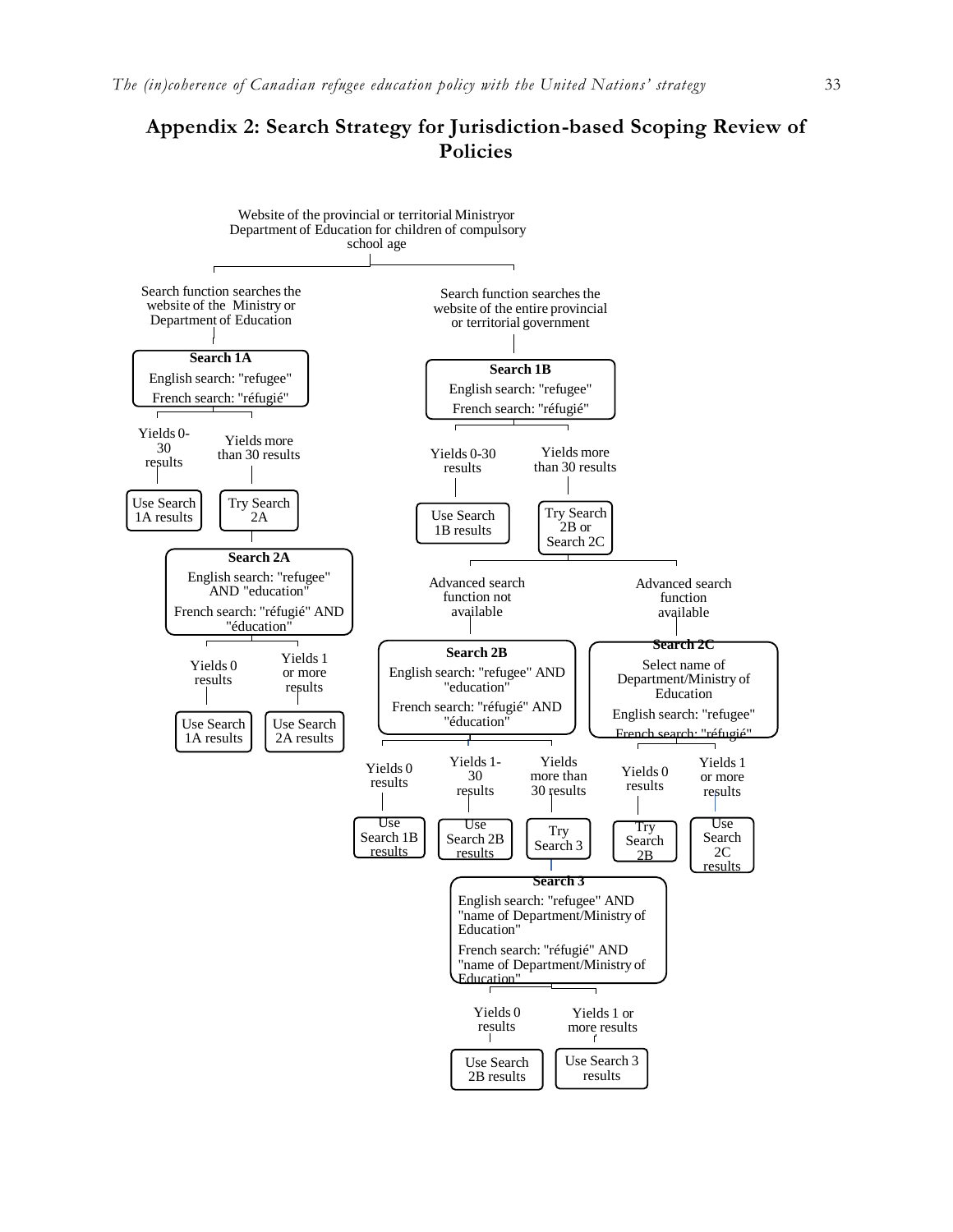| Code             | Policy Document                                                                                     |
|------------------|-----------------------------------------------------------------------------------------------------|
| Alberta          |                                                                                                     |
| AB01             | Alberta Education (2009). Access and funding for international students in Alberta.                 |
| AB02             | https://education.alberta.ca/media/1224561/faqs_34askatc.pdf                                        |
|                  | Manitoba Ministry of Education and Advanced Learning (2015). Building hope: Refugee                 |
|                  | learner narratives. https://www.edu.gov.mb.ca/k12/docs/support/<br>building_hope/index.html         |
| AB03             | Alberta Education (2019). Grade 9 subject bulletin: social studies - Alberta Provincial             |
|                  | Achievement Testing 2019-2020. https://www.alberta.ca/ assets/documents/ed-ss-9-                    |
|                  | bulletin-2019-2020.pdf                                                                              |
| AB04             | Alberta Education (2020). Instructional supports. https://www.alberta.ca/instructional-             |
|                  | supports.aspx                                                                                       |
| AB05             | Alberta Education (2020). Interim funding manual for school authorities 2020/21 school year.        |
|                  | https://www.alberta.ca/assets/ documents/ed-interim-funding-manual.pdf                              |
| AB <sub>06</sub> | Government of Alberta (2020). International students. https://www.alberta.ca/                       |
|                  | international-students.aspx                                                                         |
| British Columbia |                                                                                                     |
| BC01             | Ministère de l'Éducation de la Colombie-Britannique (2003). Vers une école plus sûre -              |
|                  | Guide à l'intention des parents : Comment réagir au harcèlement et à l'intimidation dans les écoles |
|                  | secondaires. https://www2.gov.bc.ca/assets/gov/education/kindergarten-to-grade-                     |
|                  | 12/teach /teaching-tools/student-saftey/french_secondaire.pdf                                       |
| BC02             | British Columbia Ministry of Education (2005). Civic studies 11 integrated resource package.        |
|                  | https://www2.gov.bc.ca/gov/content/education-training/k-                                            |
|                  | 12/teach/curriculum/34askatc/social-studies-curriculum                                              |
| BC03             | British Columbia Ministry of Education (2008). Making space: Teaching for diversity                 |
|                  | throughout the K-12 curriculum. https://www.bced.gov.bc.ca                                          |
|                  | /irp/pdfs/making_space/makingSpace_full.pdf                                                         |
| BC <sub>04</sub> | Ministère de l'Éducation de la Colombie-Britannique (2009). Anglais langue seconde :                |
|                  | Politique et lignes directrices. https://www2.gov.bc.ca/assets/gov/                                 |
|                  | education/administration/kindergarten-to-grade-12/english-language-                                 |
|                  | learners/guidelines_fr.pdf                                                                          |
| BC <sub>05</sub> | British Columbia Ministry of Education (2011). K-12 funding - newcomer refugees.                    |
|                  | https://www2.gov.bc.ca/ gov/content/education-training/k-                                           |
|                  | 12/administration/legislation-policy/public-schools/k-12-funding-newcomer-                          |
|                  | refugees?keyword=refugee                                                                            |
| BC <sub>06</sub> | British Columbia Ministry of Education (2015). Students from refugee backgrounds: A guide           |
|                  | for teachers and schools. https://www2.gov.bc.ca/ assets/gov/education/                             |
|                  | administration/kindergarten-to-grade-12/diverse-student-needs/students-from-                        |
|                  | refugee-backgrounds-guide.pdf                                                                       |
| BC07             | British Columbia Ministry of Education (2017). Students who are refugees.                           |
|                  | https://www2.gov.bc.ca/gov/content/education-training/k-12/administration/                          |
|                  | legislation-policy/public-schools/students-who-are-refugees?keyword=refugee                         |
| BC <sub>08</sub> | British Columbia Ministry of Education (2018). English language learning policy guidelines.         |
|                  | https://www2.gov.bc.ca/assets/gov/education/administration/kindergarten-to-                         |
|                  | grade-12/34askatc-language-learners/guidelines.pdf                                                  |

## **Appendix 3: Policy Documents Included in Final Sample for This Study**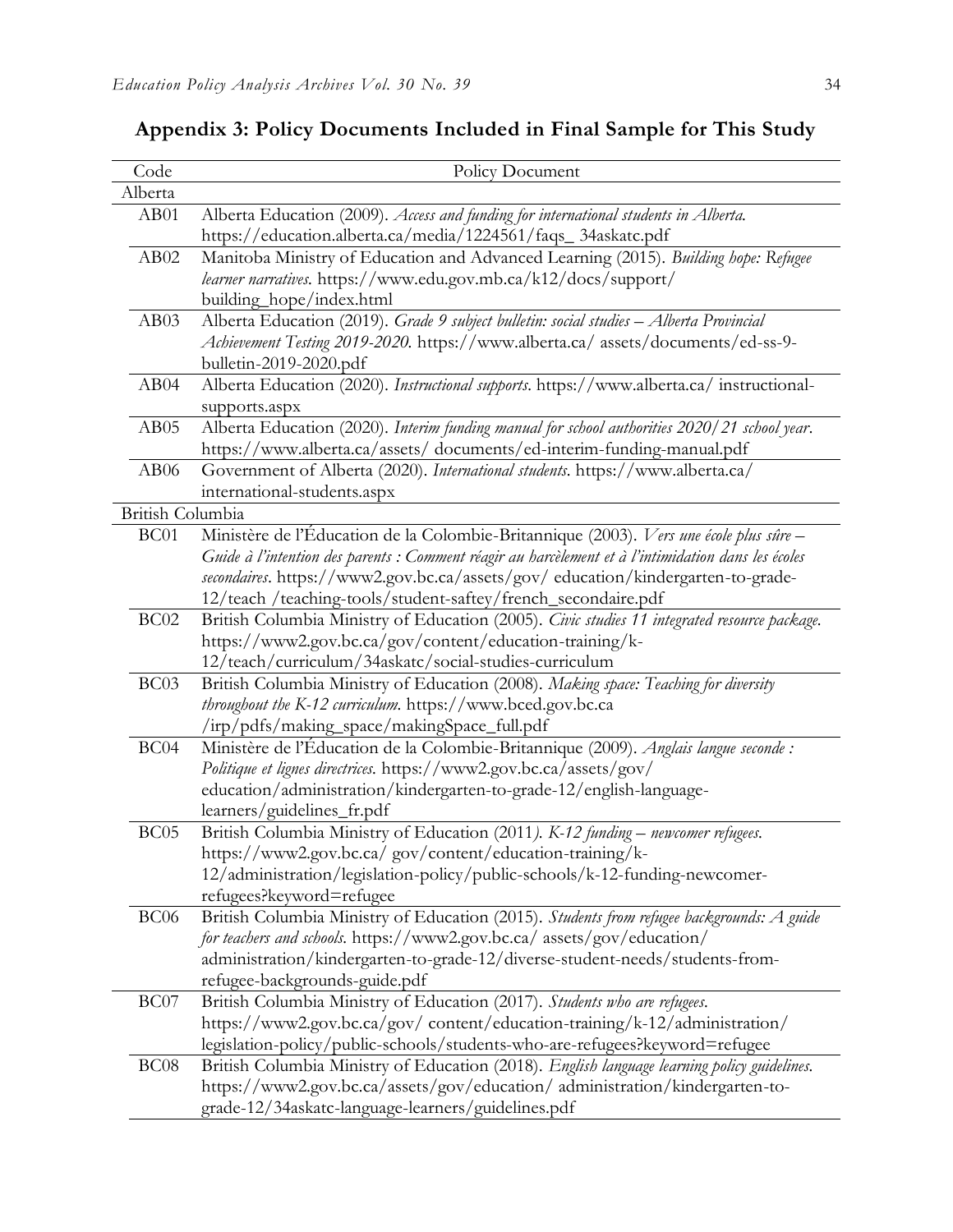| Code             | Policy Document                                                                                        |
|------------------|--------------------------------------------------------------------------------------------------------|
| BC09             | British Columbia Ministry of Education (2020). Diverse student needs.                                  |
|                  | http://www2.gov.bc.ca/gov/content/education-training/k-12/support/ diverse-                            |
|                  | student-needs?keyword=refugee                                                                          |
| <b>BC10</b>      | British Columbia Ministry of Education (2020). Eligibility of students for operating grant             |
|                  | funding. https://www2.gov.bc.ca/gov/content/education-training/ k-                                     |
|                  | 12/administration/legislation-policy/public-schools/eligibility-of-students-for-                       |
|                  | operating-grant-funding?keyword=refugee                                                                |
| <b>BC11</b>      | British Columbia Ministry of Education (2020). English language learning (ELL) teaching                |
|                  | resources. https://www2.gov.bc.ca/gov/content/education-training/k-                                    |
|                  | 12/teach/teaching-tools/35askatc-language-learning?keyword=refugee                                     |
| <b>BC12</b>      | British Columbia Ministry of Education (2020). Inclusive education resources.                          |
|                  | https://www2.gov.bc.ca/gov/content/education-training/k-12/teach/teaching-                             |
|                  | tools/inclusive-education?keyword=refugee                                                              |
| <b>BC13</b>      | British Columbia Ministry of Education (2020). Information on refugee students for                     |
|                  | administrators. https://www2.gov.bc.ca/gov/ content/education-training/k-                              |
|                  | 12/administration/program-management/refugee-students?keyword=refugee                                  |
| Manitoba         |                                                                                                        |
| MB01             | Manitoba Department of Education and Training (1995). Towards inclusion: A handbook                    |
|                  | for English as a second language course designation, senior $1-4-A$ resource for senior years schools. |
|                  | https://www.edu.gov.mb.ca /k12/docs/policy/esl/coursed.pdf                                             |
| MB02             | Manitoba Department of Education and Training (1996). Towards inclusion: Programming                   |
|                  | for English as a second language students, senior $1-4-A$ supplementary resource for senior years      |
|                  | schools. https://www.edu.gov.mb.ca/ k12/docs/support/esl/eslprogram.pdf                                |
| MB03             | Ministère de l'Éducation, de la Formation professionnelle et de la Jeunesse du                         |
|                  | Manitoba (2002). Examen de la programmation d'anglais langue seconde : Directives concernant les       |
|                  | rapports écrits et les consultations. https://www.                                                     |
|                  | Edu.gov.mb.ca/m12/frpub/cons/esl/examen_prog_els.pdf                                                   |
| MB04             | Manitoba Department of Education and Training (2011). Curriculum framework for                         |
|                  | English as an additional language (EAL) and literacy, academics, and language (LAL)                    |
|                  | programming - section 1: overview. https://www.edu.gov.                                                |
|                  | mb.ca/k12/cur/eal/framework/section1.pdf                                                               |
| MB05             | Manitoba Department of Education and Training (2011). Curriculum framework for                         |
|                  | English as an additional language (EAL) and literacy, academics, and language (LAL)                    |
|                  | programming – section 5: Domains of middle and senior years LAL learning.                              |
|                  | https://www.edu.gov.mb.ca/k12/cur/eal/framework/ section5.pdf                                          |
| MB <sub>06</sub> | Manitoba Department of Education and Training (2011). Curriculum framework for                         |
|                  | English as an additional language (EAL) and literacy, academics, and language (LAL)                    |
|                  | programming – section 7: Assessment of EAL and LAL learners.                                           |
|                  | https://www.edu.gov.mb.ca/k12/cur/eal/framework/section7.pdf                                           |
| MB07             | Manitoba Department of Education and Training (2012). Life after war: Professional                     |
|                  | learning, agencies, and community supports.                                                            |
|                  | https://www.edu.gov.mb.ca/k12/docs/35uppose/law/community_supports.pdf                                 |
| MB08             | Manitoba Department of Education and Training (2012). War-affected children: A                         |
|                  | comprehensive bibliography. https://www.edu.gov.mb.ca/k12/docs/35uppose/                               |
|                  | law/bibliography.pdf                                                                                   |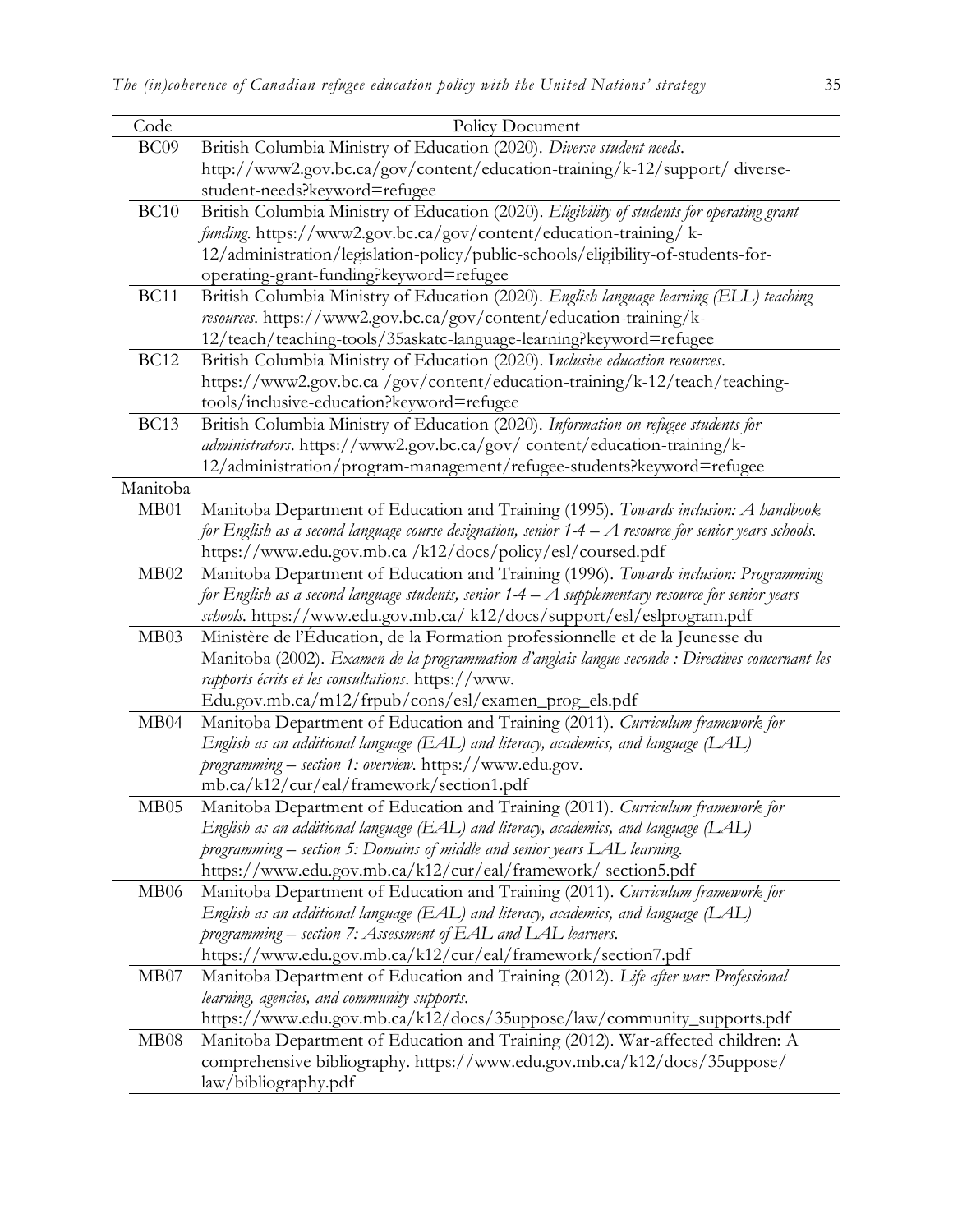| Code        | Policy Document                                                                                                                                                                                                                                                                                                                                                                               |
|-------------|-----------------------------------------------------------------------------------------------------------------------------------------------------------------------------------------------------------------------------------------------------------------------------------------------------------------------------------------------------------------------------------------------|
| MB09        | Manitoba Department of Education and Training (2013). Guidelines for the intensive<br>newcomer support grant. https://www.edu.gov.mb.ca/k12/docs/support/<br>ins_grant/guidelines.pdf                                                                                                                                                                                                         |
| MB10        | Ministère de l'Éducation et de la Formation du Manitoba (2013). Lignes directrices<br>concernant l'adaptation des cours aux besoins des apprenants nouveaux arrivants sous-scolarisés :<br>document à l'intention des écoles secondaires offrant une programmation en langue française, $2^e$ édition.<br>http://www.edu.gov.mb.ca/m12/frpub/ped/ana/adaptation/docs/document<br>_complet.pdf |
| MB11        | Manitoba Department of Education & Training (2014). Life after war: Education as a<br>healing process for refugee and war-affected children.<br>https://www.edu.gov.mb.ca/k12/docs/support/law/index.html                                                                                                                                                                                     |
| MB12        | Manitoba Department of Education and Training (2014). Life after war: Education as a<br>healing process for refugee and war-affected children - Interactive PDF version.<br>https://www.edu.gov.mb.ca/k12/docs/support/law/ law_interactive.pdf                                                                                                                                               |
| MB13        | Ministère de l'Éducation et de l'Enseignement supérieur du Manitoba (2014). Lignes<br>directrices concernant l'adaptation des cours aux besoins des apprenants nouveaux arrivants.<br>https://www.edu.gov.mb.ca/m12/frpub/cons/nouv_arrivants/<br>docs/lignes_dir_nouv_arrivants.pdf                                                                                                          |
| MB14        | Manitoba Education and Advanced Learning (2015). Building hope: Refugee learner<br>narratives. https://www.edu.gov.mb.ca/k12/docs/support/building_hope/index.html                                                                                                                                                                                                                            |
| MB15        | Manitoba Department of Education and Training (2016). Funding for temporary residents<br>policy. https://www.edu.gov.mb.ca/k12/finance/temp respolicy.html                                                                                                                                                                                                                                    |
| MB16        | Ministère de l'Éducation et de la Formation du Manitoba (2016). Politique en matière de<br>financement des résidents temporaires. https://www.edu.gov.mb.ca/ m12/stat-<br>$fin/docs/residents-temp.pdf$                                                                                                                                                                                       |
| MB17        | Manitoba Department of Education and Training (2017). Diversity education: Holodomor<br>education and awareness. https://www.edu.gov.mb.ca/k12/cur/ multic/36olodomor.html                                                                                                                                                                                                                    |
| MB18        | Manitoba Department of Education and Training (2017). Diversity education: Education<br>and the prevention of genocide. https://www.edu.gov.mb.ca/k12/cur/<br>multic/genocideprevention.html                                                                                                                                                                                                  |
| MB19        | Manitoba Department of Education and Training (2017). Education for sustainable<br>development – Manitoba priority area-framework.<br>https://www.edu.gov.mb.ca/k12/esd/definitions.html                                                                                                                                                                                                      |
| MB20        | Manitoba Department of Education and Training (2017). Evaluating non-Manitoba course<br>completion for senior years credits: A guide for school administrators.<br>https://www.edu.gov.mb.ca/k12/docs/policy/op_credits/ document.pdf                                                                                                                                                         |
| <b>MB21</b> | Ministère de l'Éducation et de la Formation du Manitoba (2017). L'accueil,<br>l'accompagnement et la mise à niveau scolaire des apprenants nouveaux arrivants dans les écoles<br>offrant une programmation en langue français au Manitoba : Document d'appui.<br>https://www.edu.gov.mb.ca/m12/frpub/ped/ana/accueil/docs/<br>documentcomplet.pdf                                             |
| <b>MB22</b> | Ministère de l'Éducation et de la Formation du Manitoba (2017). La vie après la guerre :<br>Apprentissage professionnel, organismes et soutien communautaire.<br>https://www.edu.gov.mb.ca/m12/frpub/ped/ana/accueil/docs/vie_apprentissage.pd<br>f                                                                                                                                           |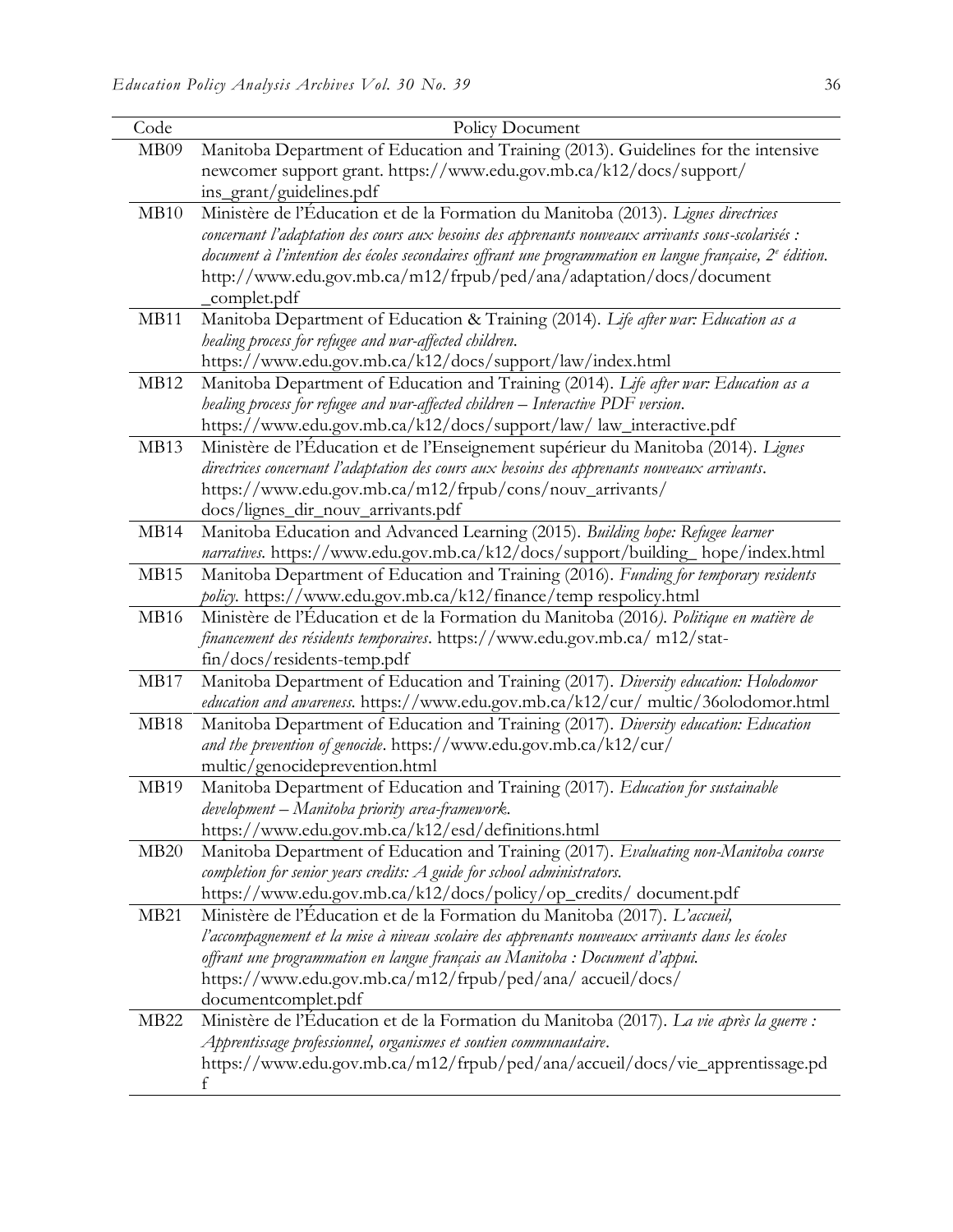| Code             | Policy Document                                                                                      |
|------------------|------------------------------------------------------------------------------------------------------|
| MB <sub>23</sub> | Ministère de l'Éducation et de la Formation du Manitoba (2017). La vie après la guerre :             |
|                  | L'éducation en tant que processus de guérison pour les réfugiés et les jeunes touchés par la guerre. |
|                  | https://www.edu.gov.mb.ca/m12/frpub/ped/ana/ accueil/docs/ vie_education.pdf                         |
| MB <sub>24</sub> | Manitoba Department of Education and Training (2018). English as an additional                       |
|                  | language. https://www.edu.gov.mb.ca/k12/cur/eal/building_hope.html                                   |
| MB25             | Manitoba Department of Education and Training (2018). Responding to religious diversity              |
|                  | in Manitoba's schools: A guide for educators. https://www.edu.gov.mb.                                |
|                  | ca/k12/docs/37uppose/religious_diversity/ full_doc.pdf                                               |
| MB <sub>26</sub> | Manitoba Department of Education and Training (2019). Application-based grants in K-12               |
|                  | education. https://www.edu.gov.mb.ca/edu/grants.html                                                 |
| MB27             | Gouvernement du Manitoba (2019). Loi sur les écoles publiques c. P250 de la C.P.L.M.                 |
|                  | https://web2.gov.mb.ca/laws/statutes/ccsm/pdf.php?cap=p250                                           |
| MB <sub>28</sub> | Manitoba Department of Education and Training (2019). Promising pathways: High school                |
|                  | and adult programming options for English as an additional language (EAL) youth $-$ version 2.0.     |
|                  | https://www.edu.gov.mb.ca/k12/cur/eal/ promising_pathways/full_doc.pdf                               |
| <b>MB29</b>      | Government of Manitoba (2019). Public Schools Act, C.C.S.M. c. P250.                                 |
|                  | https://web2.gov.mb.ca/laws/statutes/ccsm/p250e.php                                                  |
| MB30             | Manitoba Department of Education & Training (2019). Public schools enrolment and                     |
|                  | categorical grant reporting for the 2019/2020 school year. https://www.edu.                          |
|                  | gov.mb.ca/k12/finance/enrol_reporting/enrol_reporting_19-20.pdf                                      |
| MB31             | Manitoba Department of Education & Training (2020). English as an additional language:               |
|                  | Funding. https://www.edu.gov.mb.ca/k12/cur/eal/funding.html                                          |
| New Brunswick    |                                                                                                      |
| NB01             | New Brunswick Department of Education & Early Childhood (1998). Atlantic Canada                      |
|                  | in the global community grade 8 curriculum.                                                          |
|                  | https://www2.gnb.ca/content/dam/gnb/Departments/ed/pdf/K12/curric/Social                             |
|                  | Studies/SocialStudies-Grade8.pdf                                                                     |
| NB02             | Ministère de l'Éducation du Nouveau-Brunswick (2005). Sciences humaines 7 <sup>e</sup> année.        |
|                  | https://www2.gnb.ca/content/dam/gnb/Departments/ed/pdf/K12/curric/                                   |
|                  | SocialStudies/SciencesHumaines7eAnnee.pdf                                                            |
| NB03             | New Brunswick Department of Education & Early Childhood Development (2005).                          |
|                  | Social studies 7: Empowerment edition. https://www2.gnb.ca/                                          |
|                  | content/dam/gnb/Departments/ed/pdf/K12/curric/Social Studies/ SocialStudies-                         |
|                  | Grade7.pdf                                                                                           |
| NB04             | New Brunswick Department of Education & Early Childhood Development (2006).                          |
|                  |                                                                                                      |
|                  | Social studies 9: Canadian identity. https://www2.gnb.ca/content/                                    |
|                  | dam/gnb/Departments/ed/pdf/K12/curric/Social Studies/SocialStudies-Grade9.pdf                        |
| NB05             | Ministère de l'Éducation et du Développement de la petite enfance du Nouveau-                        |
|                  | Brunswick (2012). Français Immersion modern history 111-112-113 programme d'études.                  |
|                  | Retrieved from https://www2.gnb.ca/content/dam/gnb/Departments/                                      |
|                  | ed/pdf/K12/curric/SocialStudies/ FIModernHistory111-112.pdf                                          |
| <b>NB06</b>      | New Brunswick Department of Education & Early Childhood Development (2012).                          |
|                  | Modern history 111-112-113 curriculum. https://www2.gnb.ca/content/                                  |
|                  | dam/gnb/Departments/ed/pdf/K12/curric/Social Studies/ModernHistory111-112-                           |
|                  | 113.pdf                                                                                              |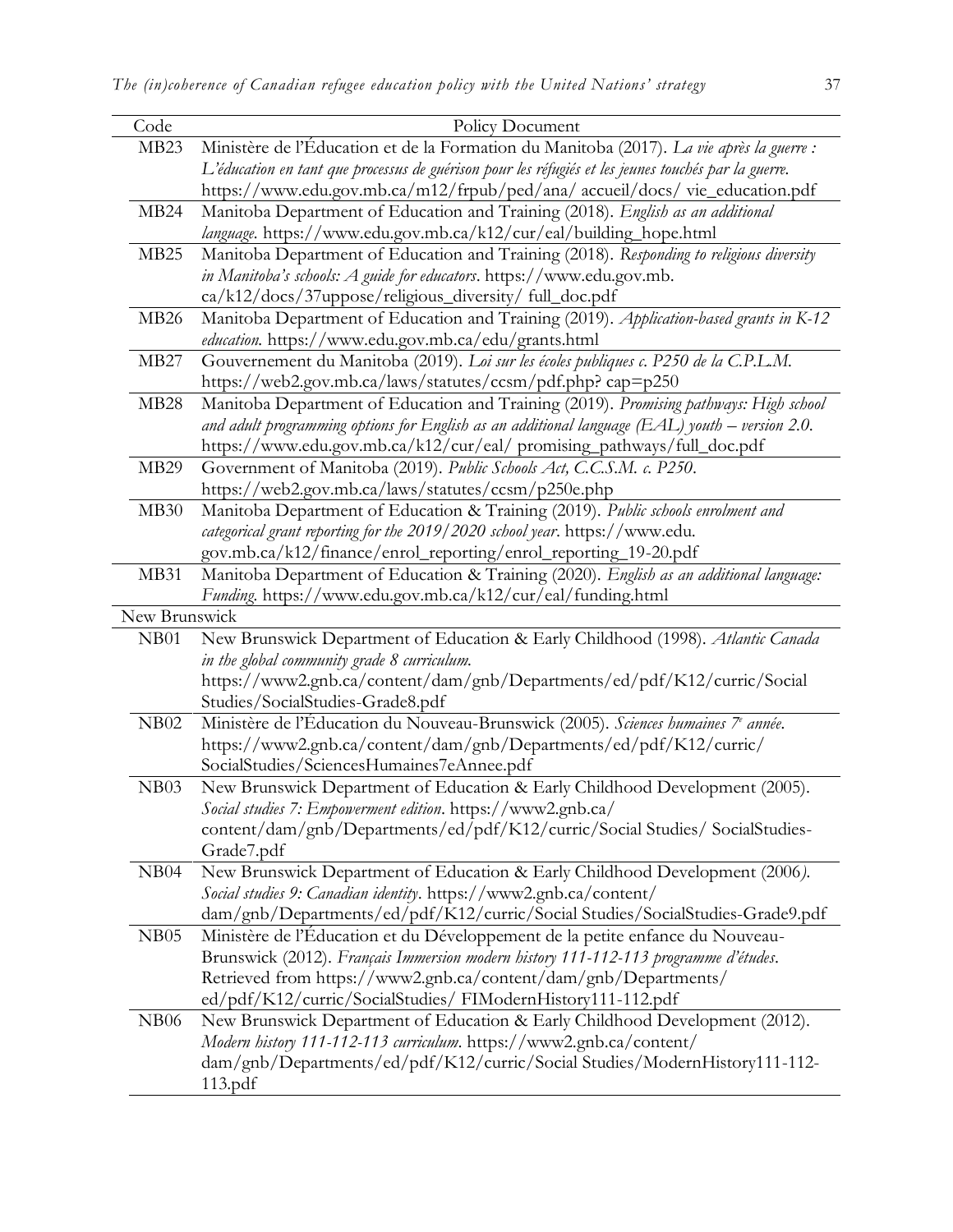| Code        | Policy Document                                                                                                                                                                                                                                                                                                             |
|-------------|-----------------------------------------------------------------------------------------------------------------------------------------------------------------------------------------------------------------------------------------------------------------------------------------------------------------------------|
| NB07        | Ministère de l'Éducation et du Développement de la petite enfance du Nouveau-<br>Brunswick (2017). Enjeux mondiaux 120. https://www2.gnb.ca/content/dam/<br>gnb/Departments/ed/pdf/K12/curric/Social Studies/EnjeuxMondiaux120.pdf                                                                                          |
| <b>NB08</b> | New Brunswick Department of Education and Early Childhood Development (2017).<br>World issues 120. https://www2.gnb.ca/content/dam/gnb/Departments/<br>ed/pdf/K12/curric/SocialStudies/WorldIssues120.pdf                                                                                                                   |
|             | Newfoundland and Labrador                                                                                                                                                                                                                                                                                                   |
| NL01        | Newfoundland and Labrador Department of Education and Early Childhood<br>Development (2009). Who is the ESL student? https://www.gov.nl.ca/eecd/<br>files/k12_curriculum_guides_esl_esl_student.pdf                                                                                                                         |
| NL02        | Newfoundland and Labrador Department of Education and Early Childhood<br>Development (2010). Literacy enrichment and academic readiness for newcomers (LEARN)<br>curriculum guide - LEARN-1 Language arts: Basic literacy.<br>https://www.gov.nl.ca/eecd/files/k12_curriculum_guides_esl_ earn_learn1_<br>language_arts.pdf |
| NL03        | Newfoundland and Labrador Department of Education and Early Childhood<br>Development (2010). Literacy enrichment and academic readiness for newcomers (LEARN)<br>curriculum guide - LEARN-2 Language arts. https://www.gov.nl.ca/<br>eecd/files/k12_curriculum_guides_esl_learn_learn_2_ language_arts.pdf                  |
| NL04        | Newfoundland and Labrador Department of Education and Early Childhood<br>Development (2010). Literacy enrichment and academic readiness for newcomers (LEARN)<br>curriculum guide - LEARN-2 mathematics. https://www.gov.nl.ca/<br>eecd/files/k12_curriculum_guides_esl_learn_learn_2_ mathematics.pdf                      |
| NL05        | Newfoundland and Labrador Department of Education and Early Childhood<br>Development (2010). Literacy enrichment and academic readiness for newcomers (LEARN)<br>curriculum guide - LEARN-2 Social studies. https://www.gov.nl.ca/<br>eecd/files/k12_curriculum_guides_esl_learn_learn-2-social-studies-701172.pdf          |
| $\rm NLO6$  | Newfoundland and Labrador Department of Education and Early Childhood<br>Development (2010). Meeting the needs of students from diverse cultures: A handbook for<br>administrators. https://www.gov.nl.ca/eecd/files/k12_curriculum_guides_esl_<br>meeting-the-needs.pdf                                                    |
| NL07        | Newfoundland and Labrador Department of Education and Early Childhood<br>Development (2011). ESL foundation: A foundation English course for grades 7-12 students<br>with limited literacy. https://www.gov.nl.ca/eecd/files/k12_curriculum<br>_guides_esl_esl_foundation_curriculum_guide_intermediate_ senior_high.pdf    |
| NL08        | Newfoundland and Labrador Department of Education and Early Childhood<br>Development (2011). Guidelines for delivery of ESL services in K-6.<br>https://www.gov.nl.ca/eecd/files/k12_curriculum_guides_esl_esl_k-<br>6_guidelines_for_delivery_of_esl_services_k-6.pdf                                                      |
| NL09        | Newfoundland and Labrador Department of Education and Early Childhood<br>Development (2010). Literacy enrichment and academic readiness for newcomers (LEARN)<br>curriculum guide - LEARN-2 Science. https://www.gov.nl.ca/eecd/<br>files/k12_curriculum_guides_esl_learn_learn-2_science_701177.pdf                        |
| NL10        | Newfoundland and Labrador Department of Education and Early Childhood<br>Development (2012). ESL students $\mathcal{C}^*$ students from diverse cultures: Guidelines for<br>comprehensive assessment. https://www.gov.nl.ca/eecd/files/k12_student                                                                          |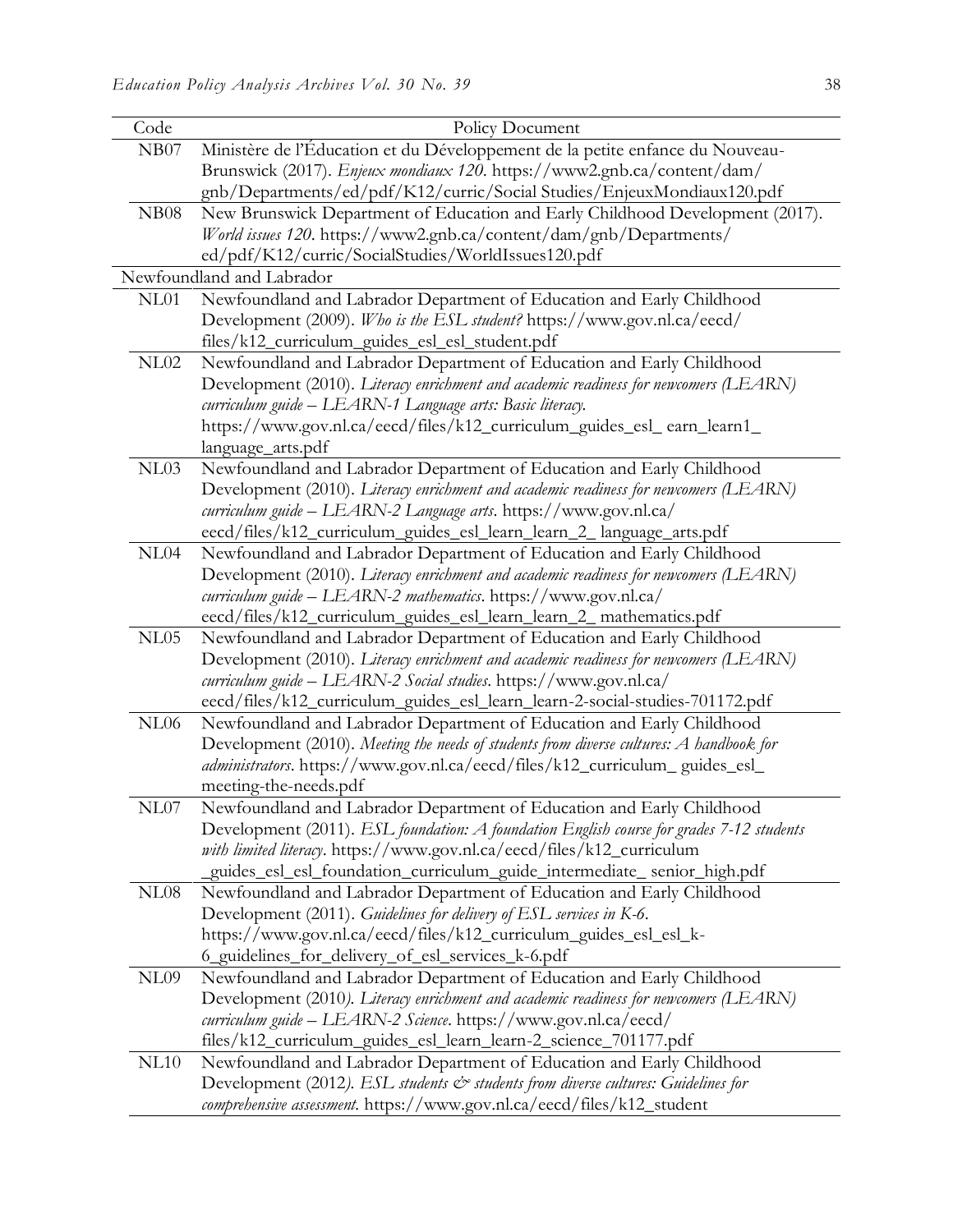| Code             | Policy Document                                                                                 |
|------------------|-------------------------------------------------------------------------------------------------|
|                  | supportservices_publications_esl_students_and_students_from_diversecultures_                    |
|                  | guidelines_for_comprehensive_assessment.pdf                                                     |
| <b>NL11</b>      | Newfoundland and Labrador Department of Education and Early Childhood                           |
|                  | Development (n.d.). Whole school inclusion of immigrant students.                               |
|                  | http://www.gov.nl.ca/eecd/files/k12_curriculum_guides_esl_inclusion _esl.pdf                    |
| Nova Scotia      |                                                                                                 |
| <b>NS01</b>      | Nova Scotia Department of Education & Early Childhood Development (2010).                       |
|                  | Sociology 12 guide. https://curriculum.novascotia.ca/sites/default/ files                       |
|                  | /documents/curriculumfiles/Sociology%2012%20Guide%20%282010%29_                                 |
|                  | $0$ .pdf                                                                                        |
| <b>NS02</b>      | Nova Scotia Department of Education & Early Childhood Development (2015).                       |
|                  | Learning outcomes framework grades 10-12.                                                       |
|                  | https://www.ednet.ns.ca/files/curriculum/LOFs-10-12-Aug17-2015.pdf                              |
| <b>NS03</b>      | Province of Nova Scotia (2019). Governor in Council Education (CSAP) Act Regulations            |
|                  | made under Section 146 of the Education (CSAP) Act S.N.S. 1995-96, c.1 O.I.C. 97-405            |
|                  | (effective June 24, 1997), N.S. Reg. 74/97                                                      |
|                  | Amended to O.I.C. 2019-172 (effective June 20, 2019), N.S. Reg. 91/2019.                        |
|                  | https://novascotia.ca/just/regulations/regs/ed-cgic.htm                                         |
|                  | Northwest Territories                                                                           |
| NT01             | Northwest Territories Department of Education, Culture and Employment (1995).                   |
|                  | School health program grade 6. https://www.ece.gov.nt.ca/sites/ece/files/                       |
|                  | resources/health_studies._grade_6.pdf                                                           |
| NT <sub>02</sub> | Northwest Territories Department of Education, Culture and Employment (2009).                   |
|                  | Social studies grade 1: Connecting and belonging. https://www.ece.gov.nt.ca/                    |
|                  | sites/ece/files/resources/social_studies_-_grade_1.pdf                                          |
| NT03             | Northwest Territories Department of Education, Culture and Employment (2009).                   |
|                  | Social studies grade 3: Communities of the world.                                               |
|                  | https://www.ece.gov.nt.ca/sites/ece/files/resources/social_studies_-_grade_3.pdf                |
| NT04             | Northwest Territories Department of Education, Culture and Employment (2010).                   |
|                  | Social studies grade 5 – Canada: The people and the stories of this land.                       |
|                  | https://www.ece.gov.nt.ca/sites/ece/files/resources/social_studies-_grade_5.pdf                 |
| NT <sub>05</sub> | Government of Northwest Territories (n.d.). Statement of eligibility for non-rights holder      |
|                  | parents. https://www.ece.gov.nt.ca/sites/ece/files/ resources/                                  |
|                  | ministerial_french_first_directive_-_statement_of_eligibility_for_non-                          |
|                  | rights_holder_parents_form_-_en.pdf                                                             |
| Ontario          |                                                                                                 |
| ON0              | Ontario Ministry of Education (2001). Policy/program memorandum no. 129.                        |
| 1                | http://www.edu.gov.on.ca/extra/eng/ppm/129.html                                                 |
| ON0              | Ontario Ministry of Education (2003). Policy/program memorandum no. 132.                        |
| $\overline{c}$   | http://www.edu.gov.on.ca/extra/eng/ppm/132.html                                                 |
| $\rm ON0$        | Ontario Ministry of Education (2004). Policy/program memorandum no. 136.                        |
| 3                | http://www.edu.gov.on.ca/extra/eng/ppm/136.html                                                 |
| ON0              | Ontario Ministry of Education (2007). English language learners - ESL and ELD programs:         |
| $\overline{4}$   | Policies and procedures for Ontario elementary and secondary schools, Kindergarten to grade 12. |
|                  | http://www.edu.gov.on.ca/eng/document/esleldprograms/esleldprograms.pdf                         |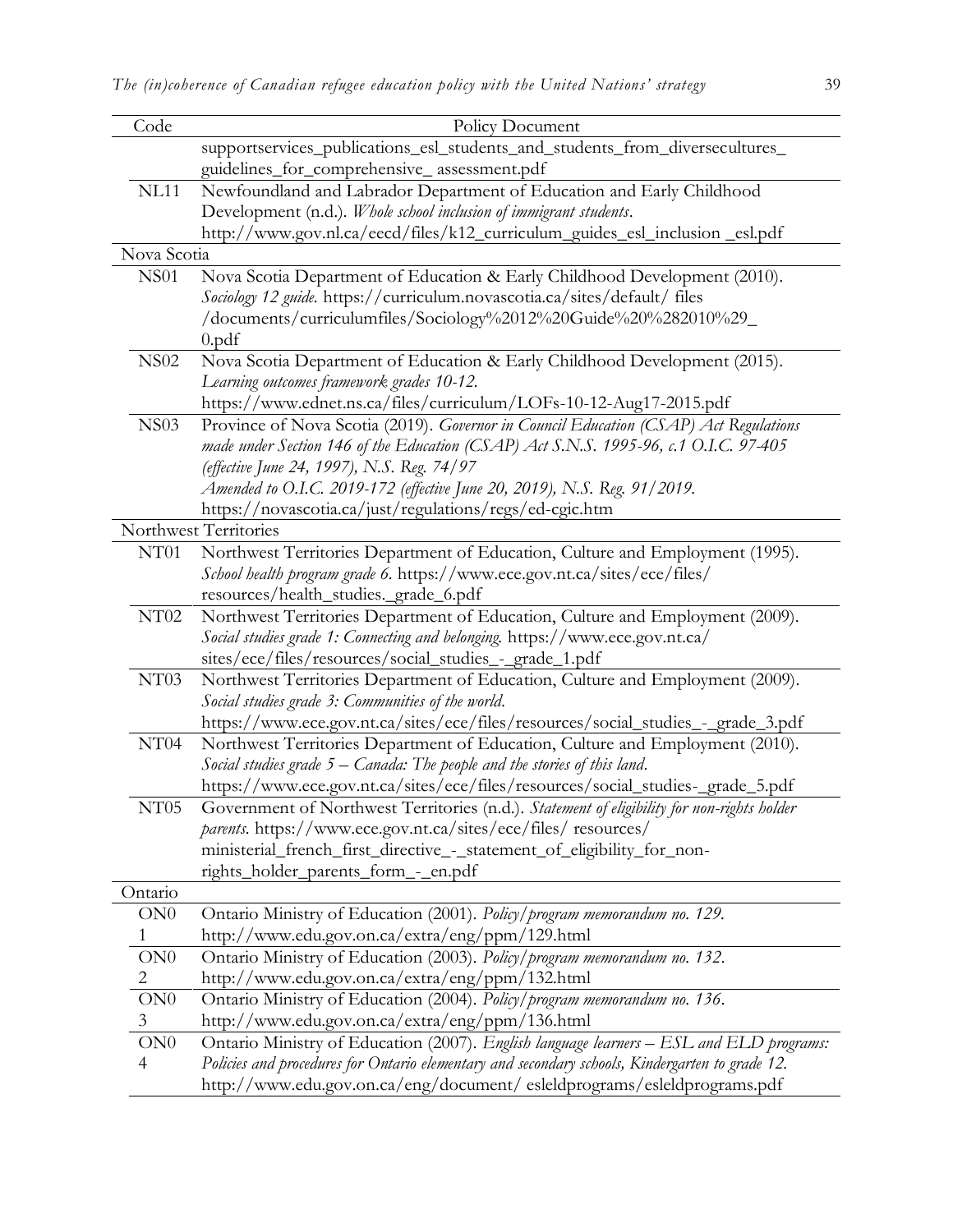| Code            | Policy Document                                                                                               |
|-----------------|---------------------------------------------------------------------------------------------------------------|
| ON0             | Ontario Ministry of Education (2007). The Ontario curriculum, grades 9 to 12, English as a                    |
| 5               | second language and English literacy development (revised).                                                   |
|                 | http://www.edu.gov.on.ca/eng/curriculum/secondary/esl912 currb.pdf                                            |
| ON0             | Ontario Ministry of Education (2008). Supporting English language learners: A practical guide                 |
| 6               | for Ontario educators, Grades 1 to 8. http://edu.gov.on.ca/eng/                                               |
|                 | document/esleldprograms/guide.pdf                                                                             |
| ON0             | Ontario Ministry of Education (2008). Supporting English language learners with limited prior                 |
| 7               | schooling: A practical guide for Ontario educators, Grades 3 to 12.                                           |
|                 | http://www.edu.gov.on.ca/eng/document/manyroots/ELL_LPS.pdf                                                   |
| $\rm ON0$       | Ontario Ministry of Education (2010). The Ontario curriculum, grades 11 and 12, the arts.                     |
| 8               | http://www.edu.gov.on.ca/eng/curriculum/secondary/ arts1112curr2010.pdf                                       |
| ON <sub>0</sub> | Ontario Ministry of Education (2011). Student well-being research framework.                                  |
| 9               | http://www2.edu.gov.on.ca/eng/policyfunding/memos/august                                                      |
|                 | 2011/studentResearchSummary.pdf                                                                               |
| ON1             | Ontario Ministry of Education (2013). Supporting minds: An educator's guide to promoting                      |
| $\overline{0}$  | students' mental health and well-being, draft version.                                                        |
|                 | http://www.edu.gov.on.ca/eng/document /reports/SupportingMinds.pdf                                            |
| ON1             | Ontario Ministry of Education (2013). The Ontario curriculum: Social studies, grades 1 to 6;                  |
| 1               | History and geography, grades 7 and 8.<br>http://edu.gov.on.ca/eng/curriculum/elementary/sshg18curr2013.pdf   |
| ON1             | Ontario Ministry of Education (2013). The Ontario curriculum, grades 9 and 10: Canadian                       |
| $\overline{2}$  | and world studies - Geography, history, civics (politics) revised.                                            |
|                 | http://www.edu.gov.on.ca/eng/curriculum/secondary/canworld 910curr2013.pdf                                    |
| ON1             | Ontario Ministry of Education (2013). The Ontario curriculum, Grades 9 to 12: Social sciences                 |
| 3               | and humanities. http://www.edu.gov.on.ca/eng/                                                                 |
|                 | curriculum/secondary/ssciences9to122013.pdf                                                                   |
| ON1             | Ontario Ministry of Education (2014). English literacy development: Supporting                                |
| 4               | English language learners with limited prior schooling. Capacity building series, secretariat,                |
|                 | special edition 36. http://edu.gov.on.ca/eng/literacy numeracy/inspire/research/CBS_                          |
|                 | LiteracyDevelop. Pdf                                                                                          |
| ON1             | Ontario Ministry of Education (2015). Syrian refugee settlement in Ontario: Memorandum to                     |
| 5               | directors of education from the Deputy Minister.                                                              |
|                 | http://www.edu.gov.on.ca/eng/policyfunding/memos/dec2015/dm_syrian                                            |
|                 | refugee.pdf                                                                                                   |
| ON1             | Ontario Ministry of Education (2015). Syrian refugee settlement in Ontario - Memorandum to                    |
| 6               | directors of education, secretary-treasurers and supervisory officers of school authorities from the director |
|                 | of the curriculum and assessment policy branch.                                                               |
|                 | http://www.edu.gov.on.ca/eng/policyfunding/                                                                   |
|                 | memos/dec2015/40askat_refugees_program.pdf                                                                    |
| ON1             | Ontario Ministry of Education (2015). Syrian refugee settlement in Ontario - Memorandum to                    |
| 7               | school board chairs from the Minister. http://www.edu.gov.                                                    |
|                 | on.ca/eng/policyfunding/memos/dec2015/min_syrian refugee.pdf                                                  |
| ON1             | Ontario Ministry of Education (2016). Supporting students with refugee backgrounds:                           |
| 8               | A framework for responsive practice. Capacity building K-12, Special edition 45.                              |
|                 | http://www.edu.gov.on.ca/eng/literacynumeracy/inspire/                                                        |
|                 | research/cbs_refugees.html                                                                                    |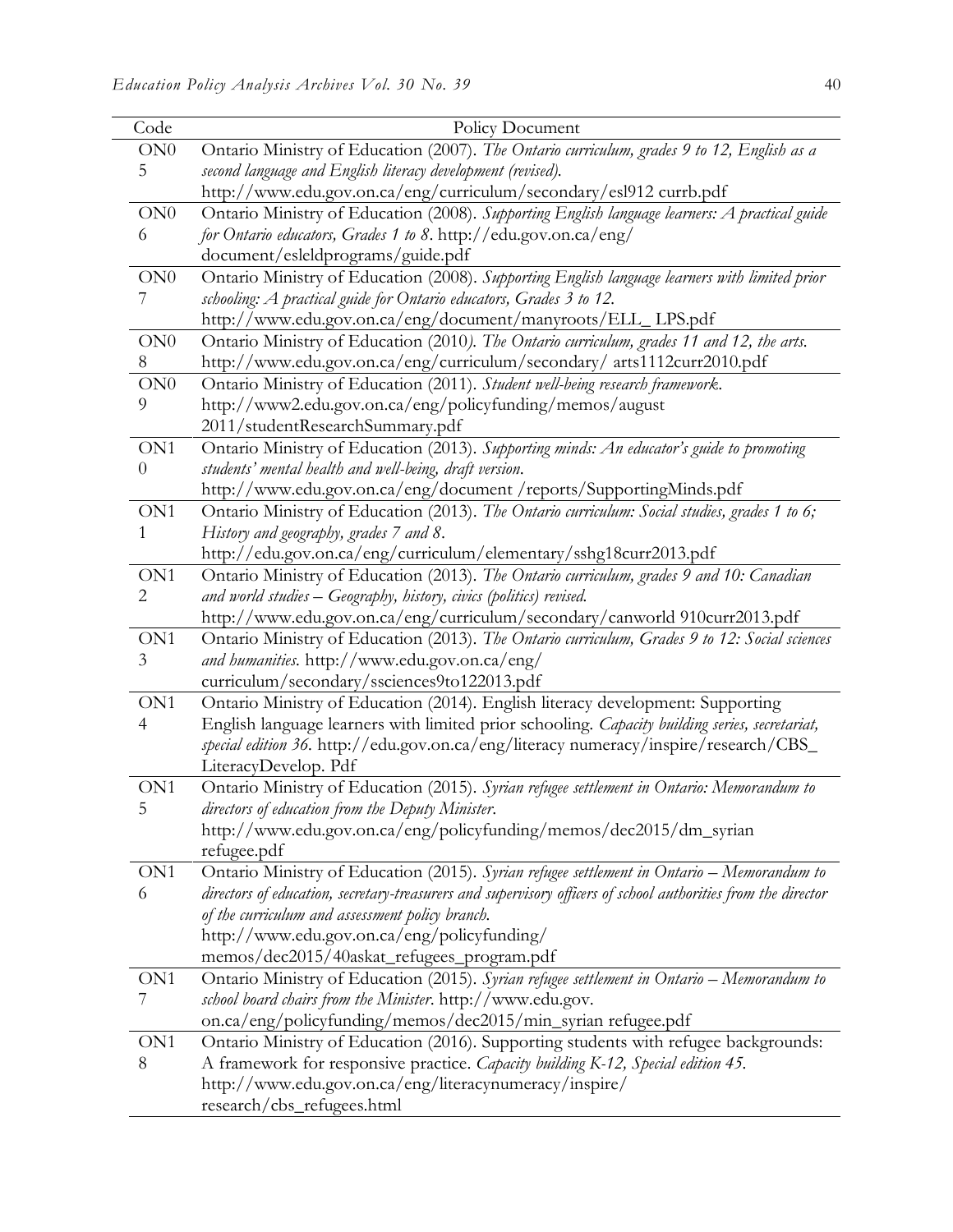| Code            | Policy Document                                                                                     |
|-----------------|-----------------------------------------------------------------------------------------------------|
| ON1             | Ontario Ministry of Education (2016). Syrian newcomer settlement in Ontario: Memorandum             |
| 9               | to directors of education from the Deputy Minister.                                                 |
|                 | http://www.edu.gov.on.ca/eng/policyfunding/memos/march2016/on_syrian_                               |
|                 | newcomer.pdf                                                                                        |
| ON <sub>2</sub> | Government of Ontario (2019). Education Act, R.S.O. 1990, Chapter E.2.                              |
| $\theta$        | https://www.canlii.org/en/nu/laws/stat/snu-2008-c-15/latest/snu-2008-c-15.html                      |
| ON <sub>2</sub> | Ontario Ministry of Education (2019). Enrolment register instructions for elementary and            |
| 1               | secondary schools, 2019-20 school year. http://www.edu.gov.on.                                      |
|                 | ca/eng/document/forms/enrol/enrolment_register_instructions.pdf                                     |
| ON <sub>2</sub> | Ministère de l'Éducation de l'Ontario (2019). Instruction pour le relevé des effectifs des écoles   |
| $\overline{2}$  | élémentaires et secondaires, année scolaire 2019-2020.                                              |
|                 | http://www.edu.gov.on.ca/fre/document/forms/enrol/enrolment_register_                               |
|                 | instructions_fr.pdf                                                                                 |
| ON <sub>2</sub> | Gouvernement de l'Ontario (2019). Loi sur l'éducation, L.R.O. 1990, Chapitre E.2.                   |
| 3               | https://www.ontario.ca/fr/lois/loi/90e02                                                            |
|                 | Prince Edward Island                                                                                |
| PE01            | Prince Edward Island Department of Education (2006). Atlantic Canada social studies                 |
|                 | curriculum grade 7. https://www.princeedward island.ca/sites/default/files/                         |
|                 | publications/eelc_socialstudies_7.pdf                                                               |
| <b>PE02</b>     | Prince Edward Island Department of Education (2006). Atlantic Canada social studies                 |
|                 | curriculum grade 8. https://www.princeedward island.ca/sites/default/                               |
|                 | files/publications/eelc_socialstudies_8.pdf                                                         |
| PE03            | Prince Edward Island Department of Education (2007). Atlantic Canada social studies                 |
|                 | curriculum, Canadian studies CAS401A.https://www.princeedwardisland.                                |
|                 | ca/sites/default/files/publications/eelc_cas401a. pdf                                               |
| PE04            | Prince Edward Island Department of Education and Lifelong Learning (2007). Global                   |
|                 | classroom initiative "Connecting classrooms and communities for global awareness". Grade 3 thematic |
|                 | unit "Children and communities: Stories from P.E.I. and Kenya".                                     |
|                 | https://www.princeedwardisland.ca/sites/default/files/                                              |
|                 | publications/eelc_global_classroom_3.pdf                                                            |
| PE05            | Prince Edward Island Department of Education and Lifelong Learning (2007). Global                   |
|                 | classroom initiative "Connecting classrooms and communities for global awareness".                  |
|                 | Grade 6 social studies: Rights & responsibilities: My interactions with others at home              |
|                 | and around the world. https://www.princeedwardisland.ca/                                            |
|                 | sites/default/files/publications/eelc_global_classroom_6.pdf                                        |
| <b>PE06</b>     | Prince Edward Island Department of Education and Lifelong Learning (2007). Global                   |
|                 | classroom initiative" Connecting classrooms and communities for global awareness". Grade 9 social   |
|                 | studies "Viewing the world with various perspectives from our place in Atlantic Canada".            |
|                 | https://www.princeedwardisland.ca/sites/<br>default/files/publications/eelc_global_classroom_9.pdf  |
| PE07            | Prince Edward Island Department of Education, Early Learning and Culture (2008).                    |
|                 | Prince Edward Island English as an additional language curriculum – High intermediate/advanced      |
|                 | listening, speaking, reading and writing EAL 701D.                                                  |
|                 | https://www.princeedwardisland.ca/sites/default/files/publications/eelc_eal701d.pdf                 |
| PE08            | Prince Edward Island Department of Education, Early Learning and Culture (2008).                    |
|                 | Prince Edward Island English as an additional language curriculum - Intermediate level listening,   |
|                 |                                                                                                     |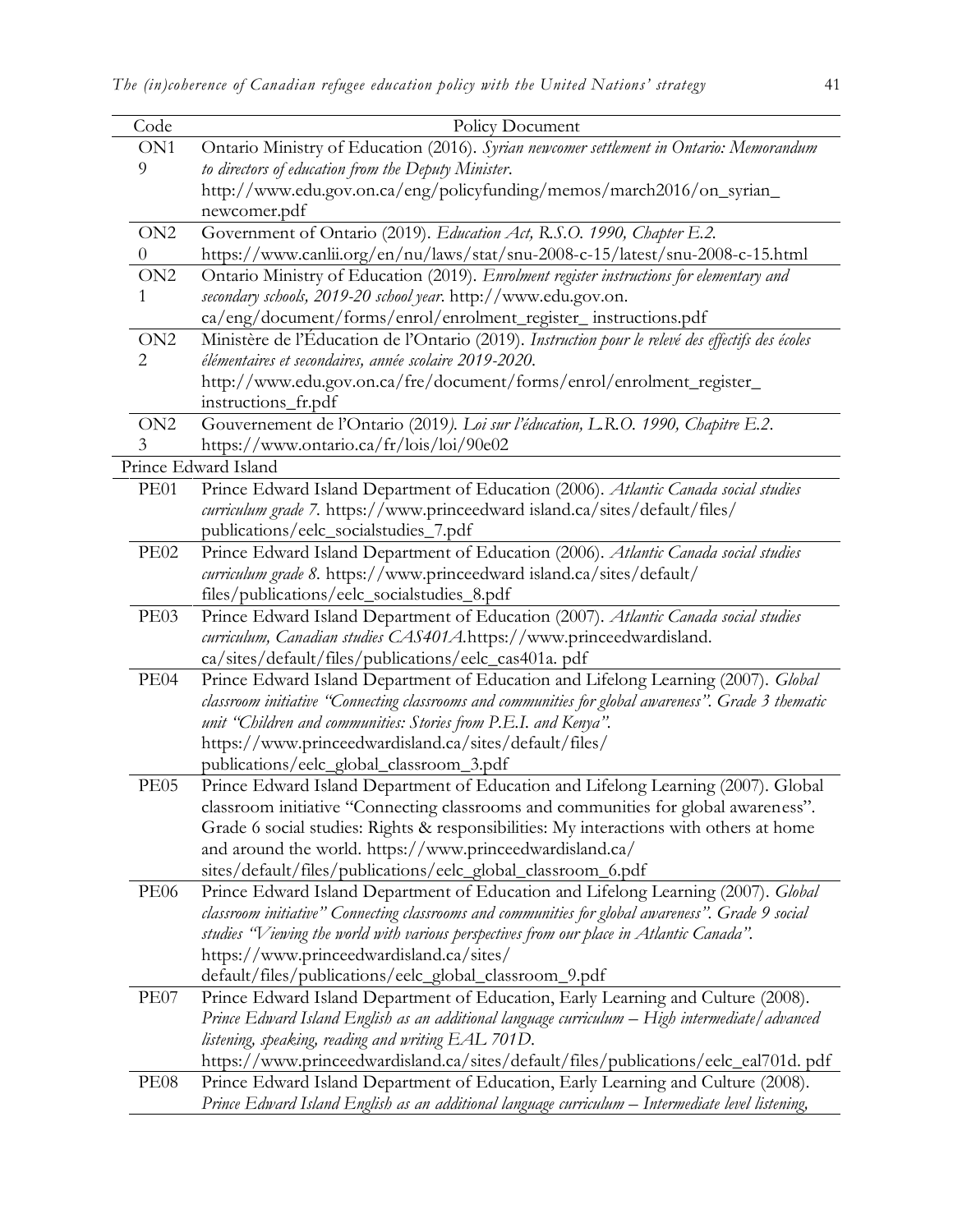| Code        | Policy Document                                                                                  |
|-------------|--------------------------------------------------------------------------------------------------|
|             | speaking, reading and writing EAL 701C.                                                          |
|             | https://www.princeedwardisland.ca/sites/default/files/publications/eelc_eal 701c.pdf             |
| PE09        | Prince Edward Island Department of Education, Early Learning and Culture (2008).                 |
|             | Prince Edward Island English as an additional language curriculum - Introductory/beginner level  |
|             | listening and speaking EAL 701A.                                                                 |
|             | https://www.princeedwardisland.ca/sites/default/files/publications/eelc_eal 701a.pdf             |
| <b>PE10</b> | Ministère de l'Éducation et de l'Apprentissage continu de l'Île-du-Prince-Édouard                |
|             | (2009). Français immersion programme d'études 12 <sup>e</sup> année. https ://www.prince         |
|             | edwardisland.ca/sites/default/files/publications/eelc_french immersion_12.pdf                    |
| <b>PE11</b> | Prince Edward Island Department of Education, Early Learning and Culture (2009).                 |
|             | Prince Edward Island English as an additional language curriculum - Introductory/beginner level  |
|             | reading and writing 701B. https://www.prince                                                     |
|             | edwardisland.ca/sites/default/files/publications/eelc_eal701b.pdf                                |
| <b>PE12</b> | Prince Edward Island Department of Education and Early Childhood Development                     |
|             | (2009). Resource for grade 6 social studies: Prince Edward Island historic places.               |
|             | https://www.princeedwardisland.ca/sites/default/ files/publications/eelc_pei_                    |
|             | historic_places.pdf                                                                              |
| <b>PE13</b> | Prince Edward Island Department of Education and Early Childhood Development                     |
|             | (2010). Global classroom initiative "Connecting classrooms and communities for global awareness" |
|             | Global issues 621A. https://www.princeedwardisland.ca/sites/                                     |
|             | default/files/publications/eelc_global_classroom_geo621a.pdf                                     |
| <b>PE14</b> | Prince Edward Island Department of Education and Lifelong Learning (2010). Global                |
|             | classroom initiative "Connecting classrooms and communities for global awareness" Global studies |
|             | 521A. https://www.princeedwardisland.ca/sites/                                                   |
|             | default/files/publications/eelc_global_classroom_geo 521a.pdf                                    |
| <b>PE15</b> | Prince Edward Island Department of Education and Early Childhood Development                     |
|             | (2010). Prince Edward Island Social Studies Curriculum: History 621A Canadian history.           |
|             | https://www.princeedwardisland.ca/sites/default/files/publications/eelc_his                      |
|             | 621a.pdf                                                                                         |
| <b>PE16</b> | Prince Edward Island Department of Education and Early Childhood Development                     |
|             | (2011). Prince Edward Island social studies curriculum: Geography 621A global issues.            |
|             | https://www.princeedwardisland.ca/sites/default/files/publications/eelc_                         |
|             | geo621a.pdf                                                                                      |
| <b>PE17</b> | Prince Edward Island Department of Education and Early Childhood Development                     |
|             | (2011). Prince Edward Island social studies curriculum: Geography 631A global issues.            |
|             | https://www.princeedwardisland.ca/sites/default/files/publications/eelc_                         |
|             | geo631a.pdf                                                                                      |
| <b>PE18</b> | Prince Edward Island Department of Education and Lifelong Learning (2016). Resource              |
|             | for HIS621A/B Évangeline Appendix B. https://www.princeedward                                    |
|             | island.ca/sites/default/files/publications/eelc_42askatchew_appendix_b_his621a-                  |
|             | b.pdf                                                                                            |
| <b>PE19</b> | Ministère de l'Éducation, du développement préscolaire et de la Culture de l'Île-du-             |
|             | Prince-Édouard (2017). Sciences humaines programme d'études HIS421G.                             |
|             | https://www.princeedwardisland.ca/sites/default/files/publications/prog_detudes_                 |
|             | his421g.pdf                                                                                      |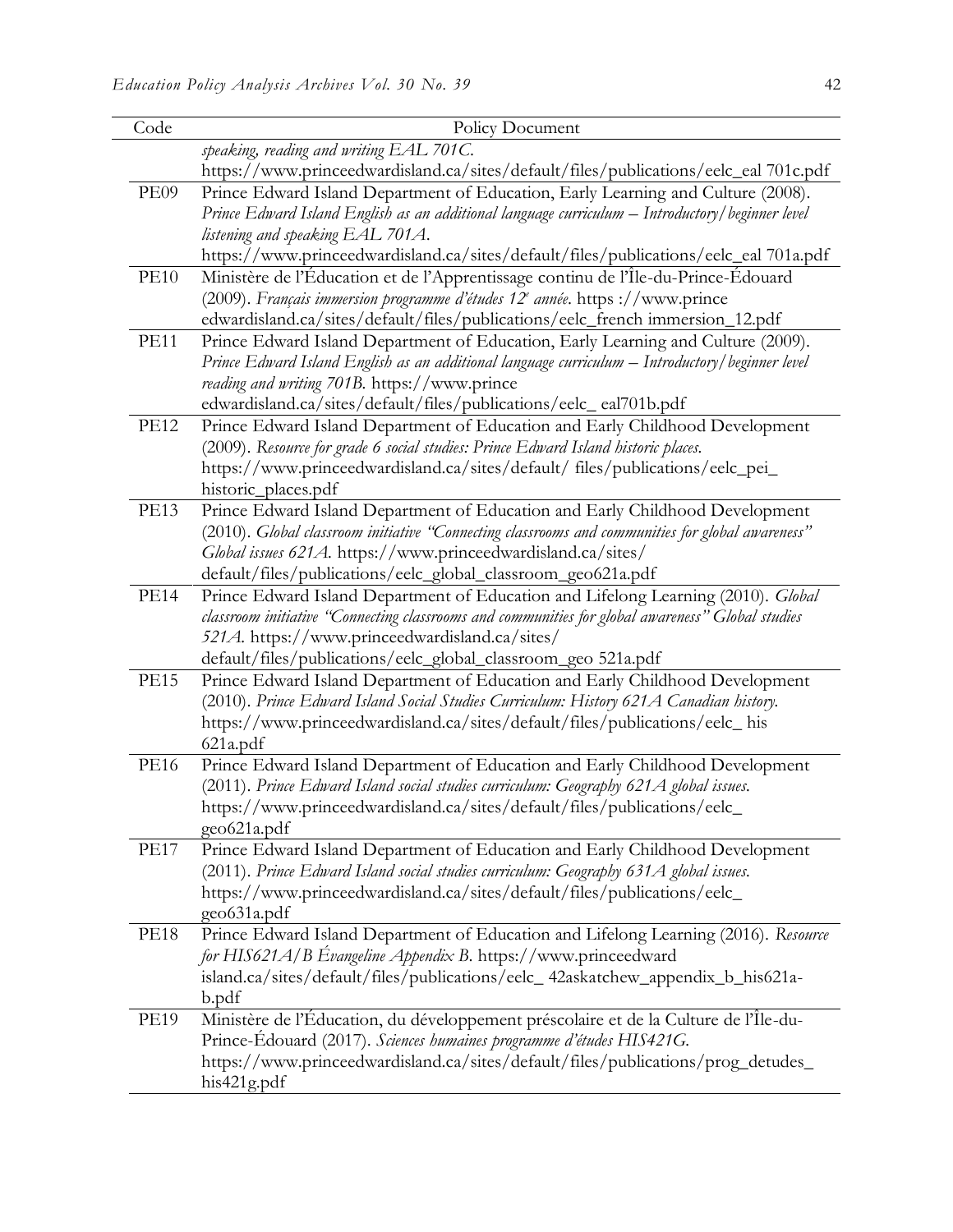| Code             | Policy Document                                                                                        |
|------------------|--------------------------------------------------------------------------------------------------------|
| <b>PE20</b>      | Ministère de l'Éducation, du développement préscolaire et de la Culture de l'Île-du-                   |
|                  | Prince-Édouard (2017). Sciences humaines programme d'études HIS421M.                                   |
|                  | https://www.princeedwardisland.ca/sites/default/files/publications/prog_detudes_                       |
|                  | his421m.pdf                                                                                            |
| <b>PE21</b>      | Ministère de l'Éducation et de l'Apprentissage continu de l'Île-du-Prince-Édouard                      |
|                  | (2019). Préparatifs pour la rentrée scolaire. https ://www.princeedwardisland.ca/                      |
|                  | fr/information/education-et-apprentissage-continu/preparatifs-rentree-scolaire                         |
| <b>PE22</b>      | Prince Edward Island Department of Education and Lifelong Learning (2019).                             |
|                  | Preparing for school. https://www.princeedwardisland.ca/en/information/education-                      |
|                  | and-lifelong-learning/preparing-for-school                                                             |
| Quebec           |                                                                                                        |
| QC01             | Ministère de l'Éducation, du Loisir et du Sport (2014). Cadre de référence : Accueil et                |
|                  | intégration des élèves issus de l'immigration au Québec 1. Portrait des élèves – Soutien au milieu     |
|                  | scolaire. http://www.education.gouv.qc.ca/fileadmin/ site_web                                          |
|                  | /documents/education/diversite/AccueilIntegration_1 _PortraitEleves.pdf                                |
| QC02             | Ministère de l'Éducation, du Loisir et du Sport (2014). Cadre de référence : Accueil et                |
|                  | intégration des élèves issus de l'immigration au Québec 3. Protocole d'accueil.                        |
|                  | http://www.education.gouv.qc.ca/fileadmin/site_web/documents/                                          |
|                  | education/diversite/AccueilIntegration_3_ProtocoleAccueil.pdf                                          |
| QC03             | Ministère de l'Éducation, du Loisir et du Sport (2014). Entrevue initiale : Accueil et                 |
|                  | intégration des élèves issus de l'immigration au Québec – Éducation préscolaire, enseignement primaire |
|                  | et enseignement secondaire.<br>http://www.education.gouv.qc.ca/fileadmin/site_web/documents/education/ |
|                  | diversite/Accueil_Eleves_Immigration_Entrevue_initiale_Francais_S_FR.pdf                               |
| QC04             | Ministère de l'Éducation et de l'Enseignement supérieur du Québec (2019). Soutien au                   |
|                  | milieu scolaire 2019-2020 : Intégration et réussite des élèves issus de l'immigration et éducation     |
|                  | interculturelle – éducation préscolaire, enseignement primaire et enseignement secondaire.             |
|                  | http://www.education.gouv.qc.ca/file                                                                   |
|                  | admin/site_web/documents/education/diversite/Guide-soutien-milieu-scolaire.PDF                         |
| QC05             | Ministère de l'Éducation et de l'Enseignement supérieur du Québec (2020). Activités                    |
|                  | interculturelles scolaires. http://www.education.gouv.qc.ca/contenus-                                  |
|                  | communs/societe/immigration-et-education-interculturelle/activites-interculturelles/                   |
| QC <sub>06</sub> | Ministère de l'Éducation et de l'Enseignement supérieur du Québec (2020). Immigration                  |
|                  | et éducation interculturelle. http://www.education.gouv.qc.ca/ contenus-                               |
|                  | communs/societe/immigration-et-education-interculturelle/                                              |
| QC07             | Ministère de l'Éducation et de l'Enseignement supérieur du Québec (2020). Réfugiés en                  |
|                  | milieu scolaire. http://www.education.gouv.qc.ca/contenus-                                             |
|                  | communs/societe/immigration-et-education-interculturelle/accueil-et-                                   |
|                  | integration/refugies-en-milieu-scolaire/                                                               |
| QC08             | Ministère de l'Éducation et de l'Enseignement supérieur du Québec (2020). Soutien                      |
|                  | <i>financier</i> . http://www.education.gouv.qc.ca/contenus-communs/ societe/immigration-              |
|                  | et-education-interculturelle/soutien-financier/                                                        |
| QC09             | Ministère de l'Education et de l'Enseignement supérieur du Québec (2020). Trousse                      |
|                  | d'information – Accueil des immigrants et des réfugiés en milieu scolaire.                             |
|                  | http://www.education.gouv.qc.ca/references/tx-solrtype recherchepublicationtx-                         |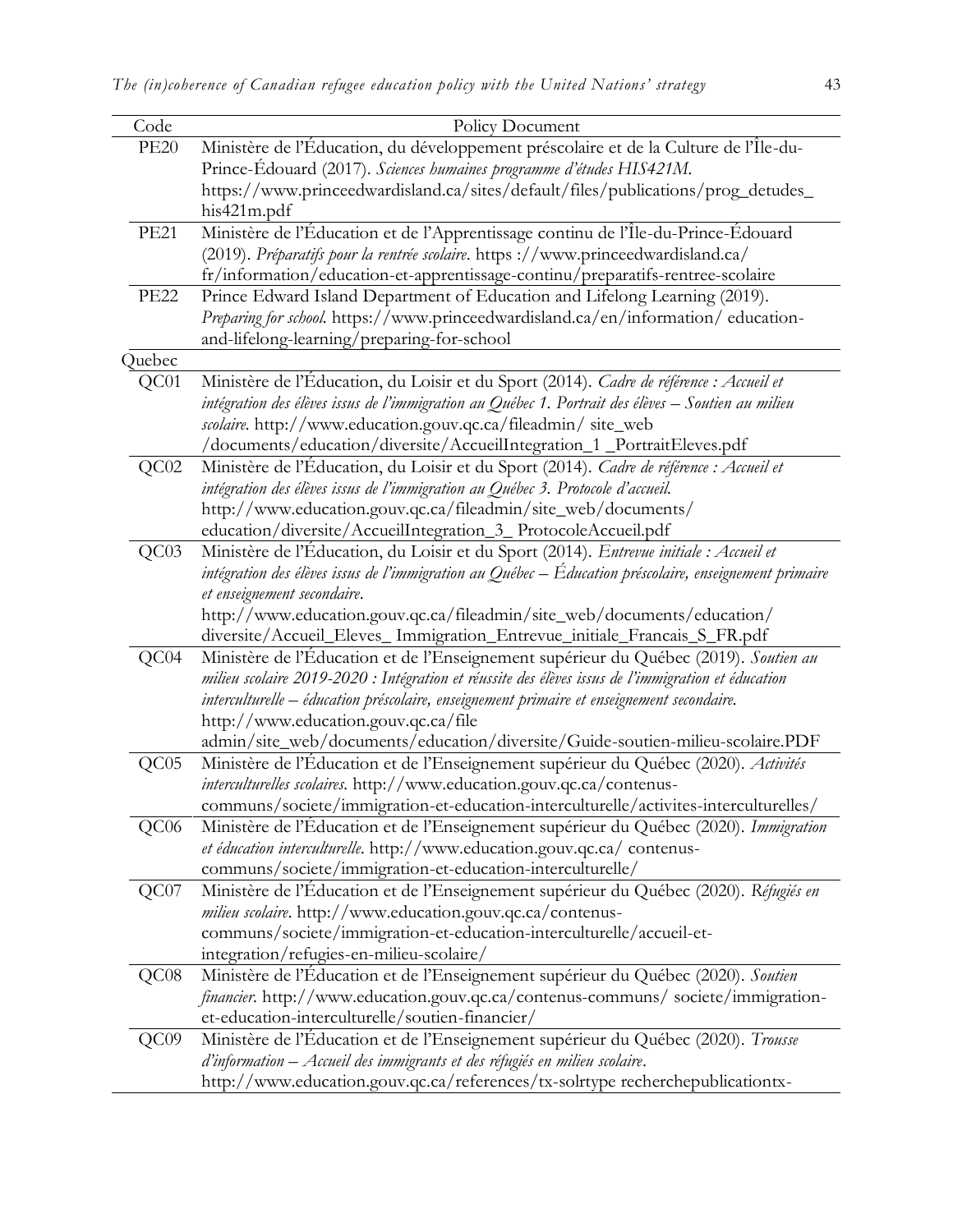| Code         | Policy Document                                                                                    |
|--------------|----------------------------------------------------------------------------------------------------|
|              | solrpublicationnouveaute/resultats-de-la-recherche/detail/article/trousse-                         |
|              | dinformation-accueil-des-immigrants-et-des-refugies-en-milieu-scolaire/                            |
| Saskatchewan |                                                                                                    |
| <b>SK01</b>  | Ministère de l'Éducation du Saskatchewan (2000). Sciences sociales 30 Les études canadiennes       |
|              | – programme d'études fransaskois guide d'activités.                                                |
|              | https://publications.saskatchewan.ca/#/products/33635                                              |
| SK02         | Ministère de l'Éducation du Saskatchewan (2001). Sciences sociales 10 Les organisations            |
|              | sociales - programme d'études guide d'activités.                                                   |
|              | https://publications.saskatchewan.ca/#/products/48341                                              |
| SK03         | Ministère de l'Éducation du Saskatchewan (2001). Sciences sociales 20 : Les problèmes du           |
|              | monde contemporain - programme d'études guide d'activités.                                         |
|              | https://publications.saskatchewan.ca/#/products/48372                                              |
| SK04         | Saskatchewan Ministry of Education (2002). Law 30 curriculum guide for the secondary level:        |
|              | The law and you. https://publications.saskatchewan.ca/# products/33395                             |
| SK05         | Saskatchewan Ministry of Education (2002). Native studies 10 curriculum.                           |
|              | https://publications.saskatchewan.ca/#/products/33393                                              |
| <b>SK06</b>  | Saskatchewan Ministry of Education (2009). English language arts 9: Additional learning            |
|              | resources. https://publications.saskatchewan.ca/#/ products/33821                                  |
| SK07         | Saskatchewan Ministry of Education (2009). High school completion for English as an                |
|              | additional language (EAL) students. https://publications.saskatchewan.ca/                          |
|              | $\#/$ products/74106                                                                               |
| <b>SK08</b>  | Saskatchewan Ministry of Education (2009). Social studies 6. https://publications.                 |
|              | 44askatchewan.ca/#/products/33385                                                                  |
| SK09         | Saskatchewan Ministry of Education (2010). Social studies 5. https://publications.                 |
|              | 44askatchewan.ca/#/products/33322                                                                  |
| <b>SK10</b>  | Saskatchewan Ministry of Education (2011). English language arts: Core learning resources 8.       |
|              | https://publications.saskatchewan.ca/#/products/33776                                              |
| <b>SK11</b>  | Ministère de l'Éducation du Saskatchewan (2011). Sciences humaines 6 <sup>e</sup> année, programme |
|              | d'immersion. https://publications.saskatchewan.ca/#/products/33523                                 |
| <b>SK12</b>  | Ministère de l'Éducation du Saskatchewan (2011). Sciences humaines 8 <sup>e</sup> année, programme |
|              | d'immersion. https://publications.saskatchewan.ca/#/products/33525                                 |
| SK13         | Saskatchewan Ministry of Education (2016). Policy, guidelines and procedures for alternative       |
|              | education programs: Alternative grade 10, 11 and 12.                                               |
|              | https://publications.saskatchewan.ca/#/products/85571                                              |
| <b>SK14</b>  | Ministère de l'Éducation du Saskatchewan (2016). Politiques et procédures de l'approbation de      |
|              | programmes alternatifs offerts en français. https://publications.                                  |
|              | Saskatchewan.ca/#/products/85572                                                                   |
| <b>SK15</b>  | Ministère de l'Éducation du Saskatchewan (2017). Guide de transition des élèves - Soutien          |
|              | aux nouveaux élèves : un guide pour les écoles. https://publications.                              |
|              | Saskatchewan.ca/#/products/87027                                                                   |
| SK16         | Saskatchewan Ministry of Education (2017). Student transition guide - Supporting new               |
|              | students in your school: A guide for schools. https://publications.                                |
|              | 44askatchewan.ca/#/products/87026                                                                  |
| <b>SK17</b>  | Saskatchewan Ministry of Education (2019). 2019-20 funding manual - English.                       |
|              | https://publications.saskatchewan.ca/#/products/100142                                             |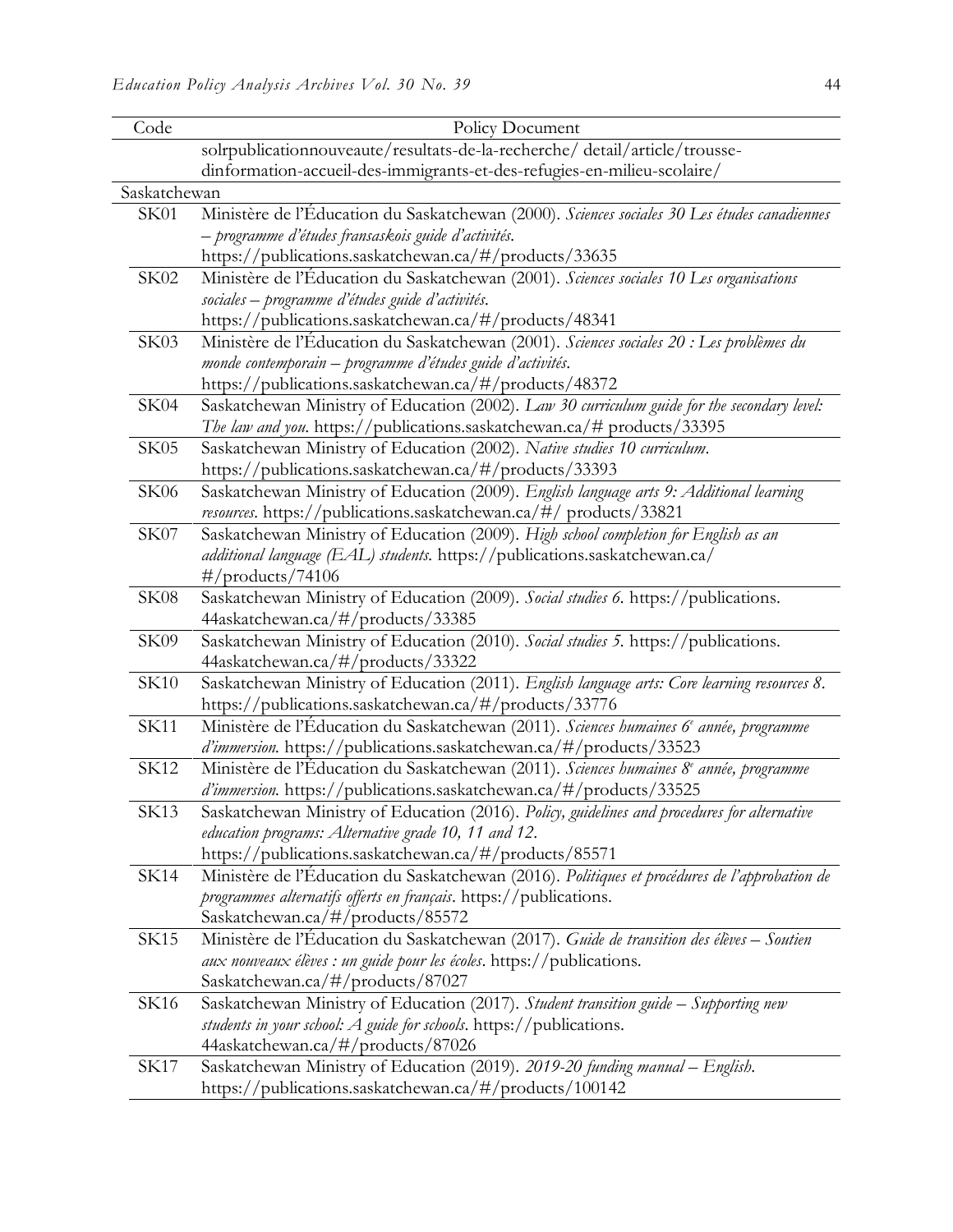| Code        | Policy Document                                                                                |  |  |  |  |
|-------------|------------------------------------------------------------------------------------------------|--|--|--|--|
| <b>SK18</b> | Government of Saskatchewan (2019). Education Act, 1995. https://publications.                  |  |  |  |  |
|             | 45askatchewan.ca/#/products/487                                                                |  |  |  |  |
| SK19        | Gouvernement du Saskatchewan (2019). Loi de 1995 sur l'éducation.                              |  |  |  |  |
|             | https://publications.saskatchewan.ca/#/products/487                                            |  |  |  |  |
| SK20        | Ministère de l'Éducation du Saskatchewan (2019). Manuel de financement 2019-20 : Modèle        |  |  |  |  |
|             | de répartition du financement de la prématernelle à la 12 <sup>e</sup> année.                  |  |  |  |  |
|             | https://publications.saskatchewan.ca/#/products/100143                                         |  |  |  |  |
| SK21        | Saskatchewan Ministry of Education (2020). 2020-21 funding manual - English.                   |  |  |  |  |
|             | https://publications.saskatchewan.ca/#/products/104462                                         |  |  |  |  |
| <b>SK22</b> | Ministère de l'Éducation du Saskatchewan (2020). Manuel de financement 2020-21 : Modèle        |  |  |  |  |
|             | de répartition du financement de la prématernelle à la 12 <sup>e</sup> année.                  |  |  |  |  |
|             | https://publications.saskatchewan.ca/#/products/ 104465                                        |  |  |  |  |
| SK23        | Saskatchewan Ministry of Education (n.d.). Effective practice guidelines: The basics - English |  |  |  |  |
|             | as an additional language (EAL). https://publications.                                         |  |  |  |  |
|             | 45askatchewan.ca/#/products/74103                                                              |  |  |  |  |
| SK24        | Saskatchewan Ministry of Education (n.d.). Nurturing resilience: Supporting refugees.          |  |  |  |  |
|             | https://www.edonline.sk.ca/webapps/blackboard/content/listContent.                             |  |  |  |  |
|             | Jsp?course_id=_3444_1&content_id=_86591_1&mode=reset                                           |  |  |  |  |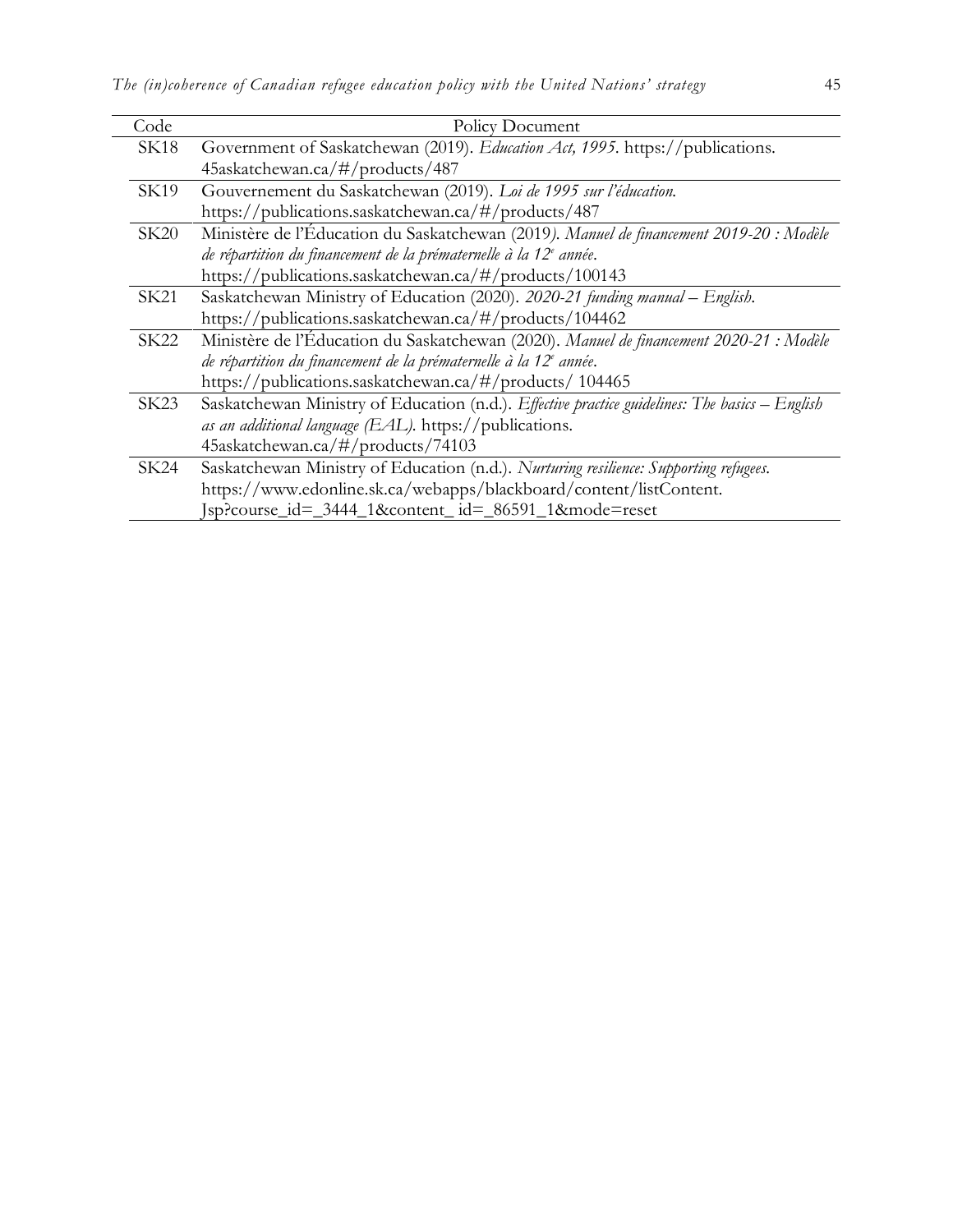| Criteria Elements | Inclusion Criteria                       | Exclusion Criteria                                 |
|-------------------|------------------------------------------|----------------------------------------------------|
| Author,           | Published by Ministry or<br>$\bullet$    | Published by any other Ministry or<br>$\bullet$    |
| publisher, or     | Department of Education; or              | Department; and                                    |
| endorser          | Circulated by Ministry or                | Not circulated by Ministry or                      |
|                   | Department of Education                  | Department of Education                            |
| Language          | English; and/or<br>$\bullet$             | Language other than English or<br>$\bullet$        |
|                   | French                                   | French                                             |
| Subject           | Pertains to primary and/or<br>$\bullet$  | Pertains to pre-primary or post-<br>٠              |
|                   | secondary education                      | secondary education; or                            |
|                   |                                          | Does not pertain to education                      |
| Keyword           | Contains the term "refugee" or           | Contains the term "refugee" only in:               |
|                   | "réfugié":                               | A list of references or bibliography;              |
|                   | At least once in the body of<br>the text | A link to another publication; and/or<br>$\bullet$ |
|                   |                                          | A way that does not refer to refugee<br>$\bullet$  |
|                   |                                          | status, refugeehood, or refugee                    |
|                   |                                          | experiences <sup>a</sup>                           |
| Document type     | Policy document (e.g., policy            | Not a policy document (e.g., news                  |
|                   | guide, memorandum,                       | release, report, student assessment                |
|                   | resource guide, curriculum)              | tool, event poster, immigration                    |
|                   |                                          | welcome guide)                                     |
| Status            | For policy guides:                       | For policy guides:                                 |
|                   | Current                                  | Expired                                            |
|                   | For other policy documents:              | For other policy documents:                        |
|                   | Most recent or up-to-date<br>$\bullet$   | Not the most recent or up-to-date                  |
|                   | version containing the term              | version containing the term "refugee"              |
|                   | "refugee" and/or "réfugié"               | and/or "réfugié"                                   |

## **Appendix 4: Inclusion and Exclusion Criteria Used in Jurisdiction-based Scoping Review of Policies**

*Note*. <sup>a</sup> i.e., The use of "Immigration, Refugees and Citizenship Canada" [IRCC] or "Immigration and Refugee Protection Act" [IRPA] for purposes other than defining targeted populations and/or topics of instruction. The use of the literary expression "to take/seek refuge" to describe psychological dissociation or seeking shelter in a secure area during a school lockdown.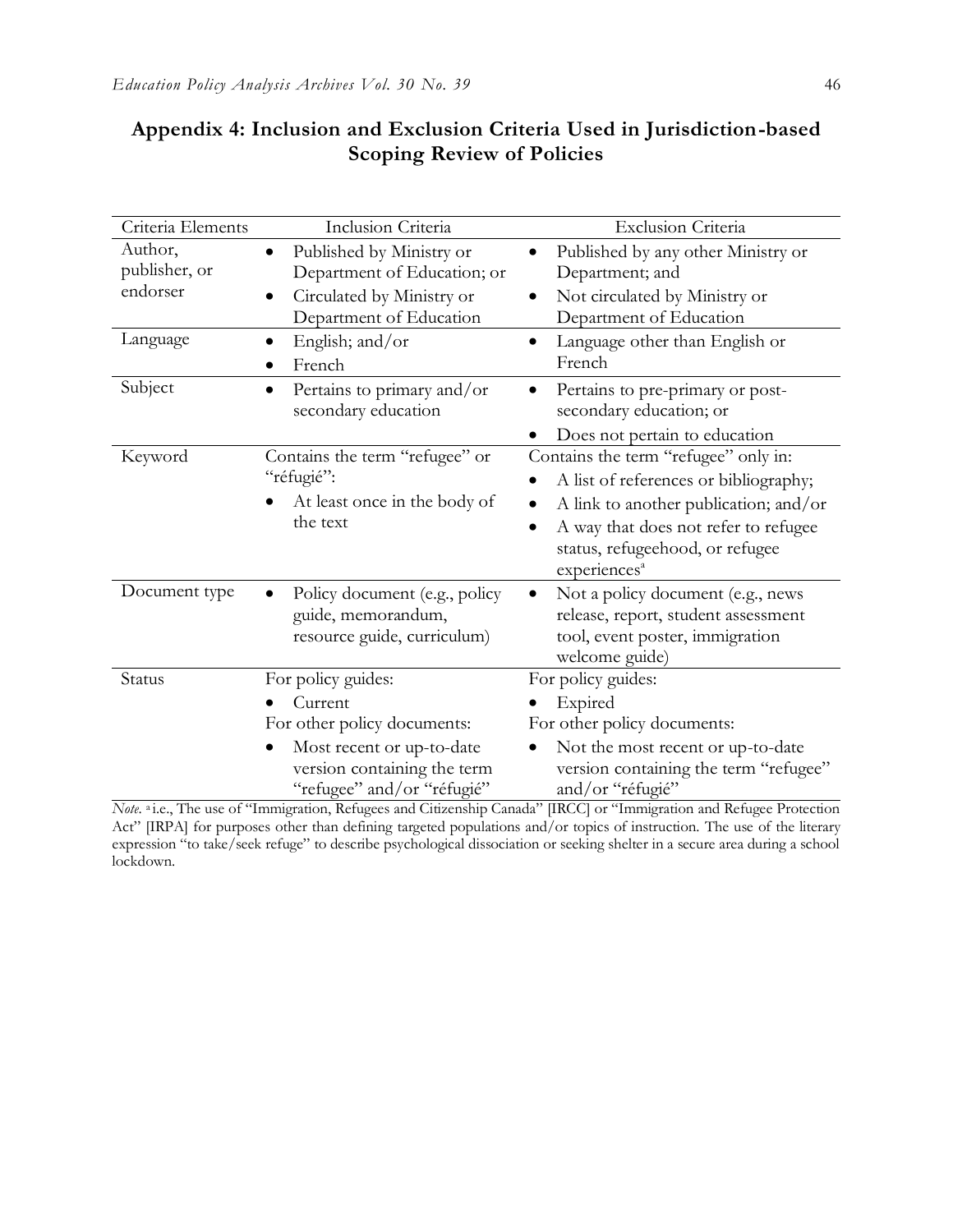| Data Abstraction Tool (DAT)                                                   |                                        |                 |           |  |  |
|-------------------------------------------------------------------------------|----------------------------------------|-----------------|-----------|--|--|
| A. Policy instrument characteristics                                          |                                        |                 |           |  |  |
| A.1. APA Reference                                                            |                                        |                 |           |  |  |
| A.2. Date of publication or                                                   |                                        |                 |           |  |  |
| effect                                                                        |                                        |                 |           |  |  |
| A.3. Jurisdiction                                                             |                                        |                 |           |  |  |
| A.4. Search strategy                                                          |                                        |                 |           |  |  |
| A.5. Date of review                                                           |                                        |                 |           |  |  |
| A.6. Type of instrument                                                       | Policy guidelines and protocols        |                 |           |  |  |
|                                                                               | Memorandum                             |                 |           |  |  |
|                                                                               | Resource for student support           |                 |           |  |  |
|                                                                               | Curriculum for teaching refugees       |                 |           |  |  |
|                                                                               | Curriculum for teaching about refugees |                 |           |  |  |
|                                                                               | Resource for teaching about refugees   |                 |           |  |  |
|                                                                               |                                        |                 |           |  |  |
|                                                                               |                                        |                 |           |  |  |
| A.7. Publication type                                                         | Webpage<br>PDF                         |                 |           |  |  |
|                                                                               |                                        |                 |           |  |  |
|                                                                               | If PDF, number of pages:               |                 |           |  |  |
| A.8. Language of publication                                                  | English                                |                 |           |  |  |
|                                                                               | French                                 |                 |           |  |  |
| A.9. Description                                                              |                                        |                 |           |  |  |
| B. Data item units                                                            |                                        |                 |           |  |  |
| B.1 Data item unit 1: Access to education                                     |                                        |                 |           |  |  |
| <b>B.1.1 Objective</b>                                                        |                                        |                 |           |  |  |
| Specificity of objective                                                      | Overall objective                      |                 |           |  |  |
|                                                                               | Lower-level objective                  |                 |           |  |  |
|                                                                               | Recognition of the need without        |                 |           |  |  |
|                                                                               | objective                              |                 |           |  |  |
|                                                                               | N/A                                    |                 |           |  |  |
| <b>B.1.2 Targeted populations</b>                                             |                                        |                 |           |  |  |
| <b>Targeted benefiting</b>                                                    | Sample                                 | Characteristics |           |  |  |
| population                                                                    | Refugee-focused                        | Ages:           | Specified |  |  |
|                                                                               | Specify cohort in document:            |                 |           |  |  |
|                                                                               |                                        | Abilities:      | Specified |  |  |
|                                                                               |                                        |                 |           |  |  |
|                                                                               |                                        | Countries of    | Specified |  |  |
|                                                                               | Explicitly refugee-relevant            | origin:         | Specified |  |  |
|                                                                               | Specify cohort in document             | Ages:           |           |  |  |
|                                                                               |                                        | Abilities:      | Specified |  |  |
|                                                                               |                                        |                 |           |  |  |
|                                                                               |                                        | Countries of    | Specified |  |  |
|                                                                               |                                        | origin:         |           |  |  |
| Specified<br>Refugee-mentioning document<br>Ages:                             |                                        |                 |           |  |  |
| (refugees mentioned in document<br>Abilities:<br>but not targeted population) |                                        |                 |           |  |  |
|                                                                               |                                        |                 | Specified |  |  |
| Context of term "refugee":                                                    |                                        |                 |           |  |  |
|                                                                               |                                        | Countries of    | Specified |  |  |
|                                                                               | Targeted benefiting population:        | origin:         |           |  |  |
|                                                                               |                                        |                 |           |  |  |
|                                                                               |                                        |                 |           |  |  |

## **Appendix 5: Data Abstraction Tool (DAT)**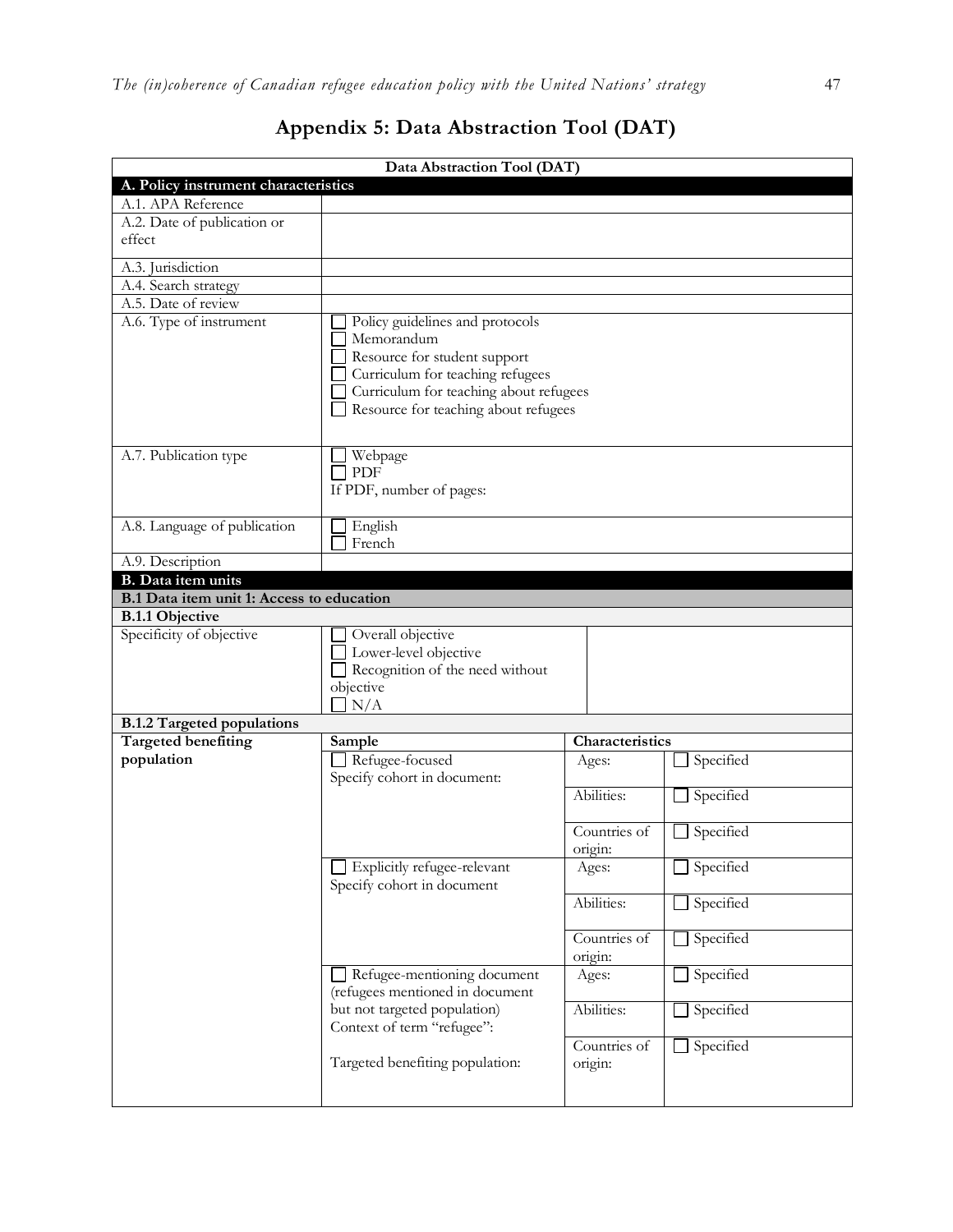| <b>Targeted partners</b>                    |                                 | Students                         |                 | With refugee status                  |  |
|---------------------------------------------|---------------------------------|----------------------------------|-----------------|--------------------------------------|--|
|                                             |                                 |                                  |                 | Without refugee status               |  |
|                                             |                                 | Parents, guardians, and families |                 | With refugee status                  |  |
|                                             |                                 |                                  |                 | Without refugee status               |  |
|                                             | Organizations                   |                                  | Specify type:   | Intergovernmental organizations      |  |
|                                             |                                 |                                  |                 | International non-governmental       |  |
|                                             |                                 |                                  | organizations   |                                      |  |
|                                             |                                 |                                  |                 | Domestic civil society organizations |  |
|                                             |                                 |                                  |                 | Private sector foundations           |  |
|                                             |                                 |                                  |                 | Academic organizations               |  |
|                                             |                                 |                                  |                 | Other government ministries          |  |
|                                             |                                 |                                  |                 |                                      |  |
| Targeted implementation                     | Teachers                        |                                  | Specified type  |                                      |  |
| agents                                      |                                 |                                  |                 |                                      |  |
|                                             | Administrators                  |                                  |                 |                                      |  |
|                                             |                                 |                                  |                 |                                      |  |
|                                             | Other                           |                                  | Specify:        |                                      |  |
|                                             |                                 |                                  | Counsellor      |                                      |  |
|                                             |                                 |                                  | Psychologist    |                                      |  |
|                                             |                                 |                                  | Other:          |                                      |  |
| <b>B.1.3 Instrument</b>                     |                                 |                                  |                 |                                      |  |
| <b>Tools</b>                                | Authority                       |                                  |                 |                                      |  |
|                                             | Capacity                        |                                  |                 |                                      |  |
|                                             | Incentive                       | Inducement                       |                 |                                      |  |
|                                             |                                 | Charge                           |                 |                                      |  |
|                                             |                                 | Sanction                         |                 |                                      |  |
|                                             |                                 | Force                            |                 |                                      |  |
|                                             | Learning                        |                                  |                 |                                      |  |
|                                             | Symbolic and hortatory          | Symbolic                         |                 |                                      |  |
|                                             |                                 | pronouncement<br>Rationale       |                 |                                      |  |
|                                             |                                 | Label                            |                 |                                      |  |
| B.2 Data item unit 2: Accelerated education |                                 |                                  |                 |                                      |  |
| <b>B.2.1 Objective</b>                      |                                 |                                  |                 |                                      |  |
| Specificity of objective                    | Overall objective               |                                  |                 |                                      |  |
|                                             | Lower-level objective           |                                  |                 |                                      |  |
|                                             | Recognition of the need without |                                  |                 |                                      |  |
|                                             | objective                       |                                  |                 |                                      |  |
|                                             | N/A                             |                                  |                 |                                      |  |
| <b>B.2.2 Targeted populations</b>           |                                 |                                  |                 |                                      |  |
| <b>Targeted benefiting</b>                  | Sample                          |                                  | Characteristics |                                      |  |
| population                                  | Refugee-focused                 |                                  | Ages:           | Specified                            |  |
|                                             | Specify cohort in document:     |                                  |                 |                                      |  |
|                                             |                                 |                                  | Abilities:      | Specified                            |  |
|                                             |                                 |                                  | Countries of    |                                      |  |
|                                             |                                 |                                  |                 | $\Box$ Specified                     |  |
|                                             | Explicitly refugee-relevant     |                                  | origin:         | Specified                            |  |
|                                             | Specify cohort in document      |                                  | Ages:           |                                      |  |
|                                             |                                 |                                  | Abilities:      | Specified                            |  |
|                                             |                                 |                                  |                 |                                      |  |
|                                             |                                 |                                  | Countries of    | Specified                            |  |
|                                             |                                 |                                  | origin:         |                                      |  |
|                                             |                                 |                                  | Ages:           | Specified                            |  |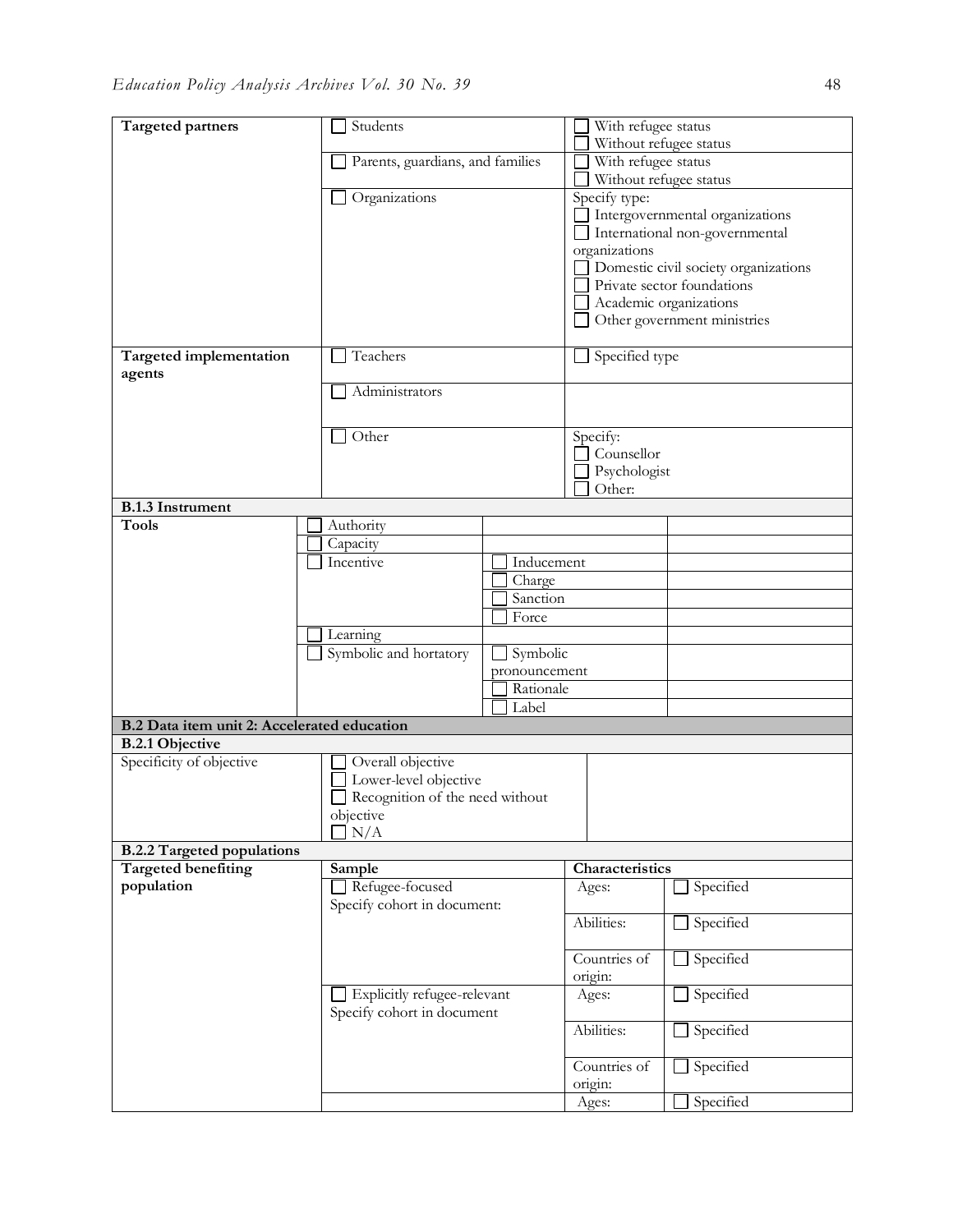|                                          | Refugee-mentioning document      |                              |                         |                                      |  |
|------------------------------------------|----------------------------------|------------------------------|-------------------------|--------------------------------------|--|
|                                          | (refugees mentioned in document  |                              | Abilities:              | $\Box$ Specified                     |  |
|                                          |                                  | but not targeted population) |                         |                                      |  |
|                                          | Context of term "refugee":       |                              | Countries of            | Specified                            |  |
|                                          |                                  |                              | origin:                 |                                      |  |
|                                          | Targeted benefiting population:  |                              |                         |                                      |  |
|                                          |                                  |                              |                         |                                      |  |
| Targeted partners                        | Students                         |                              | With refugee status     |                                      |  |
|                                          |                                  |                              | Without refugee status  |                                      |  |
|                                          | Parents, guardians, and families |                              | With refugee status     |                                      |  |
|                                          |                                  |                              |                         | Without refugee status               |  |
|                                          | Organizations                    |                              | Specify type:           |                                      |  |
|                                          |                                  |                              |                         | Intergovernmental organizations      |  |
|                                          |                                  |                              |                         | International non-governmental       |  |
|                                          |                                  |                              | organizations           |                                      |  |
|                                          |                                  |                              |                         | Domestic civil society organizations |  |
|                                          |                                  |                              |                         | Private sector foundations           |  |
|                                          |                                  |                              |                         | Academic organizations               |  |
|                                          |                                  |                              |                         | Other government ministries          |  |
|                                          |                                  |                              |                         |                                      |  |
| Targeted implementation                  | Teachers                         |                              | Specified type:         |                                      |  |
| agents                                   |                                  |                              |                         |                                      |  |
|                                          | Administrators                   |                              |                         |                                      |  |
|                                          |                                  |                              |                         |                                      |  |
|                                          |                                  | Other                        |                         | Specify:                             |  |
|                                          |                                  |                              |                         | Counsellor                           |  |
|                                          |                                  |                              | Psychologist            |                                      |  |
|                                          |                                  |                              |                         |                                      |  |
| <b>B.2.3</b> Instrument                  |                                  |                              |                         |                                      |  |
| <b>Tools</b>                             | Authority                        |                              |                         |                                      |  |
|                                          | Capacity                         |                              |                         |                                      |  |
|                                          | Incentive                        | Inducement                   |                         |                                      |  |
|                                          |                                  | Charge                       |                         |                                      |  |
|                                          |                                  | Sanction                     |                         |                                      |  |
|                                          |                                  | Force                        |                         |                                      |  |
|                                          | Learning                         |                              |                         |                                      |  |
|                                          | Symbolic and hortatory           | Symbolic                     |                         |                                      |  |
|                                          |                                  | pronouncement                |                         |                                      |  |
|                                          |                                  | Rationale                    |                         |                                      |  |
|                                          |                                  | Label                        |                         |                                      |  |
| B.3 Data item unit 3: Language education |                                  |                              |                         |                                      |  |
| <b>B.3.1 Objective</b>                   |                                  |                              |                         |                                      |  |
| Specificity of objective                 | Overall objective                |                              |                         |                                      |  |
|                                          | Lower-level objective            |                              |                         |                                      |  |
|                                          | Recognition of the need without  |                              |                         |                                      |  |
|                                          | objective                        |                              |                         |                                      |  |
|                                          | N/A                              |                              |                         |                                      |  |
| <b>B.3.2 Targeted populations</b>        |                                  |                              |                         |                                      |  |
|                                          |                                  |                              |                         |                                      |  |
| <b>Targeted benefiting</b>               | Sample                           |                              | Characteristics         |                                      |  |
| population                               | Refugee-focused                  |                              | Ages:                   | Specified                            |  |
|                                          | Specify cohort in document:      |                              |                         |                                      |  |
|                                          |                                  |                              | Abilities:              | Specified                            |  |
|                                          |                                  |                              |                         |                                      |  |
|                                          |                                  |                              | Countries of<br>origin: | Specified                            |  |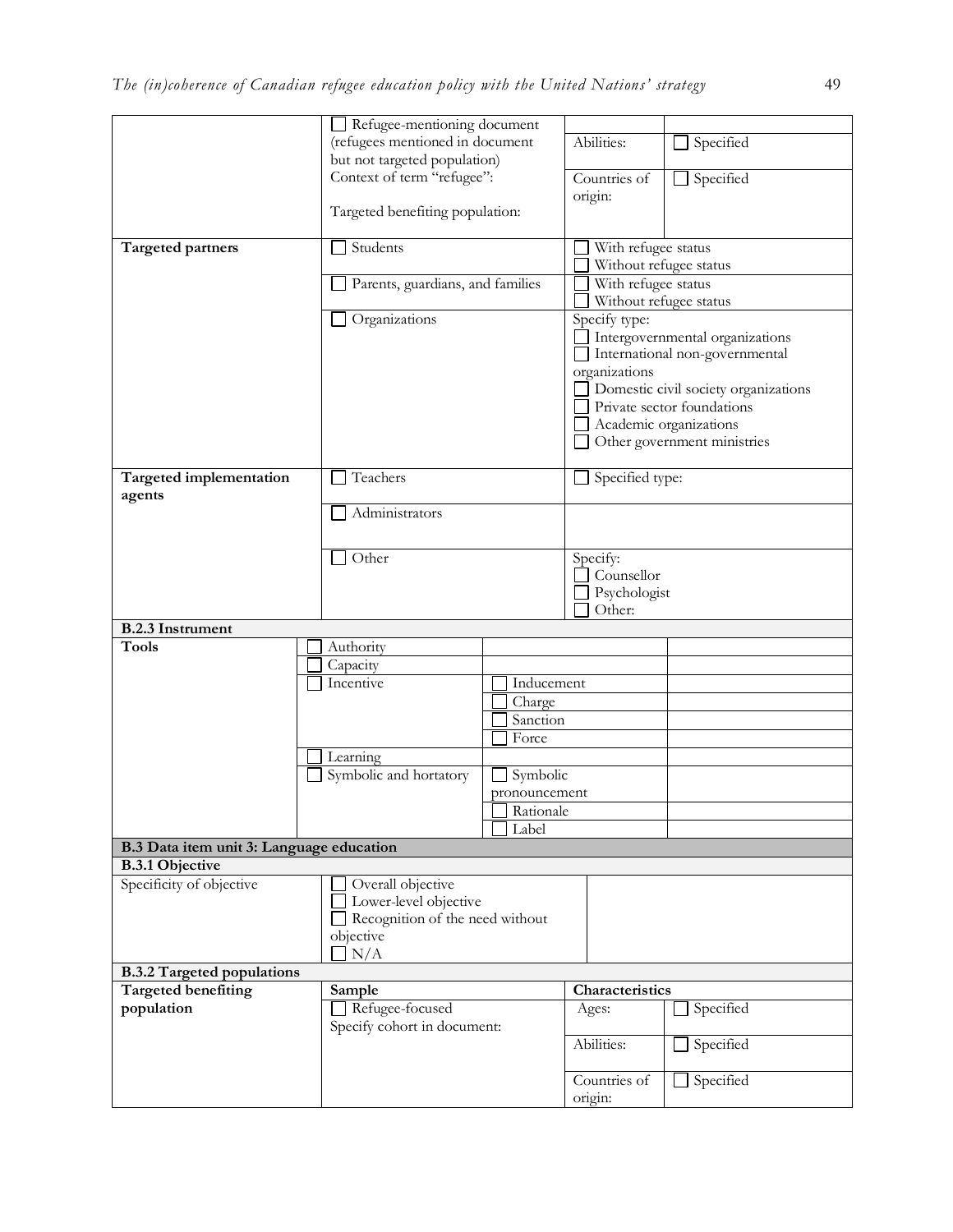|                                   | Explicitly refugee-relevant                                                                              |                            | Ages:                                                              | Specified                       |  |
|-----------------------------------|----------------------------------------------------------------------------------------------------------|----------------------------|--------------------------------------------------------------------|---------------------------------|--|
|                                   | Specify cohort in document                                                                               |                            | Abilities:                                                         | Specified                       |  |
|                                   |                                                                                                          |                            | Countries of<br>origin:                                            | Specified                       |  |
|                                   | Refugee-mentioning document<br>(refugees mentioned in document                                           |                            | Ages:                                                              | Specified                       |  |
|                                   | but not targeted population)<br>Context of term "refugee":                                               |                            | Abilities:                                                         | $\Box$ Specified                |  |
|                                   | Targeted benefiting population:                                                                          |                            | Countries of<br>origin:                                            | Specified                       |  |
| Targeted partners                 | Students                                                                                                 |                            | With refugee status<br>Without refugee status                      |                                 |  |
|                                   | Parents, guardians, and families                                                                         |                            | With refugee status                                                | Without refugee status          |  |
|                                   | Organizations                                                                                            |                            | Specify type:                                                      | Intergovernmental organizations |  |
|                                   |                                                                                                          |                            | organizations                                                      | International non-governmental  |  |
|                                   |                                                                                                          |                            | Domestic civil society organizations<br>Private sector foundations |                                 |  |
|                                   |                                                                                                          |                            |                                                                    | Academic organizations          |  |
|                                   |                                                                                                          |                            |                                                                    | Other government ministries     |  |
| Targeted implementation<br>agents | Teachers                                                                                                 |                            | Specified                                                          |                                 |  |
|                                   |                                                                                                          | Administrators             |                                                                    |                                 |  |
|                                   | Other                                                                                                    |                            | Specify:<br>Counsellor                                             |                                 |  |
|                                   |                                                                                                          |                            | Psychologist<br>Other:                                             |                                 |  |
| <b>B.3.3</b> Instrument           |                                                                                                          |                            |                                                                    |                                 |  |
| <b>Tools</b>                      | Authority                                                                                                |                            |                                                                    |                                 |  |
|                                   | Capacity                                                                                                 |                            |                                                                    |                                 |  |
|                                   | Incentive                                                                                                | Inducement<br>Charge       |                                                                    |                                 |  |
|                                   |                                                                                                          | Sanction                   |                                                                    |                                 |  |
|                                   |                                                                                                          | Force                      |                                                                    |                                 |  |
|                                   | Learning                                                                                                 |                            |                                                                    |                                 |  |
|                                   | Symbolic and hortatory                                                                                   | Symbolic                   |                                                                    |                                 |  |
|                                   |                                                                                                          | pronouncement<br>Rationale |                                                                    |                                 |  |
|                                   |                                                                                                          | Label                      |                                                                    |                                 |  |
|                                   | B.4 Data item unit 4: Mental health and psychosocial support                                             |                            |                                                                    |                                 |  |
| <b>B.4.1 Objective</b>            |                                                                                                          |                            |                                                                    |                                 |  |
| Specificity of objective          | Overall objective<br>Lower-level objective<br>Recognition of the need without<br>objective<br>$\Box$ N/A |                            |                                                                    |                                 |  |
|                                   |                                                                                                          |                            |                                                                    |                                 |  |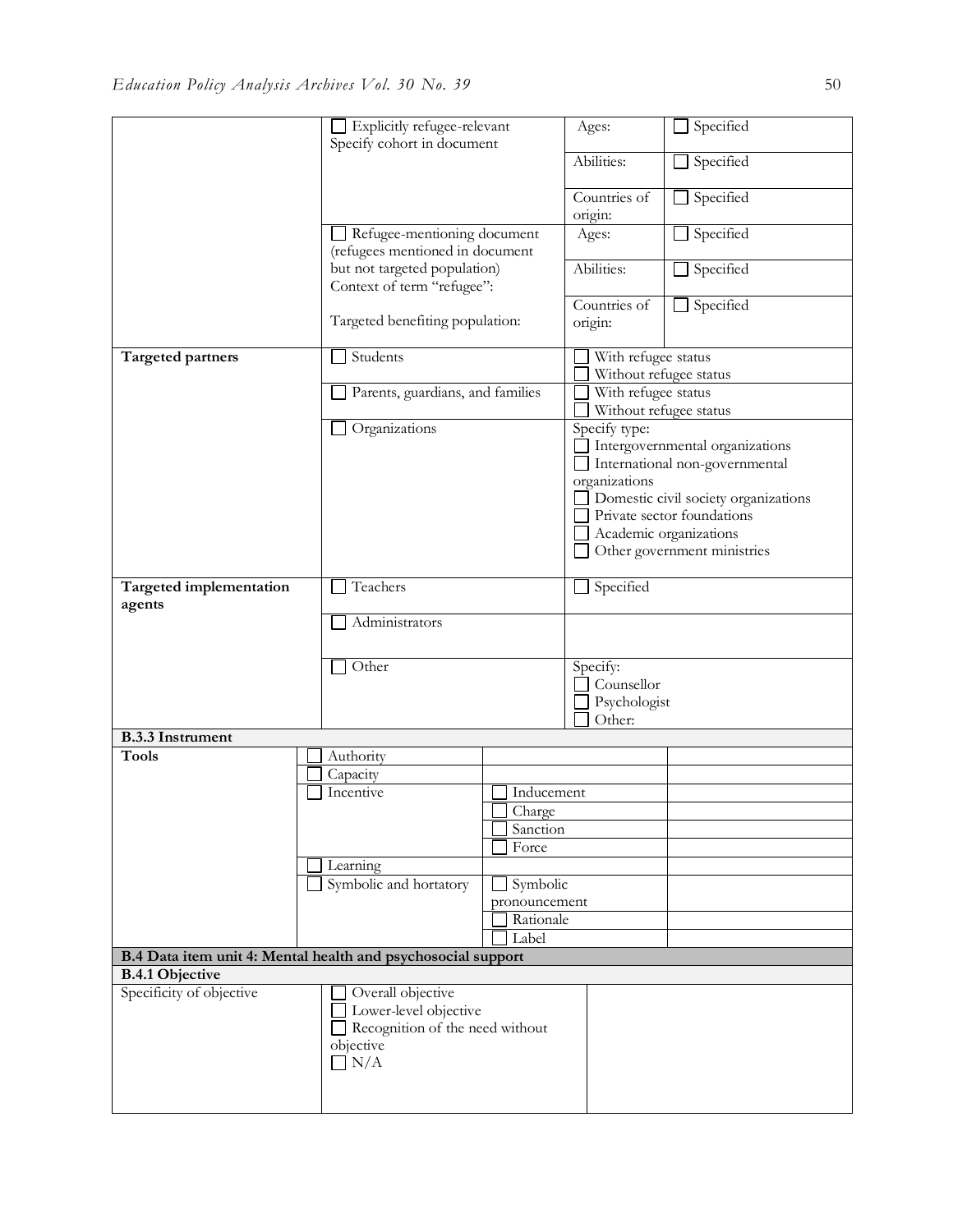| <b>B.4.2 Targeted populations</b>       |                                                                |                                 |                                                                                                                                                                                                                                    |           |
|-----------------------------------------|----------------------------------------------------------------|---------------------------------|------------------------------------------------------------------------------------------------------------------------------------------------------------------------------------------------------------------------------------|-----------|
| <b>Targeted benefiting</b>              | Sample                                                         |                                 | Characteristics                                                                                                                                                                                                                    |           |
| population                              | Refugee-focused<br>Specify cohort in document:                 |                                 | Ages:                                                                                                                                                                                                                              | Specified |
|                                         |                                                                |                                 | Abilities:                                                                                                                                                                                                                         | Specified |
|                                         |                                                                |                                 | Countries of<br>origin:                                                                                                                                                                                                            | Specified |
|                                         | Specify cohort in document                                     | Explicitly refugee-relevant     |                                                                                                                                                                                                                                    | Specified |
|                                         |                                                                |                                 | Abilities:                                                                                                                                                                                                                         | Specified |
|                                         |                                                                |                                 |                                                                                                                                                                                                                                    | Specified |
|                                         | Refugee-mentioning document<br>(refugees mentioned in document |                                 | origin:<br>Ages:                                                                                                                                                                                                                   | Specified |
|                                         | but not targeted population)<br>Context of term "refugee":     |                                 | Abilities:                                                                                                                                                                                                                         | Specified |
|                                         |                                                                | Targeted benefiting population: |                                                                                                                                                                                                                                    | Specified |
| <b>Targeted partners</b>                | Students                                                       |                                 | With refugee status<br>Without refugee status                                                                                                                                                                                      |           |
|                                         | Parents, guardians, and families                               |                                 | With refugee status<br>Without refugee status                                                                                                                                                                                      |           |
|                                         | Organizations                                                  |                                 | Specify type:<br>Intergovernmental organizations<br>International non-governmental<br>organizations<br>Domestic civil society organizations<br>Private sector foundations<br>Academic organizations<br>Other government ministries |           |
| Targeted implementation<br>agents       | Teachers                                                       |                                 | Specified type:                                                                                                                                                                                                                    |           |
|                                         | Administrators                                                 |                                 |                                                                                                                                                                                                                                    |           |
| Other                                   |                                                                |                                 | Specify:<br>Counsellor<br>Psychologist<br>Other:                                                                                                                                                                                   |           |
| <b>B.4.3 Instrument</b>                 |                                                                |                                 |                                                                                                                                                                                                                                    |           |
| <b>Tools</b>                            | Authority                                                      |                                 |                                                                                                                                                                                                                                    |           |
|                                         | Capacity                                                       |                                 |                                                                                                                                                                                                                                    |           |
|                                         | Incentive                                                      | Inducement                      |                                                                                                                                                                                                                                    |           |
| Charge                                  |                                                                |                                 |                                                                                                                                                                                                                                    |           |
|                                         |                                                                | Sanction                        |                                                                                                                                                                                                                                    |           |
|                                         |                                                                | Force                           |                                                                                                                                                                                                                                    |           |
|                                         | Learning                                                       |                                 |                                                                                                                                                                                                                                    |           |
|                                         | Symbolic and hortatory                                         | Symbolic                        |                                                                                                                                                                                                                                    |           |
|                                         |                                                                | pronouncement<br>Rationale      |                                                                                                                                                                                                                                    |           |
|                                         |                                                                | Label                           |                                                                                                                                                                                                                                    |           |
| B.5 Data item unit 5: Special education |                                                                |                                 |                                                                                                                                                                                                                                    |           |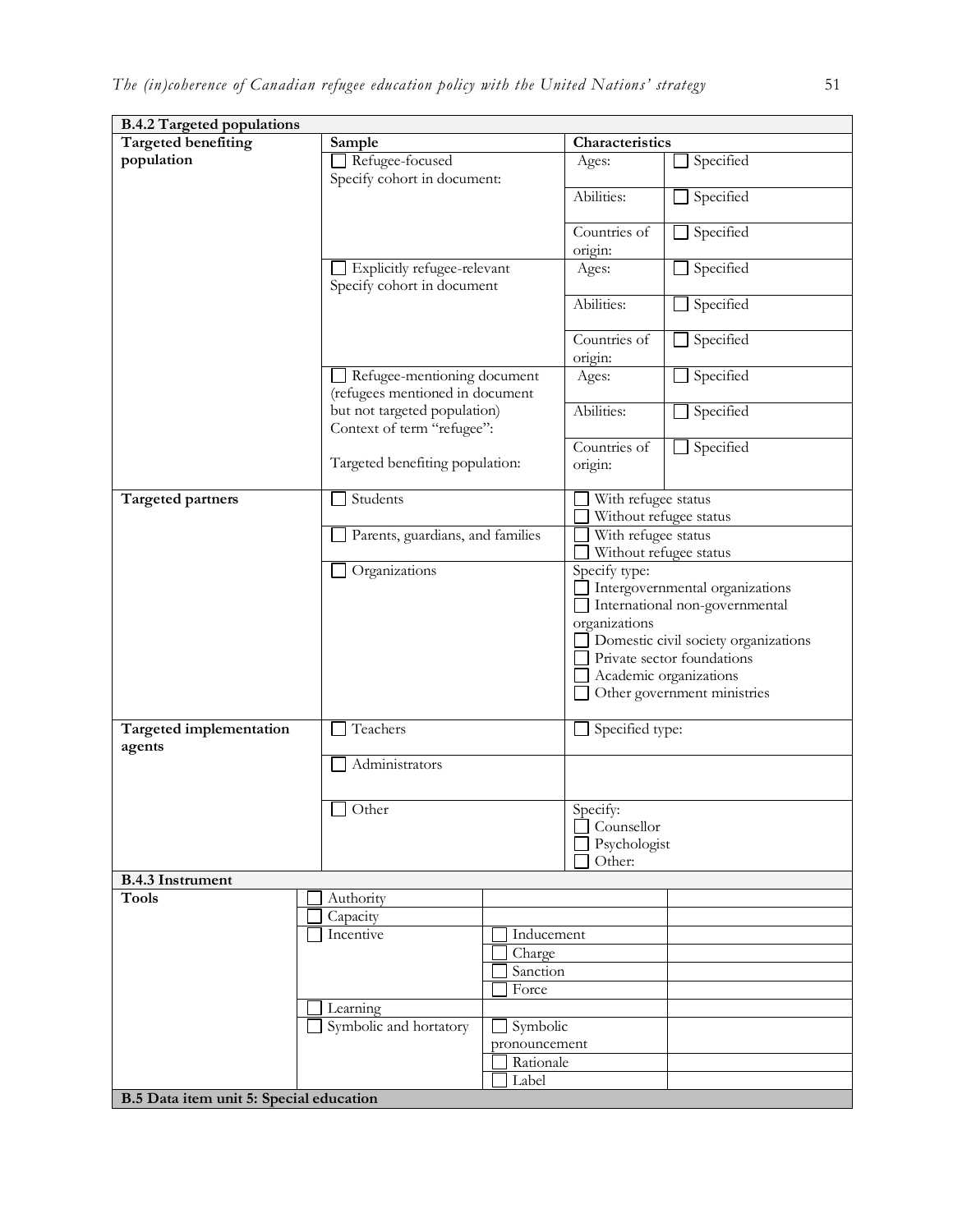| <b>B.5.1 Objective</b>            |                                                                |                             |                                      |  |
|-----------------------------------|----------------------------------------------------------------|-----------------------------|--------------------------------------|--|
| Specificity of objective          | Overall objective                                              |                             |                                      |  |
|                                   | Lower-level objective                                          |                             |                                      |  |
|                                   | Recognition of the need without                                |                             |                                      |  |
|                                   | objective                                                      |                             |                                      |  |
|                                   | N/A                                                            |                             |                                      |  |
| <b>B.5.2 Targeted populations</b> |                                                                |                             |                                      |  |
| <b>Targeted benefiting</b>        | Sample                                                         | Characteristics             |                                      |  |
| population                        | Refugee-focused                                                | Ages:                       | Specified                            |  |
|                                   | Specify cohort in document:                                    |                             |                                      |  |
|                                   |                                                                | Abilities:                  | Specified                            |  |
|                                   |                                                                |                             |                                      |  |
|                                   |                                                                | Countries of                | Specified<br>⊔                       |  |
|                                   |                                                                | origin:                     |                                      |  |
|                                   | Explicitly refugee-relevant                                    | Ages:                       | Specified<br>$\Box$                  |  |
|                                   | Specify cohort in document                                     |                             |                                      |  |
|                                   |                                                                | Abilities:                  | Specified<br>$\Box$                  |  |
|                                   |                                                                |                             |                                      |  |
|                                   |                                                                | Countries of                | $\Box$ Specified                     |  |
|                                   |                                                                | origin:                     |                                      |  |
|                                   | Refugee-mentioning document<br>(refugees mentioned in document | Ages:                       | $\Box$ Specified                     |  |
|                                   | but not targeted population)                                   | Abilities:                  | Specified                            |  |
|                                   | Context of term "refugee":                                     |                             |                                      |  |
|                                   |                                                                | Countries of                | Specified<br>$\Box$                  |  |
|                                   | Targeted benefiting population:                                | origin:                     |                                      |  |
|                                   |                                                                |                             |                                      |  |
| Targeted partners                 | Students                                                       | With refugee status         |                                      |  |
|                                   |                                                                |                             | Without refugee status               |  |
|                                   | Parents, guardians, and families                               | With refugee status         |                                      |  |
|                                   |                                                                |                             | Without refugee status               |  |
|                                   | Organizations                                                  | Specify type:               |                                      |  |
|                                   |                                                                |                             | Intergovernmental organizations      |  |
|                                   |                                                                | organizations               | International non-governmental       |  |
|                                   |                                                                |                             | Domestic civil society organizations |  |
|                                   |                                                                |                             | Private sector foundations           |  |
|                                   |                                                                |                             | Academic organizations               |  |
|                                   |                                                                |                             | Other government ministries          |  |
|                                   |                                                                |                             |                                      |  |
| <b>Targeted implementation</b>    | Teachers                                                       | $\Box$ Specified $\Box$ N/A |                                      |  |
| agents                            |                                                                | Specify type:               |                                      |  |
|                                   | Administrators                                                 |                             |                                      |  |
|                                   |                                                                |                             |                                      |  |
|                                   | Other                                                          | Specify:                    |                                      |  |
|                                   |                                                                |                             | Counsellor                           |  |
|                                   |                                                                |                             | Psychologist                         |  |
|                                   |                                                                | Other:                      |                                      |  |
| <b>B.5.3</b> Instrument           |                                                                |                             |                                      |  |
| <b>Tools</b>                      | Authority                                                      |                             |                                      |  |
|                                   | Capacity                                                       |                             |                                      |  |
|                                   | Incentive                                                      | Inducement                  |                                      |  |
|                                   |                                                                | Charge                      |                                      |  |
|                                   |                                                                | Sanction                    |                                      |  |
|                                   |                                                                | Force                       |                                      |  |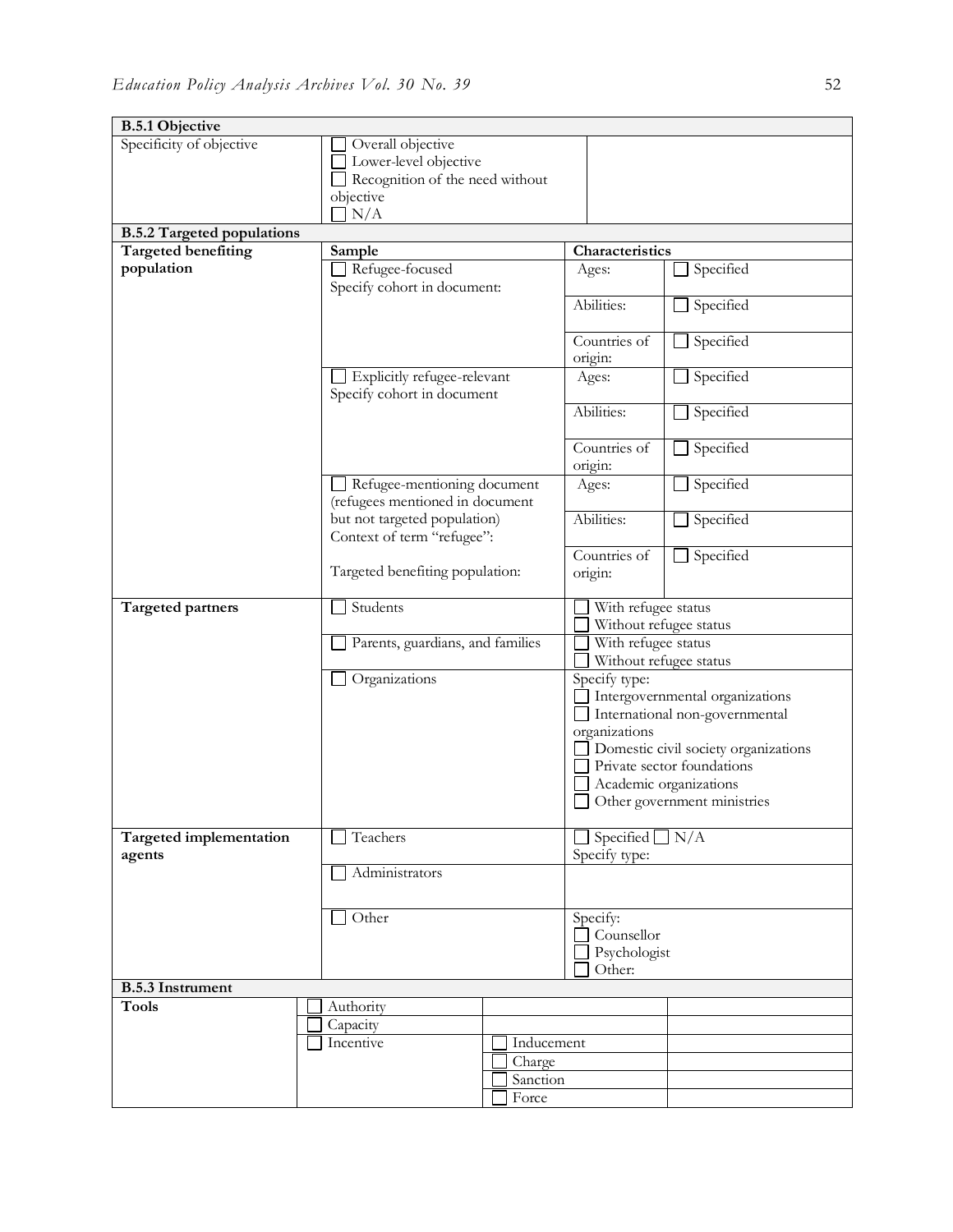|                           | Learning               |                                |                       |  |
|---------------------------|------------------------|--------------------------------|-----------------------|--|
|                           | Symbolic and hortatory | $\Box$ Symbolic                |                       |  |
|                           |                        | pronouncement                  |                       |  |
|                           |                        | Rationale                      |                       |  |
|                           |                        | Label                          |                       |  |
| C. Intersectionality      |                        |                                |                       |  |
| Two or more needs         | Access to education    |                                | Citation/Explanation: |  |
| considered simultaneously | Accelerated education  |                                |                       |  |
|                           | Language education     |                                |                       |  |
|                           |                        | Mental health and psychosocial |                       |  |
|                           | support                |                                |                       |  |
|                           | Special education      |                                |                       |  |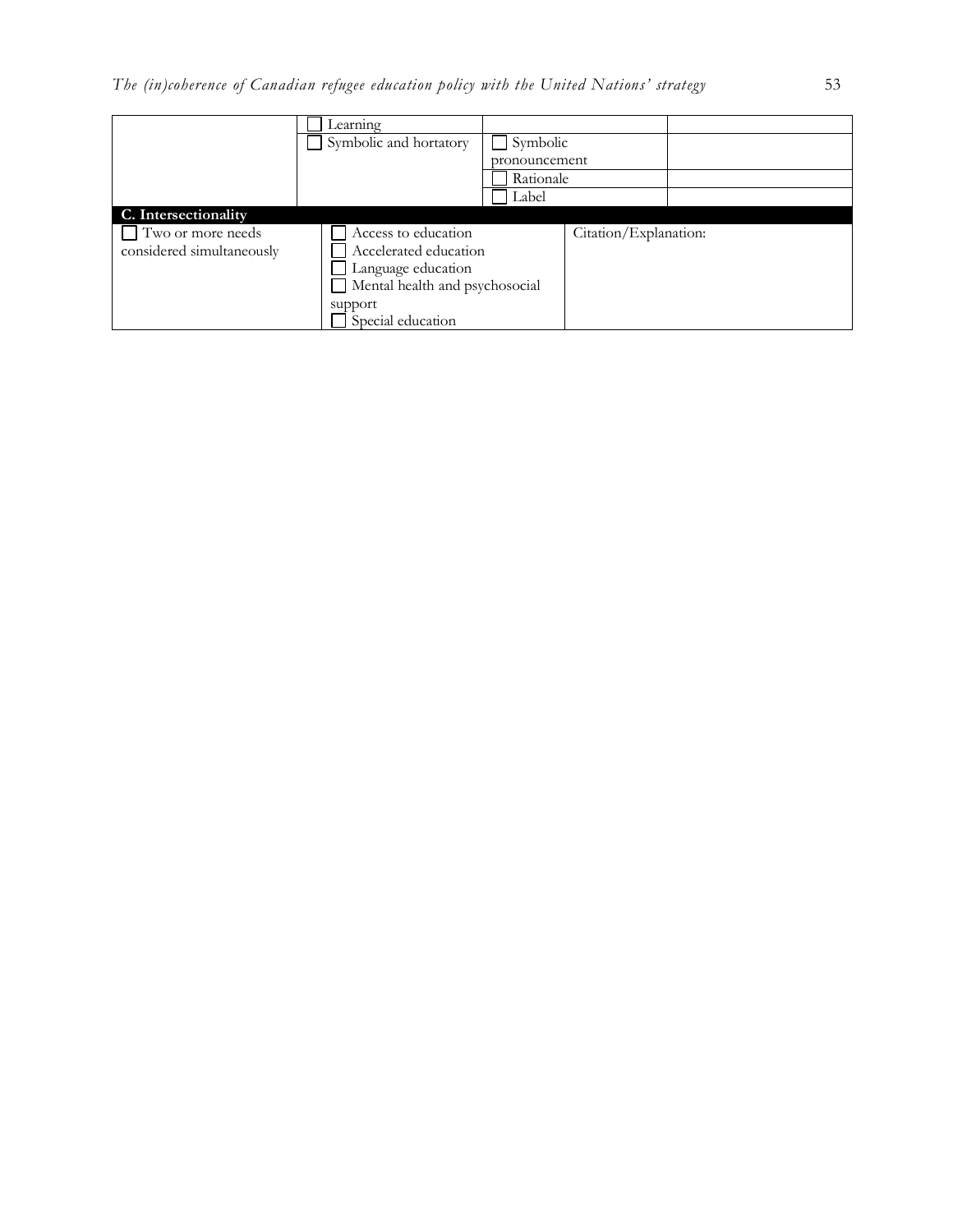| Code                                      | <b>Files</b>    | References      |
|-------------------------------------------|-----------------|-----------------|
| Accelerated education                     | $\overline{51}$ | 266             |
| Instruments                               | 45              | 45              |
| Capacity                                  | 31              | 31              |
| Learning                                  | 14              | 14              |
| Specificity of objective                  | 47              | 49              |
| Lower-level objective                     | 21              | 21              |
| Overall objective                         | 18              | 18              |
| Recognition of the need without objective | 9               | 10              |
| Target benefitting population             | 45              | 50              |
| Explicitly refugee-relevant               | 18              | 19              |
| Refugee-focused                           | 11              | 14              |
| Refugee-mentioning document               | 16              | 17              |
| Target implementing populations           | 41              | 63              |
| Administrators                            | 24              | 24              |
| Others                                    | 6               | 6               |
| Teachers                                  | 32              | 33              |
| Target partnering populations             | 34              | 59              |
| Organizations                             | 6               | 6               |
| Parents, guardians, and families          | 19              | 21              |
| Students                                  | 31              | 32              |
| Access to education                       | 54              | 269             |
| Instruments                               | 25              | 25              |
| Capacity                                  | 19              | 19              |
| Learning                                  | 6               | 6               |
| Specificity of objective                  | 51              | 55              |
| Lower-level objective                     | 18              | 20              |
| Overall objective                         | 33              | 35              |
| Recognition of the need without objective | $\Omega$        | $\theta$        |
| Target benefitting population             | 46              | 47              |
| Explicitly refugee-relevant               | 33              | 33              |
| Refugee-focused                           | $\overline{7}$  | $7\overline{ }$ |
| Refugee-mentioning document               | $7\phantom{.}$  | $7\phantom{.0}$ |
| Target implementing populations           | 49              | 82              |
| Administrators                            | 42              | 42              |
| Others                                    | 17              | 17              |
| Teachers                                  | 23              | 23              |
| Target partnering populations (2)         | 33              | 60              |
| Organizations                             | 18              | 18              |

## **Appendix 6: Codebook Used for Coding DATs, with Numbers of Files and References per Code**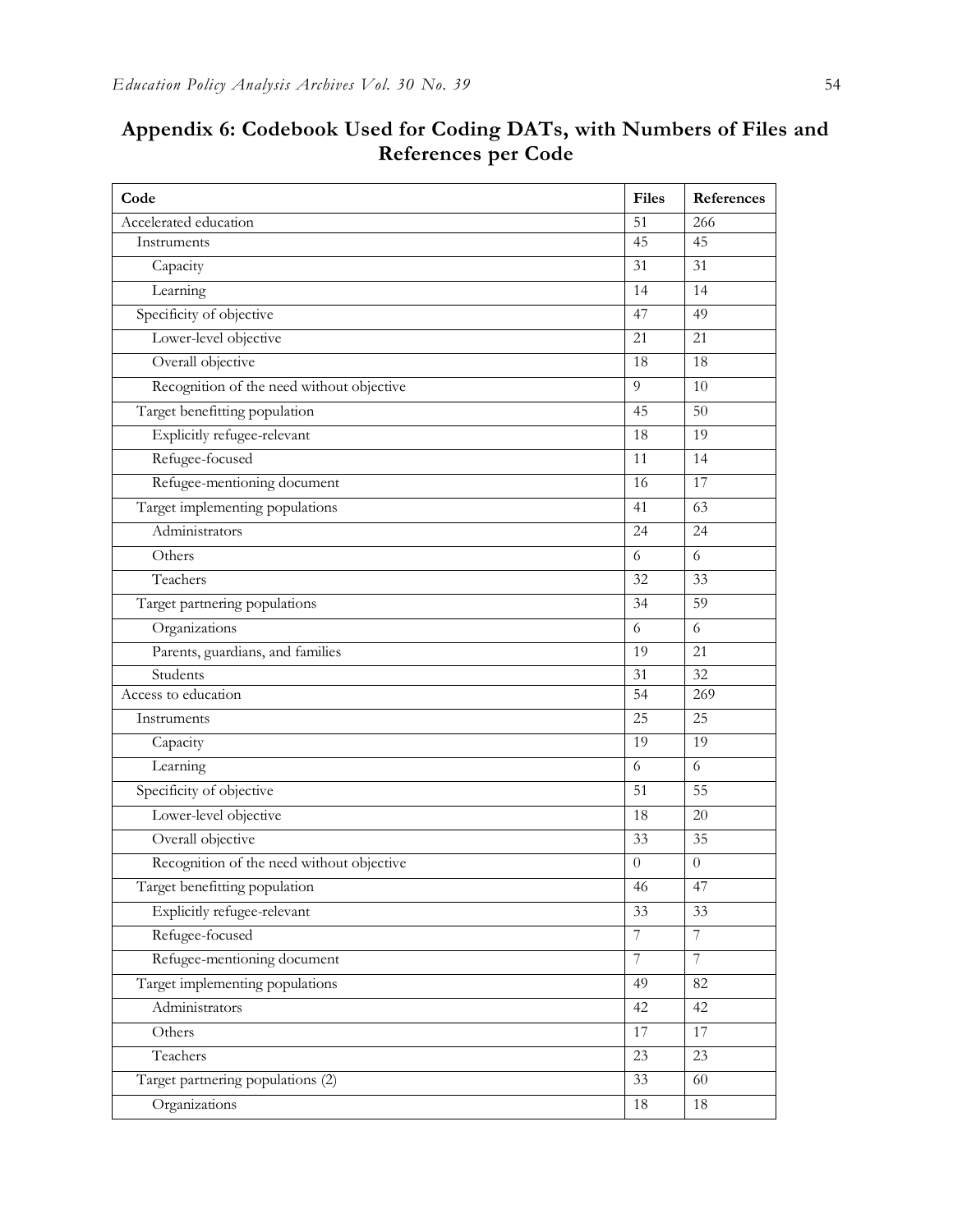| Code                                      | <b>Files</b>   | References     |
|-------------------------------------------|----------------|----------------|
| Parents, guardians, and families          | 24             | 24             |
| Students                                  | 17             | 17             |
| Language education                        | 64             | 352            |
| Instruments                               | 45             | 47             |
| Capacity                                  | 34             | 35             |
| Learning                                  | 11             | 11             |
| Specificity of objective                  | 64             | 69             |
| Lower-level objective                     | 21             | 23             |
| Overall objective                         | 42             | 42             |
| Recognition of the need without objective | $\mathfrak{Z}$ | $\mathfrak{Z}$ |
| Target benefitting population             | 57             | 58             |
| Explicitly refugee-relevant               | 25             | 25             |
| Refugee-focused                           | 17             | 17             |
| Refugee-mentioning document               | 16             | 16             |
| Target implementing populations           | 59             | 98             |
| Administrators                            | 44             | 44             |
| Others                                    | 10             | 10             |
| Teachers                                  | 44             | 44             |
| Target partnering populations             | 43             | 80             |
| Organizations                             | 15             | 15             |
| Parents, guardians, and families          | 32             | 32             |
| Students                                  | 33             | 33             |
| Mental health and psychosocial support    | 106            | 633            |
| Instruments                               | 101            | 102            |
| Capacity                                  | 80             | 80             |
| Learning                                  | 21             | 22             |
| Specificity of objective                  | 102            | 106            |
| Lower-level objective                     | 62             | 63             |
| Overall objective                         | 37             | 39             |
| Recognition of the need without objective | $\overline{4}$ | $\overline{4}$ |
| Target benefitting population             | 103            | 106            |
| Explicitly refugee-relevant               | 28             | 29             |
| Refugee-focused                           | 17             | 17             |
| Refugee-mentioning document               | 59             | 59             |
| Target implementing populations           | 95             | 160            |
| Administrators                            | 43             | 44             |
| Others                                    | 25             | $27\,$         |
| Teachers                                  | $87\,$         | 89             |
| Target partnering populations             | 83             | 159            |
| Organizations                             | 43             | 45             |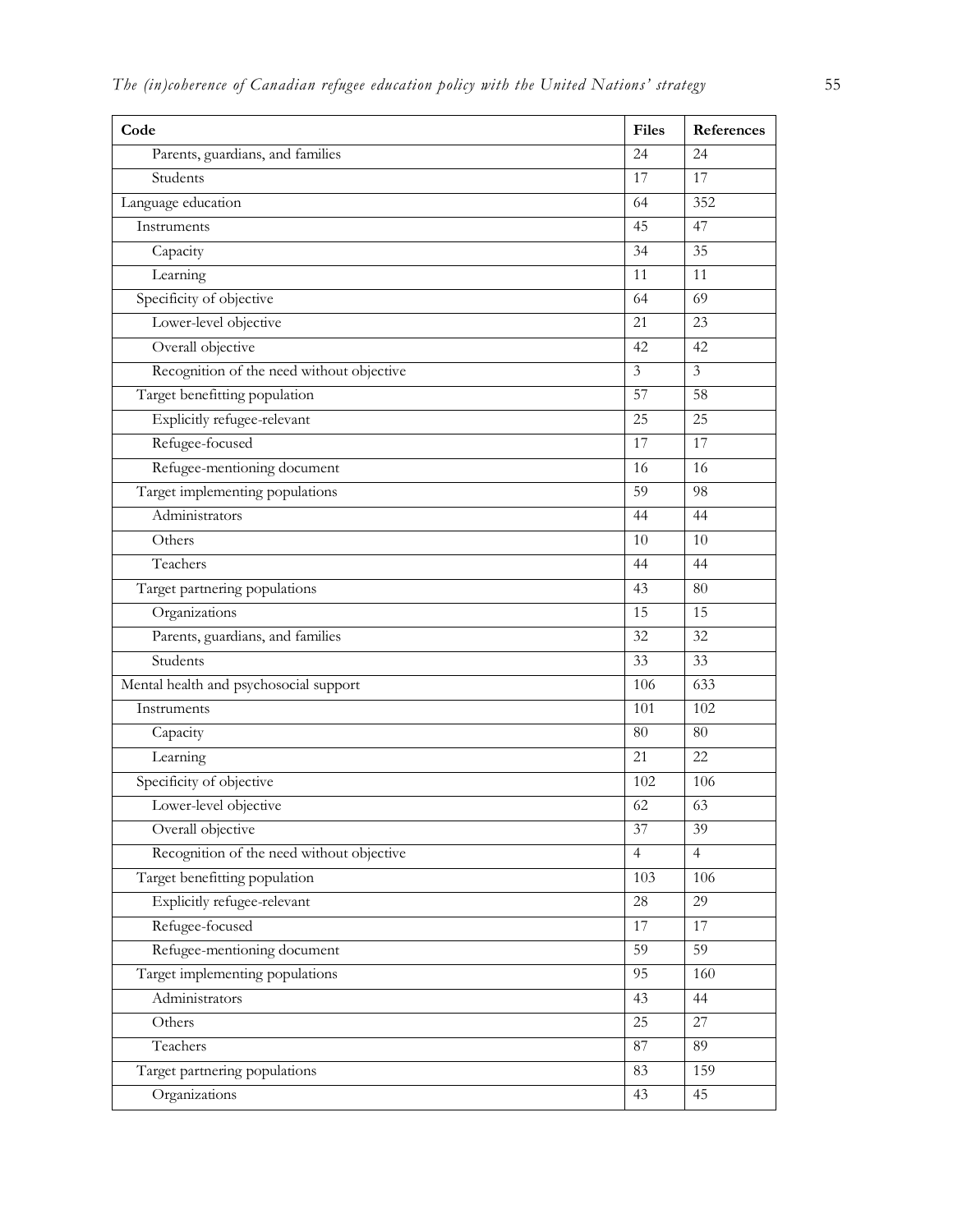| Code                                      | <b>Files</b>    | References   |
|-------------------------------------------|-----------------|--------------|
| Parents, guardians, and families          | 42              | 45           |
| Students                                  | 69              | 69           |
| Special education                         | 41              | 184          |
| Instruments                               | 23              | 23           |
| Capacity                                  | $\overline{13}$ | 13           |
| Learning                                  | 10              | 10           |
| Specificity of objective                  | 38              | 38           |
| Lower-level objective                     | 28              | 28           |
| Overall objective                         | 9               | 9            |
| Recognition of the need without objective | $\mathbf{1}$    | $\mathbf{1}$ |
| Target benefitting population             | 38              | 43           |
| Explicitly refugee-relevant               | 12              | 12           |
| Refugee-focused                           | 6               | 11           |
| Refugee-mentioning document               | 20              | 20           |
| Target implementing populations           | 37              | 58           |
| Administrators                            | 18              | 18           |
| Others                                    | 10              | 10           |
| Teachers                                  | 30              | 30           |
| Target partnering populations             | 29              | 57           |
| Organizations                             | 10              | 20           |
| Parents, guardians, and families          | 17              | 17           |
| Students                                  | 19              | 19           |
|                                           |                 |              |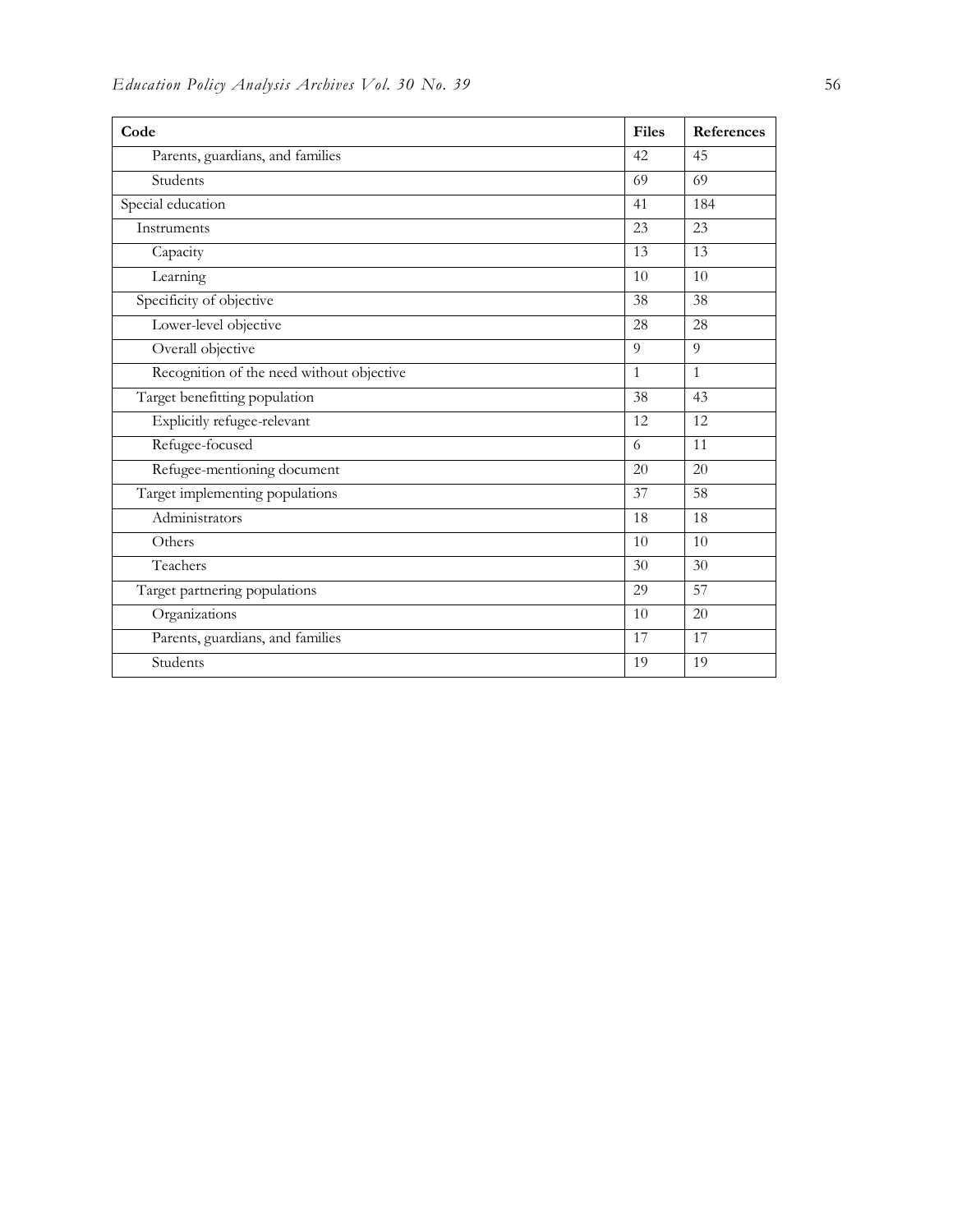| Element of            | Coherent                                                                                                                                                                                                                                                                                                                                       | Incoherent                                                                                                                                                                                                                                                                                                                                                                                                                                                                                                                                                                                                                                   | Absent                                                                                                                                                                                                                                                                                                                                                                                                                                       |
|-----------------------|------------------------------------------------------------------------------------------------------------------------------------------------------------------------------------------------------------------------------------------------------------------------------------------------------------------------------------------------|----------------------------------------------------------------------------------------------------------------------------------------------------------------------------------------------------------------------------------------------------------------------------------------------------------------------------------------------------------------------------------------------------------------------------------------------------------------------------------------------------------------------------------------------------------------------------------------------------------------------------------------------|----------------------------------------------------------------------------------------------------------------------------------------------------------------------------------------------------------------------------------------------------------------------------------------------------------------------------------------------------------------------------------------------------------------------------------------------|
| coherence             |                                                                                                                                                                                                                                                                                                                                                |                                                                                                                                                                                                                                                                                                                                                                                                                                                                                                                                                                                                                                              |                                                                                                                                                                                                                                                                                                                                                                                                                                              |
| Policy<br>objectives  | The objectives of the refugee<br>education policy are consistent<br>with an Enabling Activity:<br>They aim to respond to the<br>category of need derived from<br>an Enabling Activity of<br>Expected Result 1 of Strategic<br>Objective 2 of Refugee<br>Education 2030 and address<br>every detail provided in the<br><b>Enabling Activity</b> | The objectives of the refugee<br>education policy aim to<br>respond to the category of<br>need derived from an<br>Enabling Activity of Expected<br>Result 1 of Strategic Objective<br>2 of Refugee Education 2030;<br>however, they do not address<br>every detail provided in the<br>Enabling Activity and/or one<br>or more of the objectives of<br>the policies comprising the<br>refugee education policy<br>contradicts the goal of the<br>Enabling Activity and/or one<br>or more of the objectives of<br>the policies comprising the<br>refugee education policy<br>obstructs coherence at<br>another element of policy<br>coherence. | No policy objectives of<br>responding to the category of<br>need derived from the<br>Enabling Activity of Expected<br>Result 1 of Strategic Objective<br>2 of Refugee Education 2030<br>were identified in the refugee<br>education policy set, should<br>the jurisdiction have such a<br>policy set. This does not<br>necessarily mean that there are<br>no such policy objectives in<br>the jurisdiction's entire<br>education policy set. |
| Element of            | Coherent                                                                                                                                                                                                                                                                                                                                       | Incoherent                                                                                                                                                                                                                                                                                                                                                                                                                                                                                                                                                                                                                                   | Absent                                                                                                                                                                                                                                                                                                                                                                                                                                       |
| coherence             |                                                                                                                                                                                                                                                                                                                                                |                                                                                                                                                                                                                                                                                                                                                                                                                                                                                                                                                                                                                                              |                                                                                                                                                                                                                                                                                                                                                                                                                                              |
| Policy<br>instruments | The policies include both<br>capacity instruments that are<br>fully coherent with the<br>Strategic Approach of<br>Collaborative Learning and<br>Capacity Development and<br>learning instruments that are<br>fully coherent with the<br>Strategic Approach of<br>Innovation, Evidence, and<br>Growth.                                          | The policies do not include<br>capacity instruments and/or<br>learning instruments; or,<br>including both capacity and<br>learning instruments, the<br>learning instruments do not<br>encourage or require<br>evaluation of progress towards<br>the objective(s) and/or the<br>capacity instruments provide<br>erroneous information that<br>could decrease<br>implementation capacity<br>and/or the instruments<br>obstruct coherence at another<br>element of policy coherence.                                                                                                                                                            | The policies included neither<br>capacity instruments nor<br>learning instruments.                                                                                                                                                                                                                                                                                                                                                           |

## **Appendix 7: Policy Coherence Rubrics**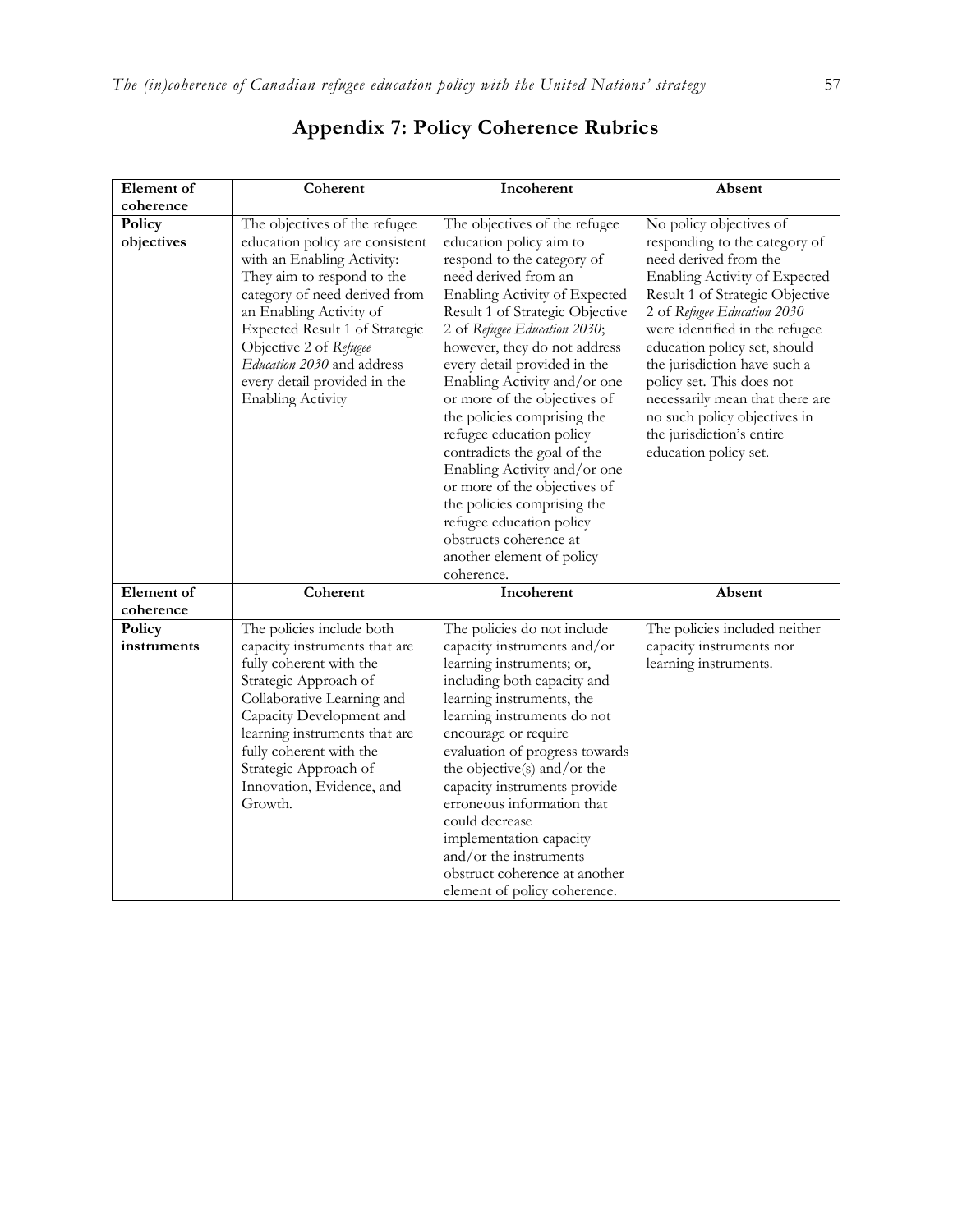| Element of                                   | Coherent                                                                                                                                                                                                                                                                                                                                                                                                                                                                                                                                                                      | Incoherent                                                                                                                                                                                                                                                                                                                                                                                                                                                                                                                                                                                                                                           | Absent                                                                                                                                                                 |
|----------------------------------------------|-------------------------------------------------------------------------------------------------------------------------------------------------------------------------------------------------------------------------------------------------------------------------------------------------------------------------------------------------------------------------------------------------------------------------------------------------------------------------------------------------------------------------------------------------------------------------------|------------------------------------------------------------------------------------------------------------------------------------------------------------------------------------------------------------------------------------------------------------------------------------------------------------------------------------------------------------------------------------------------------------------------------------------------------------------------------------------------------------------------------------------------------------------------------------------------------------------------------------------------------|------------------------------------------------------------------------------------------------------------------------------------------------------------------------|
| coherence                                    |                                                                                                                                                                                                                                                                                                                                                                                                                                                                                                                                                                               |                                                                                                                                                                                                                                                                                                                                                                                                                                                                                                                                                                                                                                                      |                                                                                                                                                                        |
| Target                                       |                                                                                                                                                                                                                                                                                                                                                                                                                                                                                                                                                                               |                                                                                                                                                                                                                                                                                                                                                                                                                                                                                                                                                                                                                                                      |                                                                                                                                                                        |
| populations                                  |                                                                                                                                                                                                                                                                                                                                                                                                                                                                                                                                                                               |                                                                                                                                                                                                                                                                                                                                                                                                                                                                                                                                                                                                                                                      |                                                                                                                                                                        |
| Coherence among<br>benefiting<br>populations | Policies comprising the<br>refugee education explicitly<br>include all of the targeted<br>benefiting population of<br>Refugee Education 2030: All<br>refugee claimant and refugee<br>children and youth of primary<br>and secondary school age,<br>regardless of legal status,<br>gender, or disability.                                                                                                                                                                                                                                                                      | Policies comprising the<br>refugee education explicitly<br>include part but not all of the<br>targeted benefiting population<br>of Refugee Education 2030,<br>policies comprising the<br>refugee education implicitly<br>include all or part of the<br>targeted benefiting population<br>of Refugee Education 2030,<br>and/or policies comprising<br>refugee education explicitly<br>exclude all or part of the<br>targeted benefiting population<br>of Refugee Education 2030.                                                                                                                                                                      | Policies comprising refugee<br>education do not explicitly or<br>implicitly include any part of<br>the targeted benefiting<br>population of Refugee Education<br>2030. |
| Coherence among                              | Policies comprising refugee                                                                                                                                                                                                                                                                                                                                                                                                                                                                                                                                                   | Policies comprising refugee                                                                                                                                                                                                                                                                                                                                                                                                                                                                                                                                                                                                                          | Policies comprising refugee                                                                                                                                            |
| implementing<br>populations                  | education are to be<br>implemented by all of the<br>government agents relevant to<br>the response in the given<br>context.                                                                                                                                                                                                                                                                                                                                                                                                                                                    | education are to be<br>implemented by some but not<br>all of the government agents<br>relevant to the response in the<br>given context and/or policies<br>comprising refugee education<br>contradict descriptors of the<br>targeted implementing<br>population in Refugee Education<br>2030 and/or policies<br>comprising refugee education<br>are to be implemented by<br>agents that would obstruct<br>coherence at another element<br>of policy coherence.                                                                                                                                                                                        | education do not have an<br>explicit targeted implementing<br>population (e.g., imperative<br>sentences without a subject<br>implied elsewhere in the<br>policy).      |
| Coherence among<br>partnering<br>populations | The policies target one or<br>more partner(s) from both of<br>the two categories of partners<br>sourced from Refugee Education<br>2030: Organizational partners<br>(e.g., intergovernmental<br>organizations, international<br>non-governmental<br>organizations, domestic civil<br>society organizations, private<br>sector organizations and<br>foundations, civil society<br>organizations, and academic<br>networks) and partners from a<br>whole of society approach<br>(e.g., educational stakeholders<br>- students, parents, guardians,<br>families, and communities) | The policies in refugee<br>education fail to target one or<br>more partner from one or<br>both of the two categories of<br>partners sourced from Refugee<br>Education 2030: Organizational<br>partners and partners from a<br>whole of society approach<br>and/or policies in refugee<br>education prohibit or prevent<br>one or both of the two<br>categories of partners from<br>Refugee Education 2030 -<br>organizational partners and<br>educational stakeholders -<br>from being partners and/or<br>the targeted partnering<br>populations of the refugee<br>education policy obstruct<br>coherence in another element<br>of policy coherence. | There are no policies in<br>refugee education pertaining<br>to partnership.                                                                                            |